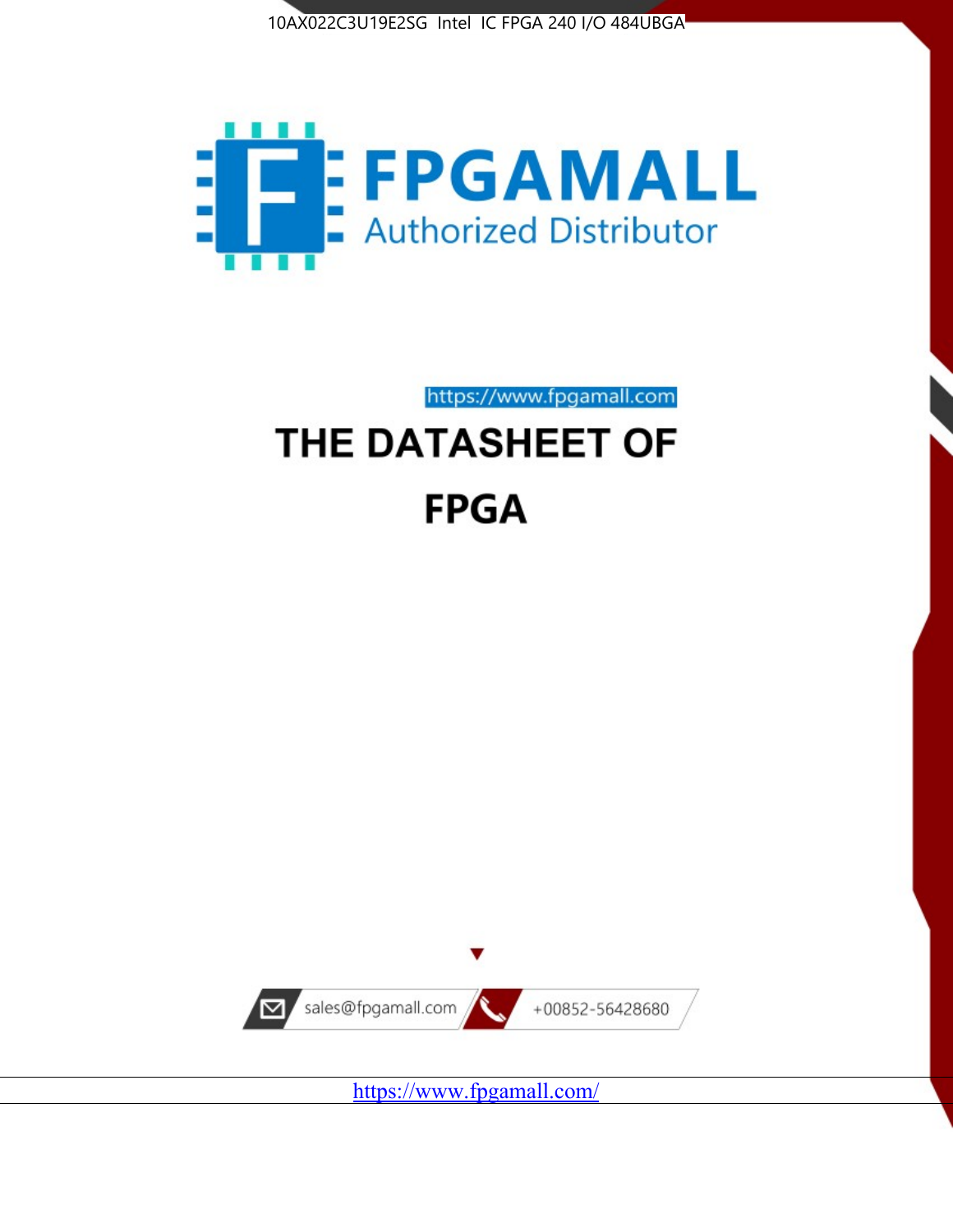10AX022C3U19E2SG Intel IC FPGA 240 I/O 484UBGA



# **Intel® Arria® 10 Device Overview**



**A10-OVERVIEW | 2018.12.06** Latest document on the web: **[PDF](https://www.intel.com/content/dam/www/programmable/us/en/pdfs/literature/hb/arria-10/a10_overview.pdf)** | **[HTML](https://www.intel.com/content/www/us/en/programmable/documentation/sam1403480274650.html)**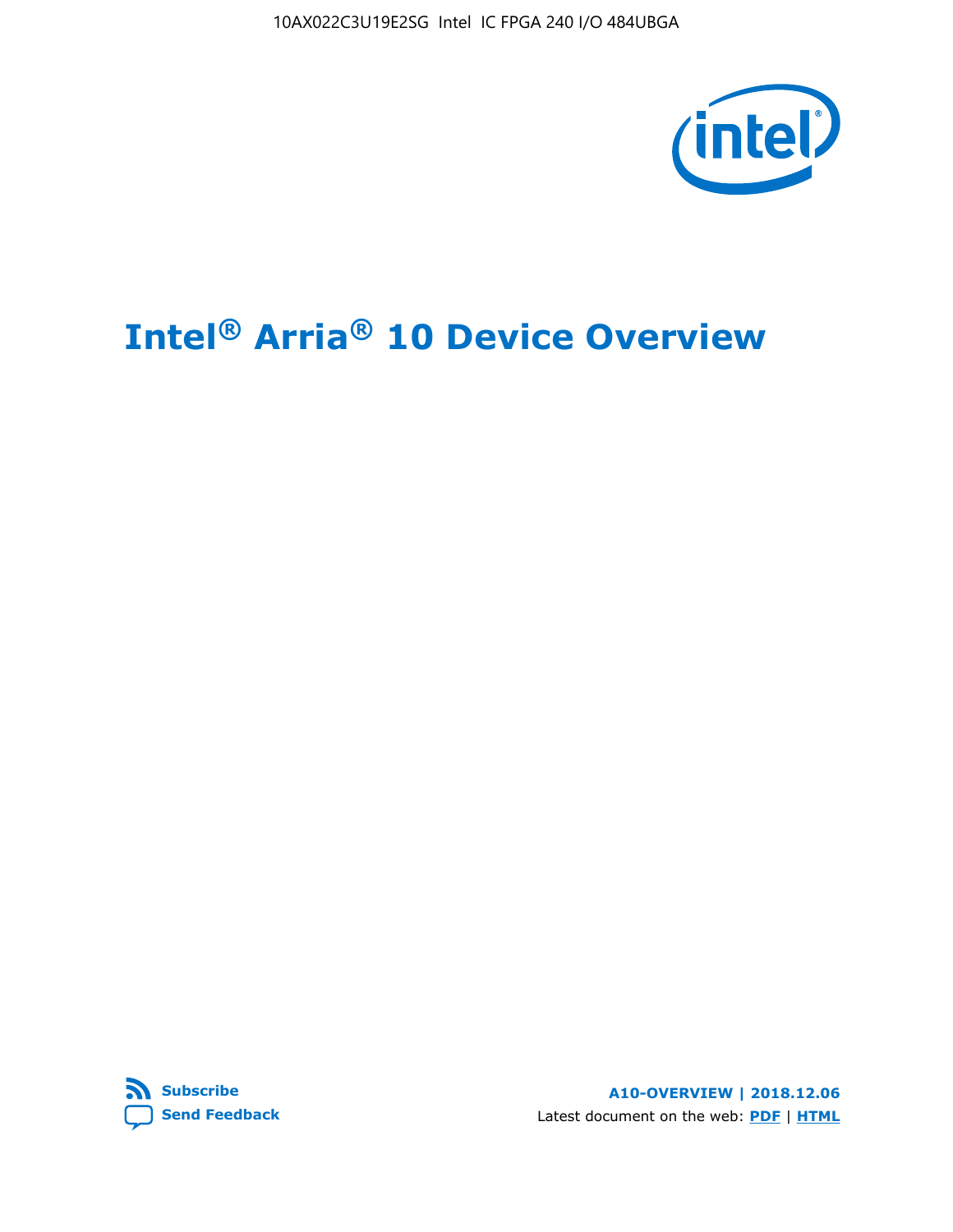

**Contents** 

# **Contents**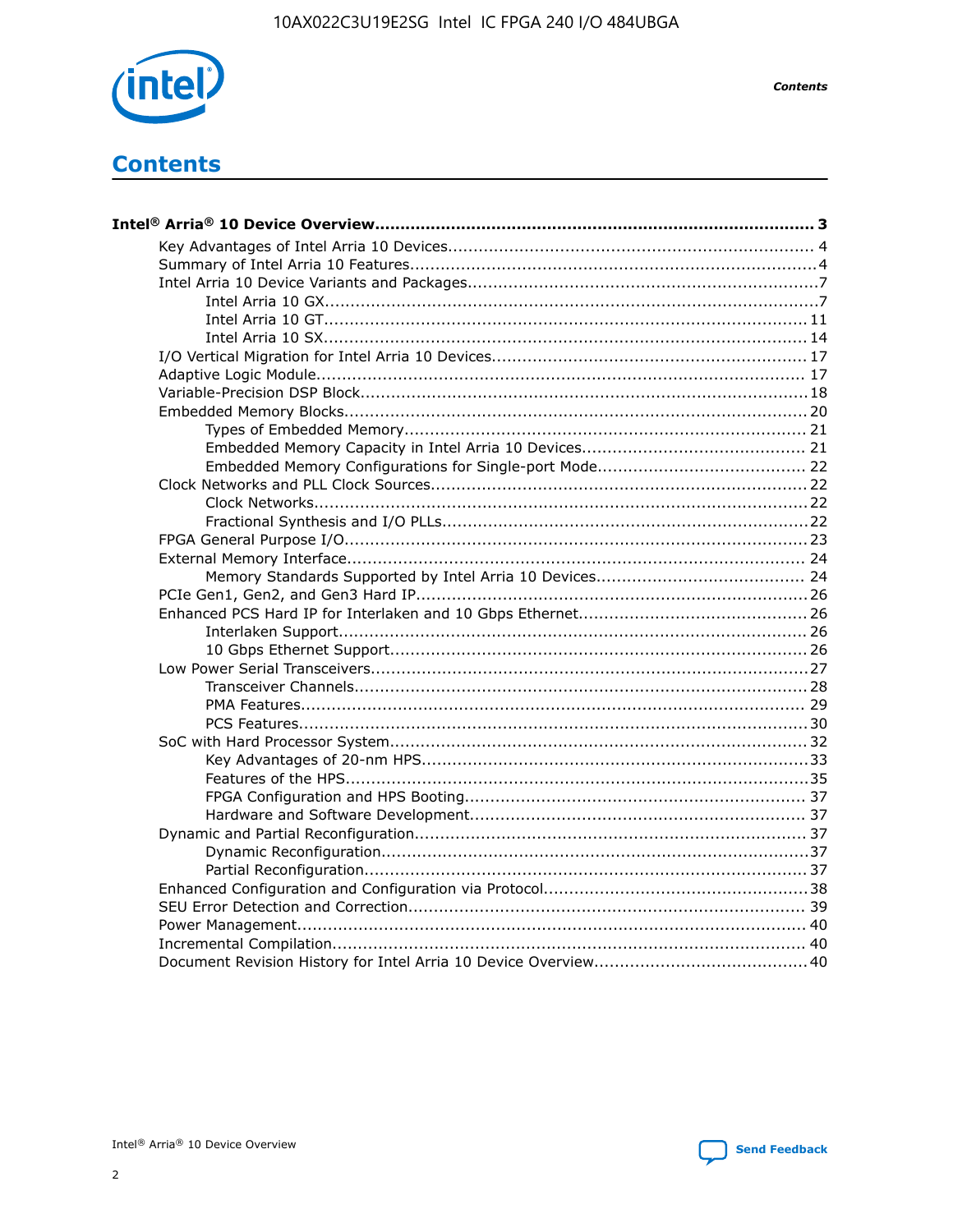**A10-OVERVIEW | 2018.12.06**

**[Send Feedback](mailto:FPGAtechdocfeedback@intel.com?subject=Feedback%20on%20Intel%20Arria%2010%20Device%20Overview%20(A10-OVERVIEW%202018.12.06)&body=We%20appreciate%20your%20feedback.%20In%20your%20comments,%20also%20specify%20the%20page%20number%20or%20paragraph.%20Thank%20you.)**



# **Intel® Arria® 10 Device Overview**

The Intel<sup>®</sup> Arria<sup>®</sup> 10 device family consists of high-performance and power-efficient 20 nm mid-range FPGAs and SoCs.

Intel Arria 10 device family delivers:

- Higher performance than the previous generation of mid-range and high-end FPGAs.
- Power efficiency attained through a comprehensive set of power-saving technologies.

The Intel Arria 10 devices are ideal for high performance, power-sensitive, midrange applications in diverse markets.

| <b>Market</b>         | <b>Applications</b>                                                                                               |
|-----------------------|-------------------------------------------------------------------------------------------------------------------|
| Wireless              | Channel and switch cards in remote radio heads<br>٠<br>Mobile backhaul<br>٠                                       |
| Wireline              | 40G/100G muxponders and transponders<br>٠<br>100G line cards<br>٠<br>Bridging<br>٠<br>Aggregation<br>٠            |
| <b>Broadcast</b>      | Studio switches<br>٠<br>Servers and transport<br>٠<br>Videoconferencing<br>٠<br>Professional audio and video<br>٠ |
| Computing and Storage | Flash cache<br>٠<br>Cloud computing servers<br>٠<br>Server acceleration<br>$\bullet$                              |
| Medical               | Diagnostic scanners<br>٠<br>Diagnostic imaging<br>٠                                                               |
| Military              | Missile guidance and control<br>٠<br>Radar<br>٠<br>Electronic warfare<br>٠<br>Secure communications<br>٠          |

#### **Table 1. Sample Markets and Ideal Applications for Intel Arria 10 Devices**

#### **Related Information**

- [Intel Arria 10 Device Handbook: Known Issues](http://www.altera.com/support/kdb/solutions/rd07302013_646.html) Lists the planned updates to the *Intel Arria 10 Device Handbook* chapters.
- [Intel Arria 10 GX/GT Device Errata and Design Recommendations](https://www.intel.com/content/www/us/en/programmable/documentation/agz1493851706374.html#yqz1494433888646)
- [Intel Arria 10 SX Device Errata and Design Recommendations](https://www.intel.com/content/www/us/en/programmable/documentation/cru1462832385668.html#cru1462832558642)

Intel Corporation. All rights reserved. Intel, the Intel logo, Altera, Arria, Cyclone, Enpirion, MAX, Nios, Quartus and Stratix words and logos are trademarks of Intel Corporation or its subsidiaries in the U.S. and/or other countries. Intel warrants performance of its FPGA and semiconductor products to current specifications in accordance with Intel's standard warranty, but reserves the right to make changes to any products and services at any time without notice. Intel assumes no responsibility or liability arising out of the application or use of any information, product, or service described herein except as expressly agreed to in writing by Intel. Intel customers are advised to obtain the latest version of device specifications before relying on any published information and before placing orders for products or services. \*Other names and brands may be claimed as the property of others.

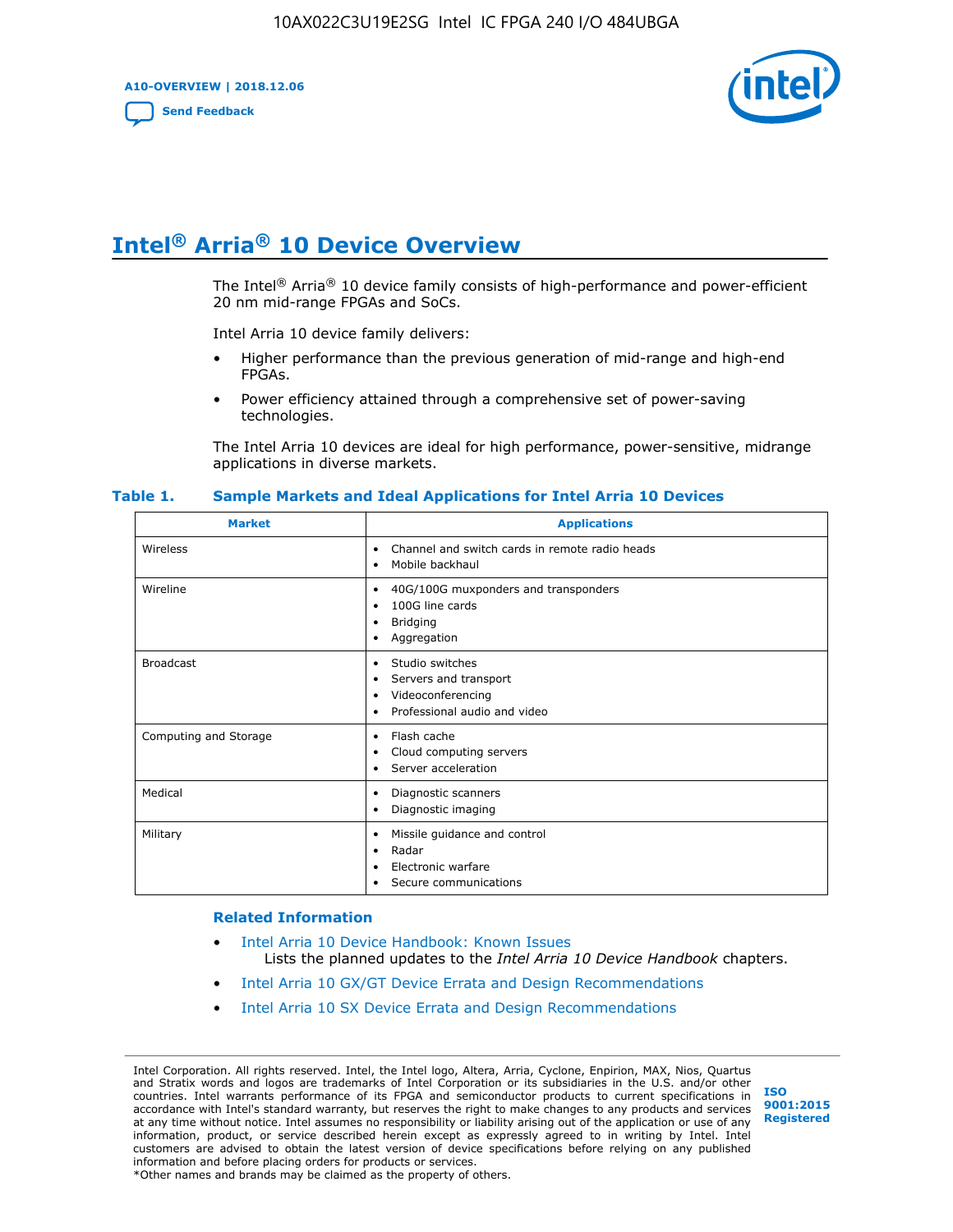

# **Key Advantages of Intel Arria 10 Devices**

# **Table 2. Key Advantages of the Intel Arria 10 Device Family**

| <b>Advantage</b>                                                                                          | <b>Supporting Feature</b>                                                                                                                                                                                                                                                                                                |  |  |  |  |  |  |
|-----------------------------------------------------------------------------------------------------------|--------------------------------------------------------------------------------------------------------------------------------------------------------------------------------------------------------------------------------------------------------------------------------------------------------------------------|--|--|--|--|--|--|
| Enhanced core architecture                                                                                | Built on TSMC's 20 nm process technology<br>٠<br>60% higher performance than the previous generation of mid-range FPGAs<br>٠<br>15% higher performance than the fastest previous-generation FPGA<br>٠                                                                                                                    |  |  |  |  |  |  |
| High-bandwidth integrated<br>transceivers                                                                 | Short-reach rates up to 25.8 Gigabits per second (Gbps)<br>٠<br>Backplane capability up to 12.5 Gbps<br>٠<br>Integrated 10GBASE-KR and 40GBASE-KR4 Forward Error Correction (FEC)<br>٠                                                                                                                                   |  |  |  |  |  |  |
| Improved logic integration and<br>hard IP blocks                                                          | 8-input adaptive logic module (ALM)<br>٠<br>Up to 65.6 megabits (Mb) of embedded memory<br>٠<br>Variable-precision digital signal processing (DSP) blocks<br>Fractional synthesis phase-locked loops (PLLs)<br>Hard PCI Express Gen3 IP blocks<br>Hard memory controllers and PHY up to 2,400 Megabits per second (Mbps) |  |  |  |  |  |  |
| Second generation hard<br>processor system (HPS) with<br>integrated ARM* Cortex*-A9*<br>MPCore* processor | Tight integration of a dual-core ARM Cortex-A9 MPCore processor, hard IP, and an<br>٠<br>FPGA in a single Intel Arria 10 system-on-a-chip (SoC)<br>Supports over 128 Gbps peak bandwidth with integrated data coherency between<br>$\bullet$<br>the processor and the FPGA fabric                                        |  |  |  |  |  |  |
| Advanced power savings                                                                                    | Comprehensive set of advanced power saving features<br>٠<br>Power-optimized MultiTrack routing and core architecture<br>٠<br>Up to 40% lower power compared to previous generation of mid-range FPGAs<br>٠<br>Up to 60% lower power compared to previous generation of high-end FPGAs                                    |  |  |  |  |  |  |

# **Summary of Intel Arria 10 Features**

## **Table 3. Summary of Features for Intel Arria 10 Devices**

| <b>Feature</b>                  | <b>Description</b>                                                                                                                                                                                                                                                                                                                                                                                       |
|---------------------------------|----------------------------------------------------------------------------------------------------------------------------------------------------------------------------------------------------------------------------------------------------------------------------------------------------------------------------------------------------------------------------------------------------------|
| Technology                      | TSMC's 20-nm SoC process technology<br>٠<br>Allows operation at a lower $V_{\text{CC}}$ level of 0.82 V instead of the 0.9 V standard $V_{\text{CC}}$ core voltage                                                                                                                                                                                                                                       |
| Packaging                       | 1.0 mm ball-pitch Fineline BGA packaging<br>0.8 mm ball-pitch Ultra Fineline BGA packaging<br>Multiple devices with identical package footprints for seamless migration between different<br><b>FPGA</b> densities<br>Devices with compatible package footprints allow migration to next generation high-end<br>Stratix $\mathcal{R}$ 10 devices<br>RoHS, leaded $(1)$ , and lead-free (Pb-free) options |
| High-performance<br>FPGA fabric | Enhanced 8-input ALM with four registers<br>٠<br>Improved multi-track routing architecture to reduce congestion and improve compilation time<br>Hierarchical core clocking architecture<br>Fine-grained partial reconfiguration                                                                                                                                                                          |
| Internal memory<br>blocks       | M20K-20-Kb memory blocks with hard error correction code (ECC)<br>Memory logic array block (MLAB)-640-bit memory                                                                                                                                                                                                                                                                                         |
|                                 | continued                                                                                                                                                                                                                                                                                                                                                                                                |



<sup>(1)</sup> Contact Intel for availability.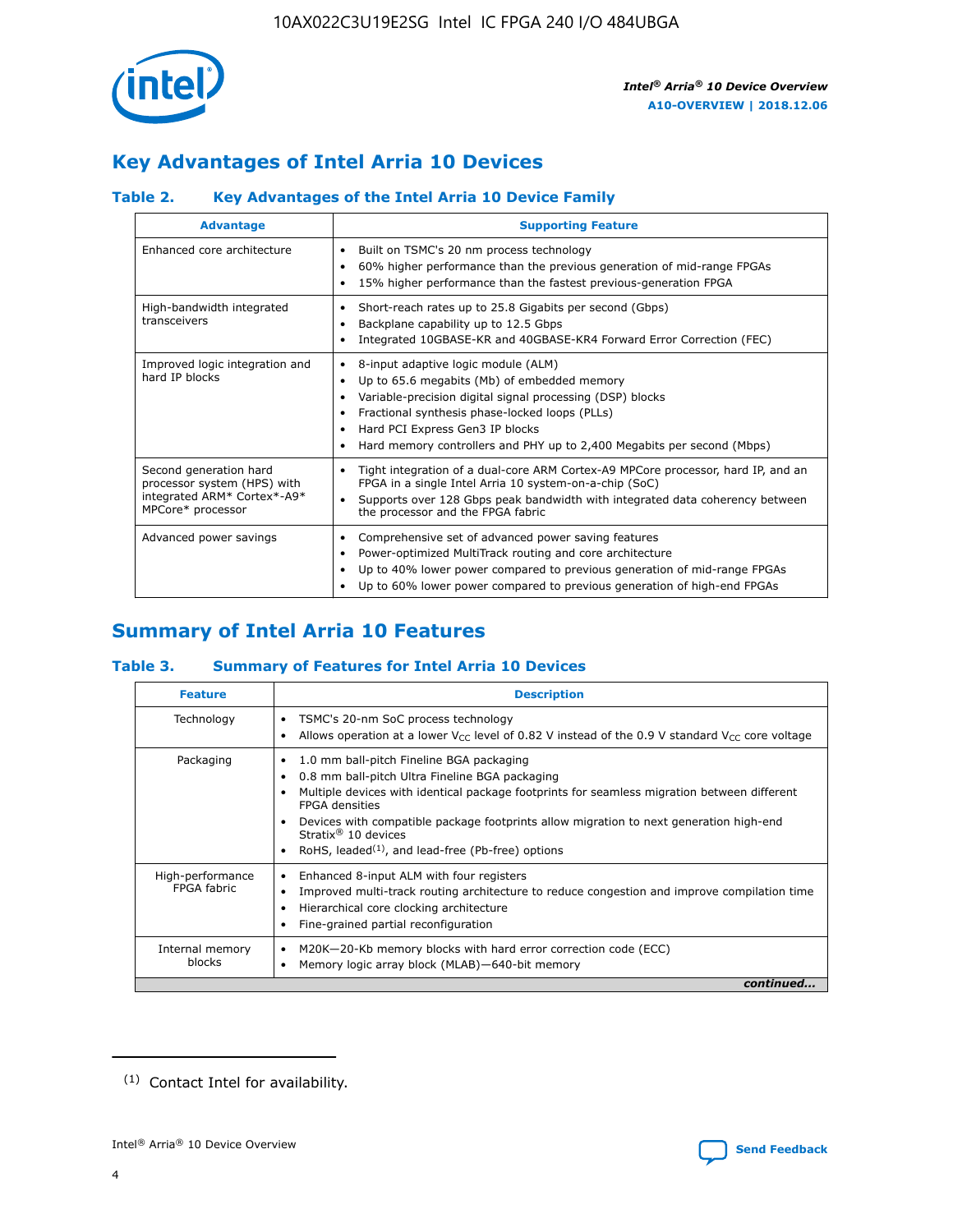r



| <b>Feature</b>                         | <b>Description</b>                                                                                             |                                                                                                                                                                                                                                                                                                                                                                                                                                                                                                                                                                                                                                                                                                                                                                                                                                        |  |  |  |  |  |
|----------------------------------------|----------------------------------------------------------------------------------------------------------------|----------------------------------------------------------------------------------------------------------------------------------------------------------------------------------------------------------------------------------------------------------------------------------------------------------------------------------------------------------------------------------------------------------------------------------------------------------------------------------------------------------------------------------------------------------------------------------------------------------------------------------------------------------------------------------------------------------------------------------------------------------------------------------------------------------------------------------------|--|--|--|--|--|
| Embedded Hard IP<br>blocks             | Variable-precision DSP                                                                                         | Native support for signal processing precision levels from $18 \times 19$ to<br>54 x 54<br>Native support for 27 x 27 multiplier mode<br>64-bit accumulator and cascade for systolic finite impulse responses<br>(FIRs)<br>Internal coefficient memory banks<br>$\bullet$<br>Preadder/subtractor for improved efficiency<br>Additional pipeline register to increase performance and reduce<br>power<br>Supports floating point arithmetic:<br>- Perform multiplication, addition, subtraction, multiply-add,<br>multiply-subtract, and complex multiplication.<br>- Supports multiplication with accumulation capability, cascade<br>summation, and cascade subtraction capability.<br>- Dynamic accumulator reset control.<br>- Support direct vector dot and complex multiplication chaining<br>multiply floating point DSP blocks. |  |  |  |  |  |
|                                        | Memory controller                                                                                              | DDR4, DDR3, and DDR3L                                                                                                                                                                                                                                                                                                                                                                                                                                                                                                                                                                                                                                                                                                                                                                                                                  |  |  |  |  |  |
|                                        | PCI Express*                                                                                                   | PCI Express (PCIe*) Gen3 (x1, x2, x4, or x8), Gen2 (x1, x2, x4, or x8)<br>and Gen1 (x1, x2, x4, or x8) hard IP with complete protocol stack,<br>endpoint, and root port                                                                                                                                                                                                                                                                                                                                                                                                                                                                                                                                                                                                                                                                |  |  |  |  |  |
|                                        | Transceiver I/O                                                                                                | 10GBASE-KR/40GBASE-KR4 Forward Error Correction (FEC)<br>PCS hard IPs that support:<br>$\bullet$<br>- 10-Gbps Ethernet (10GbE)<br>- PCIe PIPE interface<br>$-$ Interlaken<br>- Gbps Ethernet (GbE)<br>- Common Public Radio Interface (CPRI) with deterministic latency<br>support<br>- Gigabit-capable passive optical network (GPON) with fast lock-<br>time support<br>13.5G JESD204b<br>$\bullet$<br>8B/10B, 64B/66B, 64B/67B encoders and decoders<br>Custom mode support for proprietary protocols                                                                                                                                                                                                                                                                                                                               |  |  |  |  |  |
| Core clock networks                    | $\bullet$<br>$\bullet$                                                                                         | Up to 800 MHz fabric clocking, depending on the application:<br>- 667 MHz external memory interface clocking with 2,400 Mbps DDR4 interface<br>- 800 MHz LVDS interface clocking with 1,600 Mbps LVDS interface<br>Global, regional, and peripheral clock networks<br>Clock networks that are not used can be gated to reduce dynamic power                                                                                                                                                                                                                                                                                                                                                                                                                                                                                            |  |  |  |  |  |
| Phase-locked loops<br>(PLLs)           | High-resolution fractional synthesis PLLs:<br>$\bullet$<br>Integer PLLs:<br>- Adjacent to general purpose I/Os | - Precision clock synthesis, clock delay compensation, and zero delay buffering (ZDB)<br>- Support integer mode and fractional mode<br>- Fractional mode support with third-order delta-sigma modulation<br>- Support external memory and LVDS interfaces                                                                                                                                                                                                                                                                                                                                                                                                                                                                                                                                                                              |  |  |  |  |  |
| FPGA General-purpose<br>$I/Os$ (GPIOs) | On-chip termination (OCT)                                                                                      | 1.6 Gbps LVDS-every pair can be configured as receiver or transmitter<br>1.2 V to 3.0 V single-ended LVTTL/LVCMOS interfacing                                                                                                                                                                                                                                                                                                                                                                                                                                                                                                                                                                                                                                                                                                          |  |  |  |  |  |
| <b>External Memory</b><br>Interface    |                                                                                                                | Hard memory controller- DDR4, DDR3, and DDR3L support<br>$-$ DDR4 $-$ speeds up to 1,200 MHz/2,400 Mbps<br>- DDR3-speeds up to 1,067 MHz/2,133 Mbps<br>Soft memory controller—provides support for RLDRAM $3^{(2)}$ , QDR IV $^{(2)}$ , and QDR II+<br>continued                                                                                                                                                                                                                                                                                                                                                                                                                                                                                                                                                                       |  |  |  |  |  |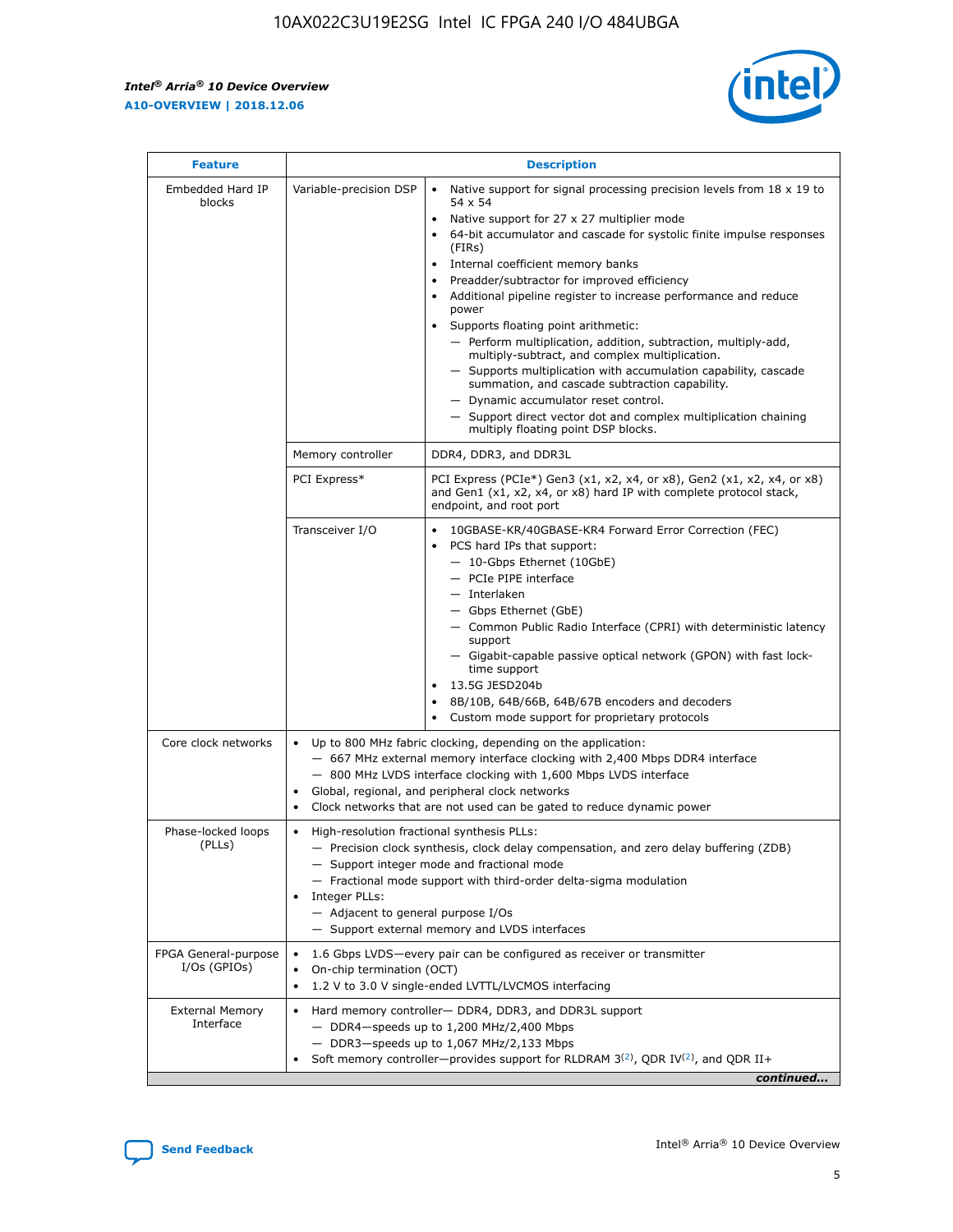

| <b>Feature</b>                                    | <b>Description</b>                                                                                                                                                                                                                                                                                                                                                                                                                                                                                                                                                                                                                                                        |
|---------------------------------------------------|---------------------------------------------------------------------------------------------------------------------------------------------------------------------------------------------------------------------------------------------------------------------------------------------------------------------------------------------------------------------------------------------------------------------------------------------------------------------------------------------------------------------------------------------------------------------------------------------------------------------------------------------------------------------------|
| Low-power serial<br>transceivers                  | • Continuous operating range:<br>- Intel Arria 10 GX-1 Gbps to 17.4 Gbps<br>$-$ Intel Arria 10 GT $-1$ Gbps to 25.8 Gbps<br>Backplane support:<br>$\bullet$<br>$-$ Intel Arria 10 GX-up to 12.5<br>$-$ Intel Arria 10 GT-up to 12.5<br>Extended range down to 125 Mbps with oversampling<br>ATX transmit PLLs with user-configurable fractional synthesis capability<br>Electronic Dispersion Compensation (EDC) support for XFP, SFP+, OSFP, and CFP optical<br>module<br>Adaptive linear and decision feedback equalization<br>$\bullet$<br>Transmitter pre-emphasis and de-emphasis<br>$\bullet$<br>Dynamic partial reconfiguration of individual transceiver channels |
| <b>HPS</b><br>(Intel Arria 10 SX<br>devices only) | Dual-core ARM Cortex-A9 MPCore processor-1.2 GHz CPU with<br>Processor and system<br>$\bullet$<br>1.5 GHz overdrive capability<br>256 KB on-chip RAM and 64 KB on-chip ROM<br>System peripherals-general-purpose timers, watchdog timers, direct<br>memory access (DMA) controller, FPGA configuration manager, and<br>clock and reset managers<br>• Security features—anti-tamper, secure boot, Advanced Encryption<br>Standard (AES) and authentication (SHA)<br>ARM CoreSight* JTAG debug access port, trace port, and on-chip<br>$\bullet$<br>trace storage                                                                                                           |
|                                                   | <b>External interfaces</b><br>Hard memory interface—Hard memory controller (2,400 Mbps DDR4,<br>and 2,133 Mbps DDR3), Quad serial peripheral interface (QSPI) flash<br>controller, NAND flash controller, direct memory access (DMA)<br>controller, Secure Digital/MultiMediaCard (SD/MMC) controller<br>Communication interface-10/100/1000 Ethernet media access<br>$\bullet$<br>control (MAC), USB On-The-GO (OTG) controllers, I <sup>2</sup> C controllers,<br>UART 16550, serial peripheral interface (SPI), and up to 62<br>HPS GPIO interfaces (48 direct-share I/Os)                                                                                             |
|                                                   | Interconnects to core<br>• High-performance ARM AMBA* AXI bus bridges that support<br>simultaneous read and write<br>HPS-FPGA bridges-include the FPGA-to-HPS, HPS-to-FPGA, and<br>$\bullet$<br>lightweight HPS-to-FPGA bridges that allow the FPGA fabric to issue<br>transactions to slaves in the HPS, and vice versa<br>Configuration bridge that allows HPS configuration manager to<br>configure the core logic via dedicated 32-bit configuration port<br>FPGA-to-HPS SDRAM controller bridge-provides configuration<br>interfaces for the multiport front end (MPFE) of the HPS SDRAM<br>controller                                                               |
| Configuration                                     | Tamper protection—comprehensive design protection to protect your valuable IP investments<br>Enhanced 256-bit advanced encryption standard (AES) design security with authentication<br>$\bullet$<br>Configuration via protocol (CvP) using PCIe Gen1, Gen2, or Gen3<br>continued                                                                                                                                                                                                                                                                                                                                                                                         |

<sup>(2)</sup> Intel Arria 10 devices support this external memory interface using hard PHY with soft memory controller.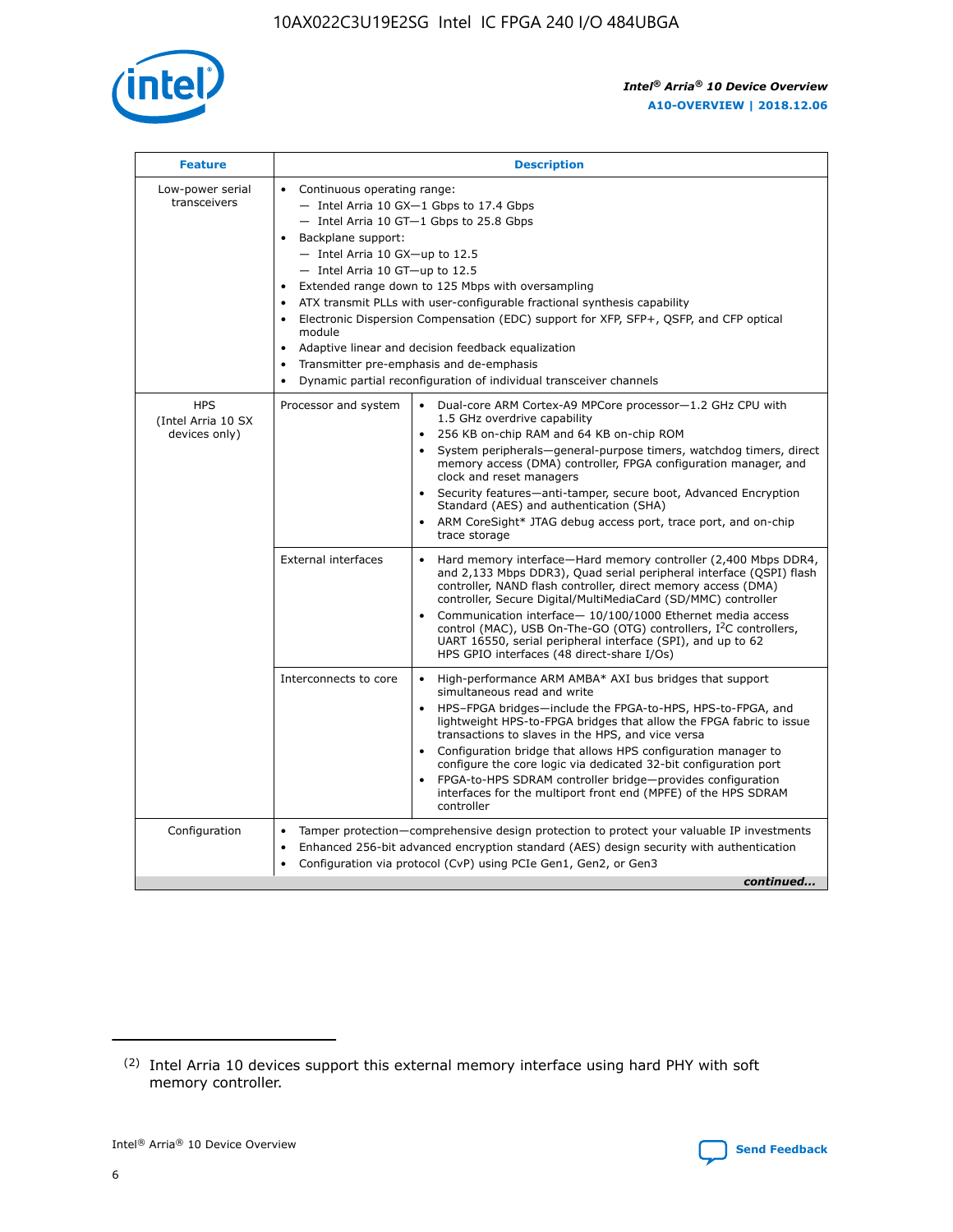

| <b>Feature</b>     | <b>Description</b>                                                                                                                                                                                                            |
|--------------------|-------------------------------------------------------------------------------------------------------------------------------------------------------------------------------------------------------------------------------|
|                    | Dynamic reconfiguration of the transceivers and PLLs<br>Fine-grained partial reconfiguration of the core fabric<br>Active Serial x4 Interface<br>$\bullet$                                                                    |
| Power management   | SmartVID<br>Low static power device options<br>Programmable Power Technology<br>Intel Quartus <sup>®</sup> Prime integrated power analysis                                                                                    |
| Software and tools | Intel Quartus Prime design suite<br>Transceiver toolkit<br>$\bullet$<br>Platform Designer system integration tool<br>DSP Builder for Intel FPGAs<br>OpenCL <sup>™</sup> support<br>Intel SoC FPGA Embedded Design Suite (EDS) |

## **Related Information**

#### [Intel Arria 10 Transceiver PHY Overview](https://www.intel.com/content/www/us/en/programmable/documentation/nik1398707230472.html#nik1398706768037) Provides details on Intel Arria 10 transceivers.

# **Intel Arria 10 Device Variants and Packages**

#### **Table 4. Device Variants for the Intel Arria 10 Device Family**

| <b>Variant</b>    | <b>Description</b>                                                                                                                                                                                                     |
|-------------------|------------------------------------------------------------------------------------------------------------------------------------------------------------------------------------------------------------------------|
| Intel Arria 10 GX | FPGA featuring 17.4 Gbps transceivers for short reach applications with 12.5 backplane driving<br>capability.                                                                                                          |
| Intel Arria 10 GT | FPGA featuring:<br>17.4 Gbps transceivers for short reach applications with 12.5 backplane driving capability.<br>25.8 Gbps transceivers for supporting CAUI-4 and CEI-25G applications with CFP2 and CFP4<br>modules. |
| Intel Arria 10 SX | SoC integrating ARM-based HPS and FPGA featuring 17.4 Gbps transceivers for short reach<br>applications with 12.5 backplane driving capability.                                                                        |

# **Intel Arria 10 GX**

This section provides the available options, maximum resource counts, and package plan for the Intel Arria 10 GX devices.

The information in this section is correct at the time of publication. For the latest information and to get more details, refer to the Intel FPGA Product Selector.

## **Related Information**

#### [Intel FPGA Product Selector](http://www.altera.com/products/selector/psg-selector.html) Provides the latest information on Intel products.

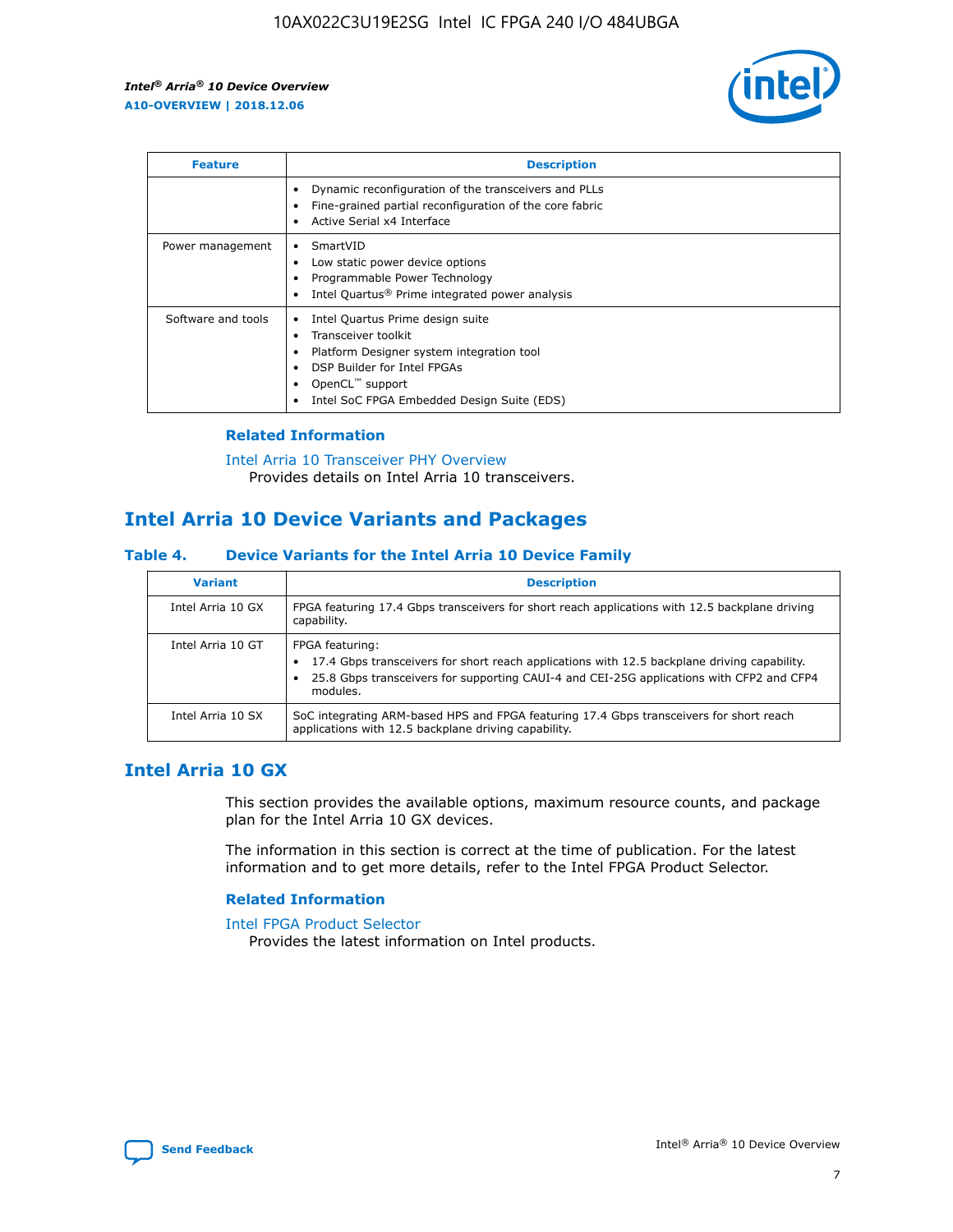

# **Available Options**





## **Related Information**

#### [Transceiver Performance for Intel Arria 10 GX/SX Devices](https://www.intel.com/content/www/us/en/programmable/documentation/mcn1413182292568.html#mcn1413213965502) Provides more information about the transceiver speed grade.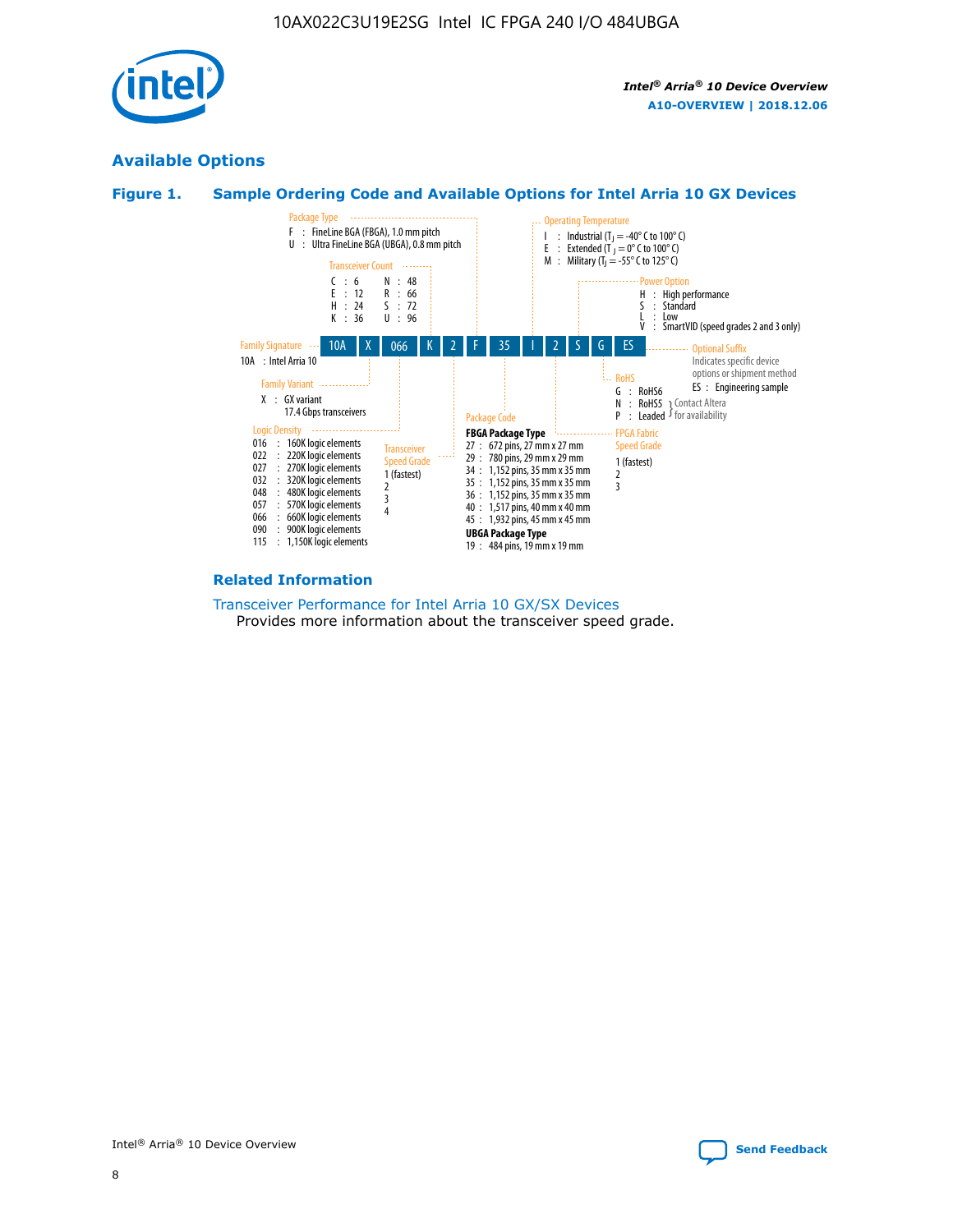

# **Maximum Resources**

#### **Table 5. Maximum Resource Counts for Intel Arria 10 GX Devices (GX 160, GX 220, GX 270, GX 320, and GX 480)**

| <b>Resource</b>         |                                                          | <b>Product Line</b> |                                                 |            |                |                |  |  |  |
|-------------------------|----------------------------------------------------------|---------------------|-------------------------------------------------|------------|----------------|----------------|--|--|--|
|                         |                                                          | <b>GX 160</b>       | <b>GX 220</b><br><b>GX 270</b><br><b>GX 320</b> |            |                | <b>GX 480</b>  |  |  |  |
| Logic Elements (LE) (K) |                                                          | 160                 | 220                                             | 270        | 320            | 480            |  |  |  |
| <b>ALM</b>              |                                                          | 61,510              | 80,330                                          | 101,620    | 119,900        | 183,590        |  |  |  |
| Register                |                                                          | 246,040             | 321,320                                         | 406,480    | 479,600        | 734,360        |  |  |  |
| Memory (Kb)             | M <sub>20</sub> K                                        | 8,800               | 11,740                                          | 15,000     | 17,820         | 28,620         |  |  |  |
| <b>MLAB</b>             |                                                          | 1,050               | 1,690                                           | 2,452      | 2,727          | 4,164          |  |  |  |
|                         | Variable-precision DSP Block<br>156<br>192<br>830<br>985 |                     |                                                 |            | 1,368          |                |  |  |  |
| 18 x 19 Multiplier      |                                                          | 312                 | 384                                             | 1,660      | 1,970          | 2,736          |  |  |  |
| PLL                     | Fractional<br>Synthesis                                  | 6                   | 6                                               | 8          | 8              | 12             |  |  |  |
|                         | I/O                                                      | 6                   | 6                                               | 8          | 8              | 12             |  |  |  |
| 17.4 Gbps Transceiver   |                                                          | 12                  | 12                                              | 24         | 24             |                |  |  |  |
| GPIO <sup>(3)</sup>     |                                                          | 288                 | 288                                             | 384<br>384 |                | 492            |  |  |  |
| LVDS Pair $(4)$         |                                                          | 120                 | 120                                             | 168        | 168            | 222            |  |  |  |
| PCIe Hard IP Block      |                                                          | 1                   | 1                                               | 2          | $\overline{2}$ | $\overline{2}$ |  |  |  |
| Hard Memory Controller  |                                                          | 6                   | 6                                               | 8          | 8              | 12             |  |  |  |

<sup>(4)</sup> Each LVDS I/O pair can be used as differential input or output.



<sup>(3)</sup> The number of GPIOs does not include transceiver I/Os. In the Intel Quartus Prime software, the number of user I/Os includes transceiver I/Os.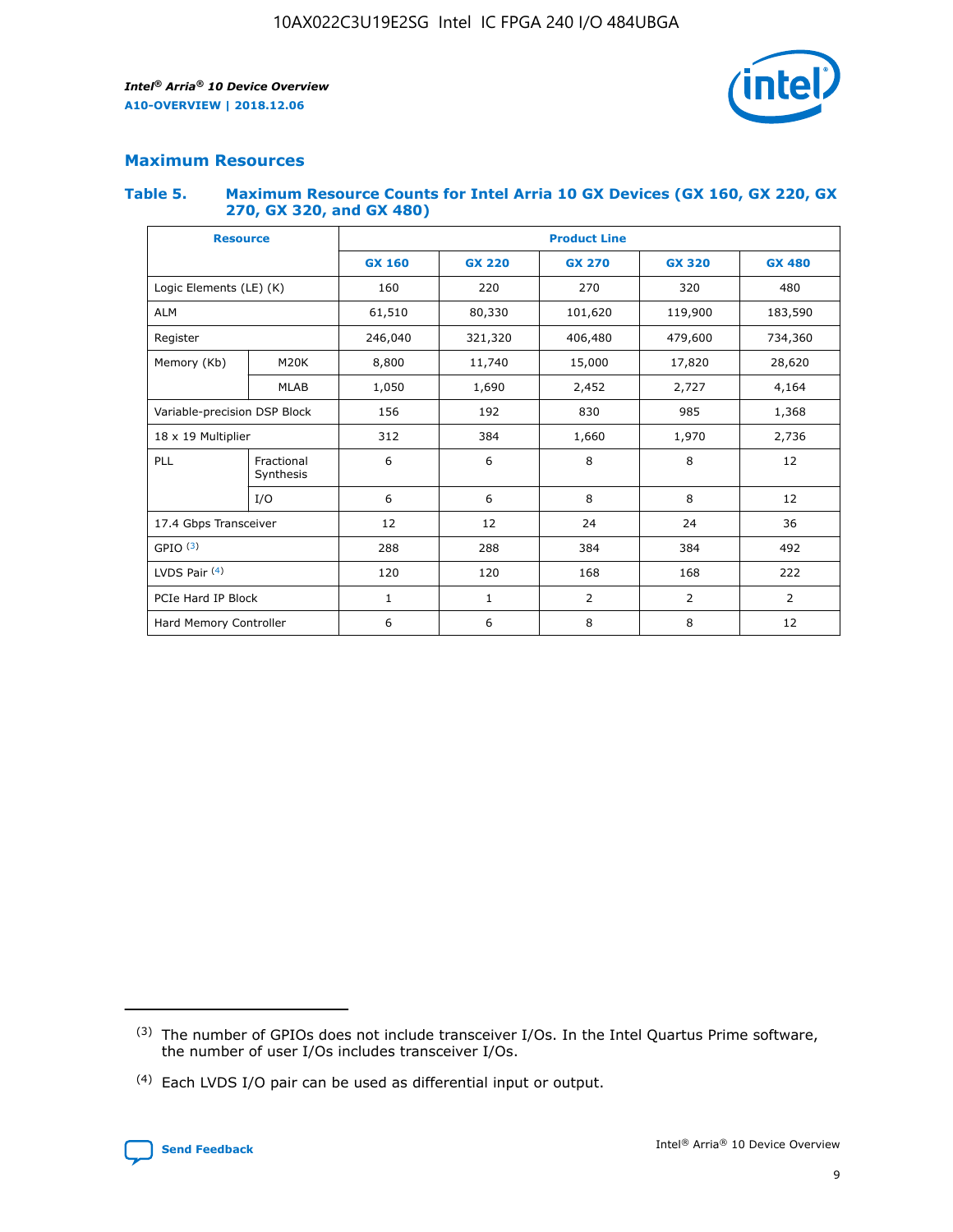

## **Table 6. Maximum Resource Counts for Intel Arria 10 GX Devices (GX 570, GX 660, GX 900, and GX 1150)**

|                              | <b>Resource</b>         | <b>Product Line</b> |                |                |                |  |  |  |
|------------------------------|-------------------------|---------------------|----------------|----------------|----------------|--|--|--|
|                              |                         | <b>GX 570</b>       | <b>GX 660</b>  | <b>GX 900</b>  | <b>GX 1150</b> |  |  |  |
| Logic Elements (LE) (K)      |                         | 570                 | 660            | 900            | 1,150          |  |  |  |
| <b>ALM</b>                   |                         | 217,080             | 251,680        | 339,620        | 427,200        |  |  |  |
| Register                     |                         | 868,320             | 1,006,720      | 1,358,480      | 1,708,800      |  |  |  |
| Memory (Kb)                  | <b>M20K</b>             | 36,000              | 42,620         | 48,460         | 54,260         |  |  |  |
|                              | <b>MLAB</b>             | 5,096               | 5,788<br>9,386 |                | 12,984         |  |  |  |
| Variable-precision DSP Block |                         | 1,523               | 1,687          | 1,518          | 1,518          |  |  |  |
| $18 \times 19$ Multiplier    |                         | 3,046               | 3,374          | 3,036          | 3,036          |  |  |  |
| PLL                          | Fractional<br>Synthesis | 16                  | 16             | 32             | 32             |  |  |  |
|                              | I/O                     | 16                  | 16             | 16             | 16             |  |  |  |
| 17.4 Gbps Transceiver        |                         | 48                  | 48             |                | 96             |  |  |  |
| GPIO <sup>(3)</sup>          |                         | 696                 | 696            | 768            | 768            |  |  |  |
| LVDS Pair $(4)$              |                         | 324                 | 324            |                | 384            |  |  |  |
| PCIe Hard IP Block           |                         | 2                   | $\overline{2}$ | $\overline{4}$ | 4              |  |  |  |
| Hard Memory Controller       |                         | 16                  | 16             | 16             | 16             |  |  |  |

# **Package Plan**

# **Table 7. Package Plan for Intel Arria 10 GX Devices (U19, F27, and F29)**

Refer to I/O and High Speed I/O in Intel Arria 10 Devices chapter for the number of 3 V I/O, LVDS I/O, and LVDS channels in each device package.

| <b>Product Line</b> | U <sub>19</sub><br>$(19 \text{ mm} \times 19 \text{ mm})$<br>484-pin UBGA) |          |             |         | <b>F27</b><br>(27 mm × 27 mm,<br>672-pin FBGA) |             | <b>F29</b><br>(29 mm × 29 mm,<br>780-pin FBGA) |          |             |  |
|---------------------|----------------------------------------------------------------------------|----------|-------------|---------|------------------------------------------------|-------------|------------------------------------------------|----------|-------------|--|
|                     | 3 V I/O                                                                    | LVDS I/O | <b>XCVR</b> | 3 V I/O | <b>LVDS I/O</b>                                | <b>XCVR</b> | 3 V I/O                                        | LVDS I/O | <b>XCVR</b> |  |
| GX 160              | 48                                                                         | 192      | 6           | 48      | 192                                            | 12          | 48                                             | 240      | 12          |  |
| GX 220              | 48                                                                         | 192      | 6           | 48      | 192                                            | 12          | 48                                             | 240      | 12          |  |
| GX 270              |                                                                            |          |             | 48      | 192                                            | 12          | 48                                             | 312      | 12          |  |
| GX 320              |                                                                            |          |             | 48      | 192                                            | 12          | 48                                             | 312      | 12          |  |
| GX 480              |                                                                            |          |             |         |                                                |             | 48                                             | 312      | 12          |  |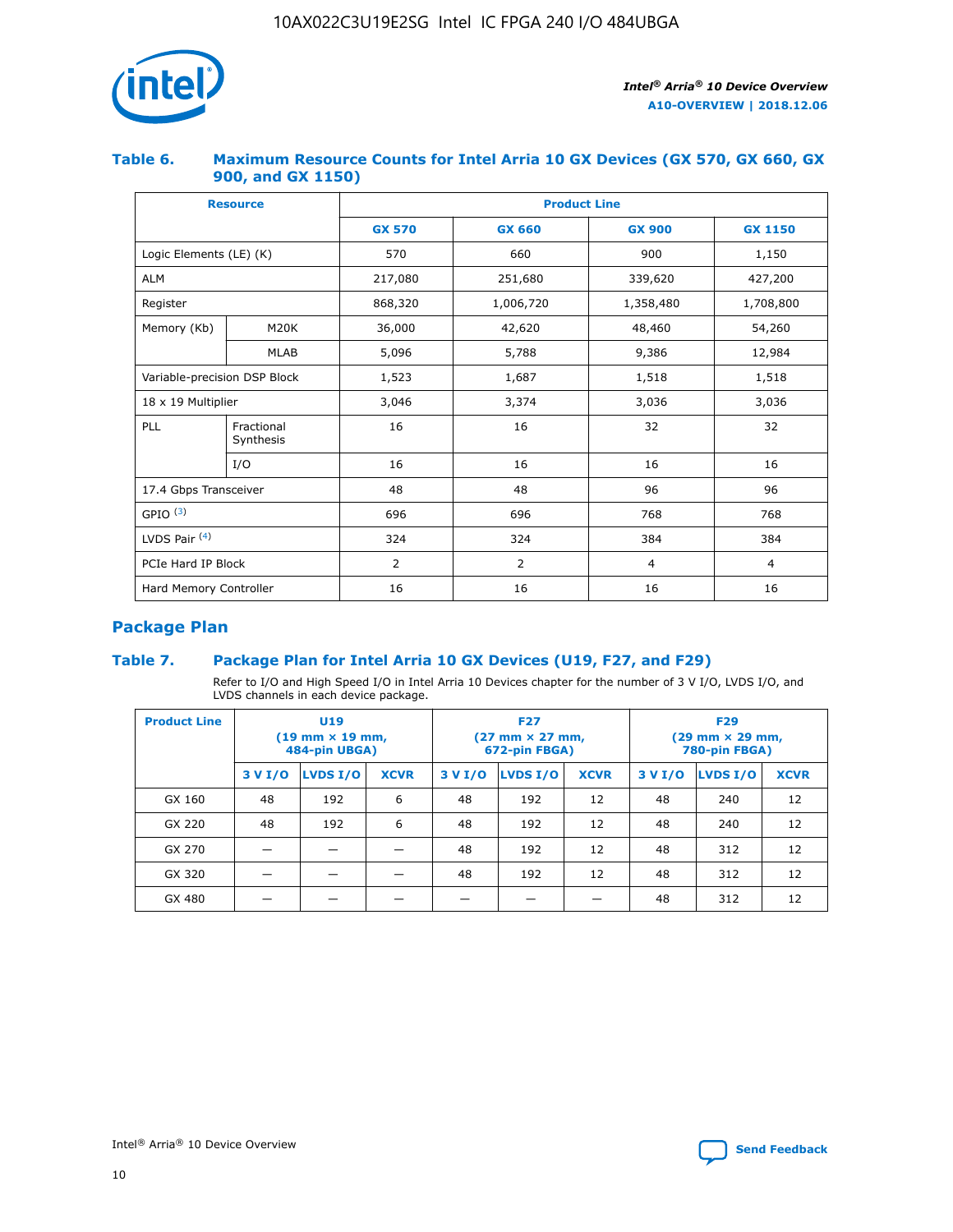

#### **Table 8. Package Plan for Intel Arria 10 GX Devices (F34, F35, NF40, and KF40)**

Refer to I/O and High Speed I/O in Intel Arria 10 Devices chapter for the number of 3 V I/O, LVDS I/O, and LVDS channels in each device package.

| <b>Product Line</b> | <b>F34</b><br>$(35 \text{ mm} \times 35 \text{ mm})$<br>1152-pin FBGA) |                    | <b>F35</b><br>$(35 \text{ mm} \times 35 \text{ mm})$<br><b>1152-pin FBGA)</b> |           | <b>KF40</b><br>$(40$ mm $\times$ 40 mm,<br>1517-pin FBGA) |             |           | <b>NF40</b><br>$(40$ mm $\times$ 40 mm,<br><b>1517-pin FBGA)</b> |             |            |                    |             |
|---------------------|------------------------------------------------------------------------|--------------------|-------------------------------------------------------------------------------|-----------|-----------------------------------------------------------|-------------|-----------|------------------------------------------------------------------|-------------|------------|--------------------|-------------|
|                     | 3V<br>I/O                                                              | <b>LVDS</b><br>I/O | <b>XCVR</b>                                                                   | 3V<br>I/O | <b>LVDS</b><br>I/O                                        | <b>XCVR</b> | 3V<br>I/O | <b>LVDS</b><br>I/O                                               | <b>XCVR</b> | 3 V<br>I/O | <b>LVDS</b><br>I/O | <b>XCVR</b> |
| GX 270              | 48                                                                     | 336                | 24                                                                            | 48        | 336                                                       | 24          |           |                                                                  |             |            |                    |             |
| GX 320              | 48                                                                     | 336                | 24                                                                            | 48        | 336                                                       | 24          |           |                                                                  |             |            |                    |             |
| GX 480              | 48                                                                     | 444                | 24                                                                            | 48        | 348                                                       | 36          |           |                                                                  |             |            |                    |             |
| GX 570              | 48                                                                     | 444                | 24                                                                            | 48        | 348                                                       | 36          | 96        | 600                                                              | 36          | 48         | 540                | 48          |
| GX 660              | 48                                                                     | 444                | 24                                                                            | 48        | 348                                                       | 36          | 96        | 600                                                              | 36          | 48         | 540                | 48          |
| GX 900              |                                                                        | 504                | 24                                                                            | -         |                                                           |             |           |                                                                  |             |            | 600                | 48          |
| GX 1150             |                                                                        | 504                | 24                                                                            |           |                                                           |             |           |                                                                  |             |            | 600                | 48          |

#### **Table 9. Package Plan for Intel Arria 10 GX Devices (RF40, NF45, SF45, and UF45)**

Refer to I/O and High Speed I/O in Intel Arria 10 Devices chapter for the number of 3 V I/O, LVDS I/O, and LVDS channels in each device package.

| <b>Product Line</b> | <b>RF40</b><br>$(40$ mm $\times$ 40 mm,<br>1517-pin FBGA) |                    | <b>NF45</b><br>$(45 \text{ mm} \times 45 \text{ mm})$<br><b>1932-pin FBGA)</b> |            |                    | <b>SF45</b><br>$(45 \text{ mm} \times 45 \text{ mm})$<br><b>1932-pin FBGA)</b> |            |                    | <b>UF45</b><br>$(45 \text{ mm} \times 45 \text{ mm})$<br><b>1932-pin FBGA)</b> |           |                    |             |
|---------------------|-----------------------------------------------------------|--------------------|--------------------------------------------------------------------------------|------------|--------------------|--------------------------------------------------------------------------------|------------|--------------------|--------------------------------------------------------------------------------|-----------|--------------------|-------------|
|                     | 3V<br>I/O                                                 | <b>LVDS</b><br>I/O | <b>XCVR</b>                                                                    | 3 V<br>I/O | <b>LVDS</b><br>I/O | <b>XCVR</b>                                                                    | 3 V<br>I/O | <b>LVDS</b><br>I/O | <b>XCVR</b>                                                                    | 3V<br>I/O | <b>LVDS</b><br>I/O | <b>XCVR</b> |
| GX 900              |                                                           | 342                | 66                                                                             | _          | 768                | 48                                                                             |            | 624                | 72                                                                             |           | 480                | 96          |
| GX 1150             |                                                           | 342                | 66                                                                             | _          | 768                | 48                                                                             |            | 624                | 72                                                                             |           | 480                | 96          |

## **Related Information**

[I/O and High-Speed Differential I/O Interfaces in Intel Arria 10 Devices chapter, Intel](https://www.intel.com/content/www/us/en/programmable/documentation/sam1403482614086.html#sam1403482030321) [Arria 10 Device Handbook](https://www.intel.com/content/www/us/en/programmable/documentation/sam1403482614086.html#sam1403482030321)

Provides the number of 3 V and LVDS I/Os, and LVDS channels for each Intel Arria 10 device package.

# **Intel Arria 10 GT**

This section provides the available options, maximum resource counts, and package plan for the Intel Arria 10 GT devices.

The information in this section is correct at the time of publication. For the latest information and to get more details, refer to the Intel FPGA Product Selector.

#### **Related Information**

#### [Intel FPGA Product Selector](http://www.altera.com/products/selector/psg-selector.html)

Provides the latest information on Intel products.

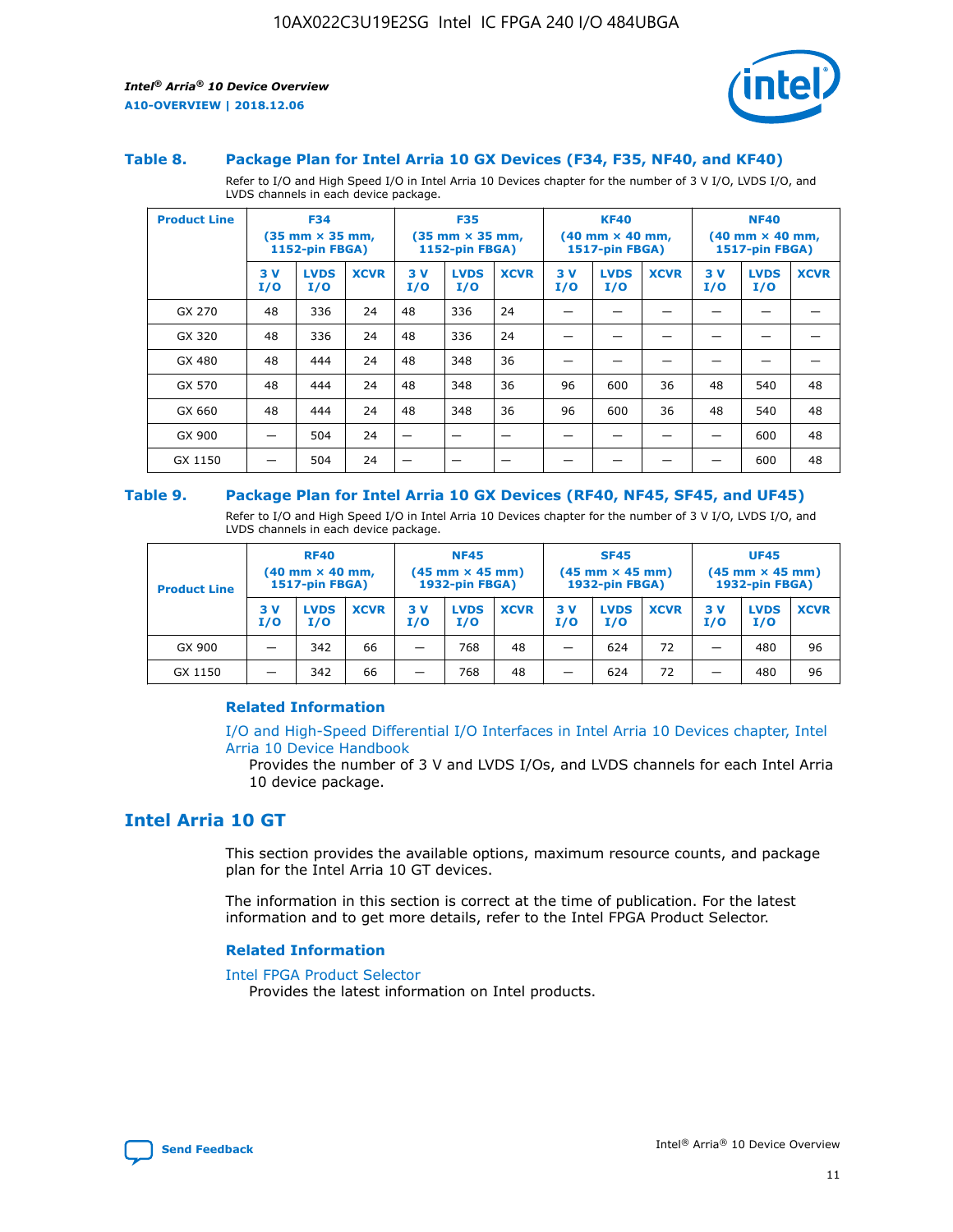

# **Available Options**

# **Figure 2. Sample Ordering Code and Available Options for Intel Arria 10 GT Devices**

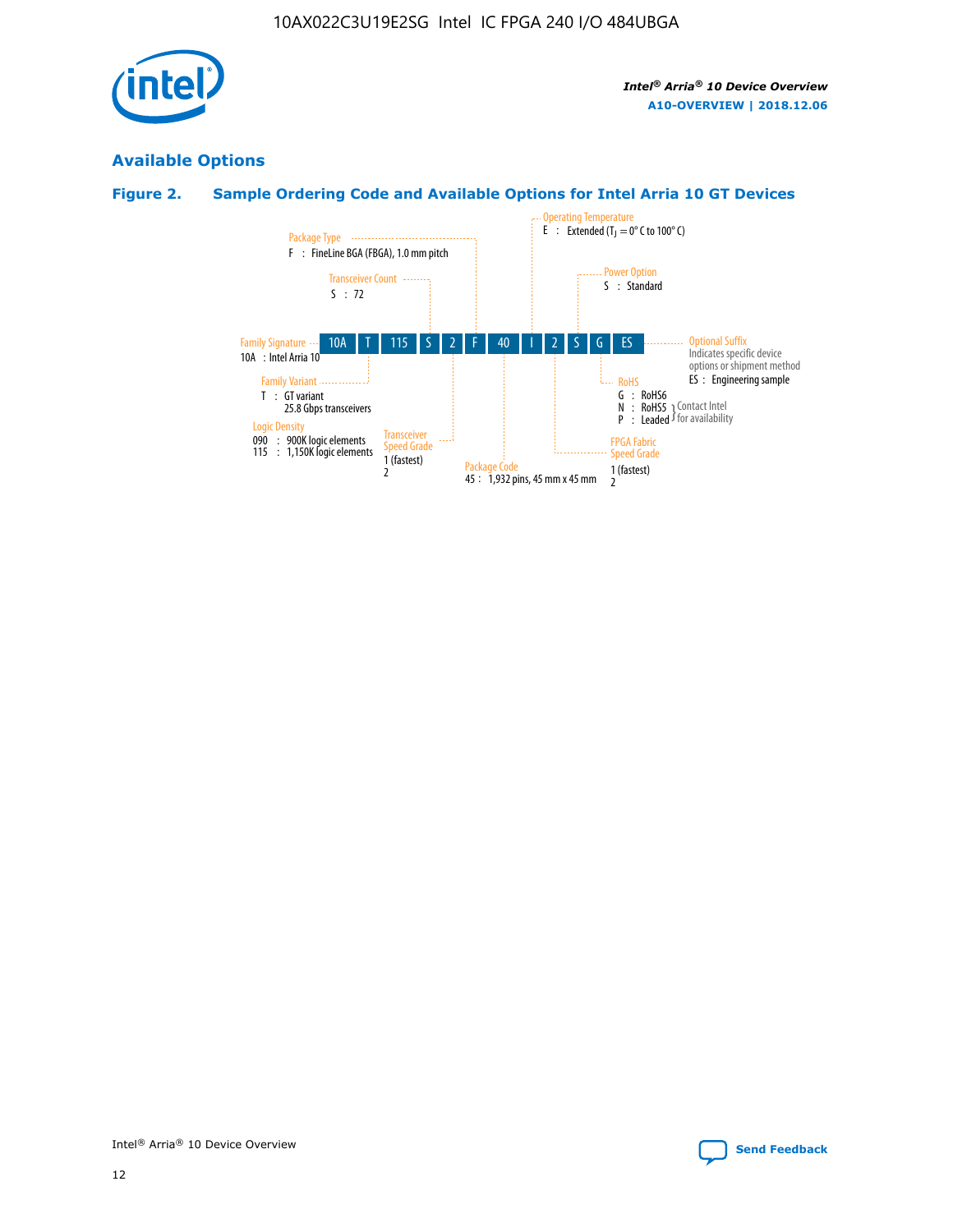

# **Maximum Resources**

#### **Table 10. Maximum Resource Counts for Intel Arria 10 GT Devices**

| <b>Resource</b>              |                      |                | <b>Product Line</b> |  |
|------------------------------|----------------------|----------------|---------------------|--|
|                              |                      | <b>GT 900</b>  | <b>GT 1150</b>      |  |
| Logic Elements (LE) (K)      |                      | 900            | 1,150               |  |
| <b>ALM</b>                   |                      | 339,620        | 427,200             |  |
| Register                     |                      | 1,358,480      | 1,708,800           |  |
| Memory (Kb)                  | M <sub>20</sub> K    | 48,460         | 54,260              |  |
|                              | <b>MLAB</b>          | 9,386          | 12,984              |  |
| Variable-precision DSP Block |                      | 1,518          | 1,518               |  |
| 18 x 19 Multiplier           |                      | 3,036          | 3,036               |  |
| PLL                          | Fractional Synthesis | 32             | 32                  |  |
|                              | I/O                  | 16             | 16                  |  |
| Transceiver                  | 17.4 Gbps            | 72(5)          | 72(5)               |  |
|                              | 25.8 Gbps            | 6              | 6                   |  |
| GPIO <sup>(6)</sup>          |                      | 624            | 624                 |  |
| LVDS Pair $(7)$              |                      | 312            | 312                 |  |
| PCIe Hard IP Block           |                      | $\overline{4}$ | $\overline{4}$      |  |
| Hard Memory Controller       |                      | 16             | 16                  |  |

## **Related Information**

#### [Intel Arria 10 GT Channel Usage](https://www.intel.com/content/www/us/en/programmable/documentation/nik1398707230472.html#nik1398707008178)

Configuring GT/GX channels in Intel Arria 10 GT devices.

## **Package Plan**

#### **Table 11. Package Plan for Intel Arria 10 GT Devices**

Refer to I/O and High Speed I/O in Intel Arria 10 Devices chapter for the number of 3 V I/O, LVDS I/O, and LVDS channels in each device package.

| <b>Product Line</b> | <b>SF45</b><br>(45 mm × 45 mm, 1932-pin FBGA) |                 |             |  |  |  |  |
|---------------------|-----------------------------------------------|-----------------|-------------|--|--|--|--|
|                     | 3 V I/O                                       | <b>LVDS I/O</b> | <b>XCVR</b> |  |  |  |  |
| GT 900              |                                               | 624             | 72          |  |  |  |  |
| GT 1150             |                                               | 624             |             |  |  |  |  |

<sup>(7)</sup> Each LVDS I/O pair can be used as differential input or output.



 $(5)$  If all 6 GT channels are in use, 12 of the GX channels are not usable.

<sup>(6)</sup> The number of GPIOs does not include transceiver I/Os. In the Intel Quartus Prime software, the number of user I/Os includes transceiver I/Os.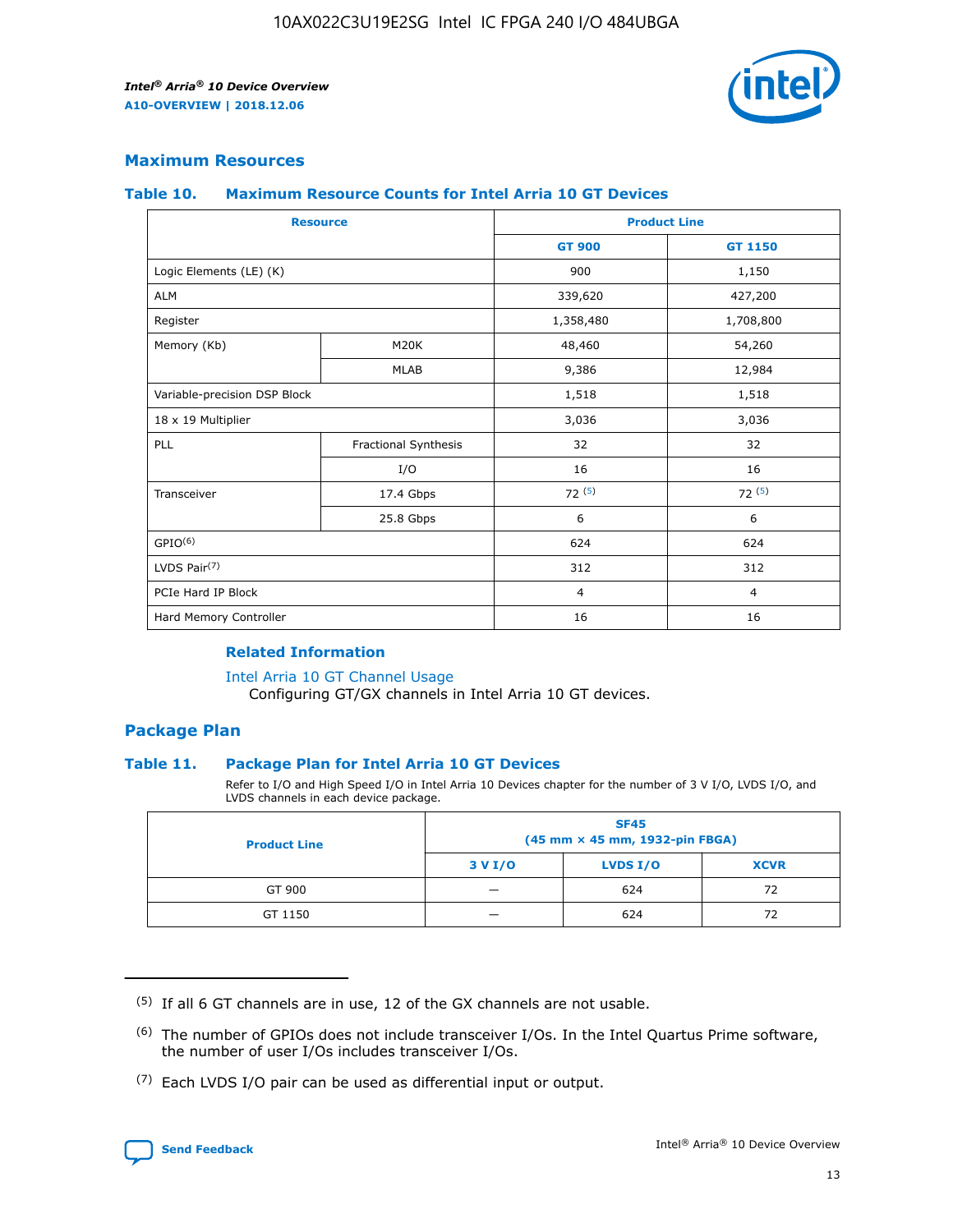

#### **Related Information**

[I/O and High-Speed Differential I/O Interfaces in Intel Arria 10 Devices chapter, Intel](https://www.intel.com/content/www/us/en/programmable/documentation/sam1403482614086.html#sam1403482030321) [Arria 10 Device Handbook](https://www.intel.com/content/www/us/en/programmable/documentation/sam1403482614086.html#sam1403482030321)

Provides the number of 3 V and LVDS I/Os, and LVDS channels for each Intel Arria 10 device package.

# **Intel Arria 10 SX**

This section provides the available options, maximum resource counts, and package plan for the Intel Arria 10 SX devices.

The information in this section is correct at the time of publication. For the latest information and to get more details, refer to the Intel FPGA Product Selector.

#### **Related Information**

[Intel FPGA Product Selector](http://www.altera.com/products/selector/psg-selector.html) Provides the latest information on Intel products.

#### **Available Options**

#### **Figure 3. Sample Ordering Code and Available Options for Intel Arria 10 SX Devices**



#### **Related Information**

[Transceiver Performance for Intel Arria 10 GX/SX Devices](https://www.intel.com/content/www/us/en/programmable/documentation/mcn1413182292568.html#mcn1413213965502) Provides more information about the transceiver speed grade.



Intel® Arria® 10 Device Overview **[Send Feedback](mailto:FPGAtechdocfeedback@intel.com?subject=Feedback%20on%20Intel%20Arria%2010%20Device%20Overview%20(A10-OVERVIEW%202018.12.06)&body=We%20appreciate%20your%20feedback.%20In%20your%20comments,%20also%20specify%20the%20page%20number%20or%20paragraph.%20Thank%20you.)**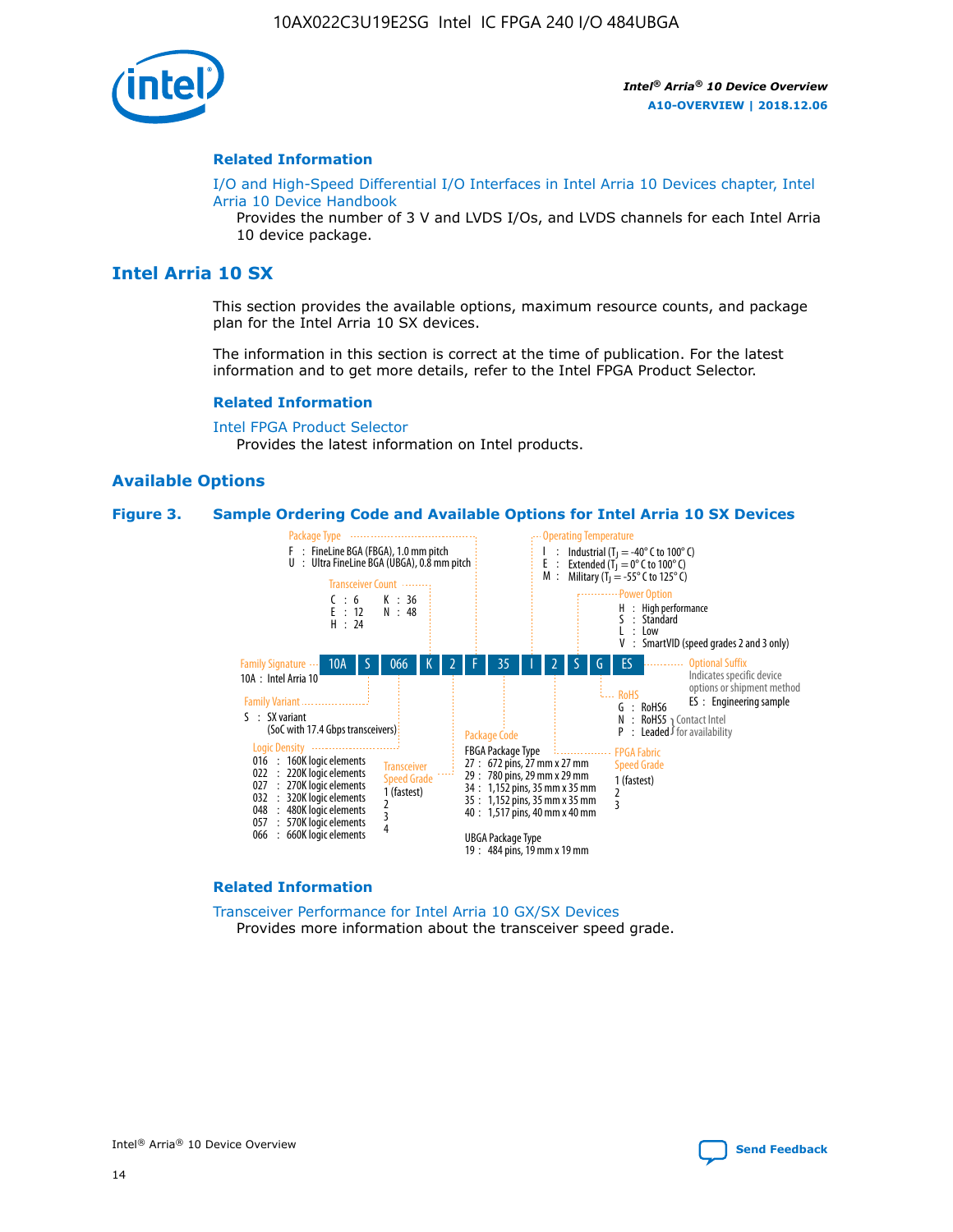

# **Maximum Resources**

## **Table 12. Maximum Resource Counts for Intel Arria 10 SX Devices**

| <b>Resource</b>                   |                         |               |               |                | <b>Product Line</b> |                |                |                |
|-----------------------------------|-------------------------|---------------|---------------|----------------|---------------------|----------------|----------------|----------------|
|                                   |                         | <b>SX 160</b> | <b>SX 220</b> | <b>SX 270</b>  | <b>SX 320</b>       | <b>SX 480</b>  | <b>SX 570</b>  | <b>SX 660</b>  |
| Logic Elements (LE) (K)           |                         | 160           | 220           | 270            | 320                 | 480            | 570            | 660            |
| <b>ALM</b>                        |                         | 61,510        | 80,330        | 101,620        | 119,900             | 183,590        | 217,080        | 251,680        |
| Register                          |                         | 246,040       | 321,320       | 406,480        | 479,600             | 734,360        | 868,320        | 1,006,720      |
| Memory (Kb)                       | M <sub>20</sub> K       | 8,800         | 11,740        | 15,000         | 17,820              | 28,620         | 36,000         | 42,620         |
|                                   | <b>MLAB</b>             | 1,050         | 1,690         | 2,452          | 2,727               | 4,164          | 5,096          | 5,788          |
| Variable-precision DSP Block      |                         | 156           | 192           | 830            | 985                 | 1,368          | 1,523          | 1,687          |
| 18 x 19 Multiplier                |                         | 312           | 384           | 1,660          | 1,970               | 2,736          | 3,046          | 3,374          |
| PLL                               | Fractional<br>Synthesis | 6             | 6             | 8              | 8                   | 12             | 16             | 16             |
|                                   | I/O                     | 6             | 6             | 8              | 8                   | 12             | 16             | 16             |
| 17.4 Gbps Transceiver             |                         | 12            | 12            | 24             | 24                  | 36             | 48             | 48             |
| GPIO <sup>(8)</sup>               |                         | 288           | 288           | 384            | 384                 | 492            | 696            | 696            |
| LVDS Pair $(9)$                   |                         | 120           | 120           | 168            | 168                 | 174            | 324            | 324            |
| PCIe Hard IP Block                |                         | $\mathbf{1}$  | $\mathbf{1}$  | $\overline{2}$ | $\overline{2}$      | $\overline{2}$ | $\overline{2}$ | $\overline{2}$ |
| Hard Memory Controller            |                         | 6             | 6             | 8              | 8                   | 12             | 16             | 16             |
| ARM Cortex-A9 MPCore<br>Processor |                         | Yes           | Yes           | Yes            | Yes                 | Yes            | Yes            | Yes            |

# **Package Plan**

# **Table 13. Package Plan for Intel Arria 10 SX Devices (U19, F27, F29, and F34)**

Refer to I/O and High Speed I/O in Intel Arria 10 Devices chapter for the number of 3 V I/O, LVDS I/O, and LVDS channels in each device package.

| <b>Product Line</b> | <b>U19</b><br>$(19 \text{ mm} \times 19 \text{ mm})$<br>484-pin UBGA) |                    | <b>F27</b><br>$(27 \text{ mm} \times 27 \text{ mm})$<br>672-pin FBGA) |           | <b>F29</b><br>$(29$ mm $\times$ 29 mm,<br>780-pin FBGA) |             |            | <b>F34</b><br>$(35 \text{ mm} \times 35 \text{ mm})$<br>1152-pin FBGA) |             |           |                    |             |
|---------------------|-----------------------------------------------------------------------|--------------------|-----------------------------------------------------------------------|-----------|---------------------------------------------------------|-------------|------------|------------------------------------------------------------------------|-------------|-----------|--------------------|-------------|
|                     | 3V<br>I/O                                                             | <b>LVDS</b><br>I/O | <b>XCVR</b>                                                           | 3V<br>I/O | <b>LVDS</b><br>I/O                                      | <b>XCVR</b> | 3 V<br>I/O | <b>LVDS</b><br>I/O                                                     | <b>XCVR</b> | 3V<br>I/O | <b>LVDS</b><br>I/O | <b>XCVR</b> |
| SX 160              | 48                                                                    | 144                | 6                                                                     | 48        | 192                                                     | 12          | 48         | 240                                                                    | 12          | –         |                    |             |
| SX 220              | 48                                                                    | 144                | 6                                                                     | 48        | 192                                                     | 12          | 48         | 240                                                                    | 12          |           |                    |             |
| SX 270              |                                                                       |                    |                                                                       | 48        | 192                                                     | 12          | 48         | 312                                                                    | 12          | 48        | 336                | 24          |
| SX 320              |                                                                       |                    |                                                                       | 48        | 192                                                     | 12          | 48         | 312                                                                    | 12          | 48        | 336                | 24          |
|                     | continued                                                             |                    |                                                                       |           |                                                         |             |            |                                                                        |             |           |                    |             |

 $(8)$  The number of GPIOs does not include transceiver I/Os. In the Intel Quartus Prime software, the number of user I/Os includes transceiver I/Os.

 $(9)$  Each LVDS I/O pair can be used as differential input or output.

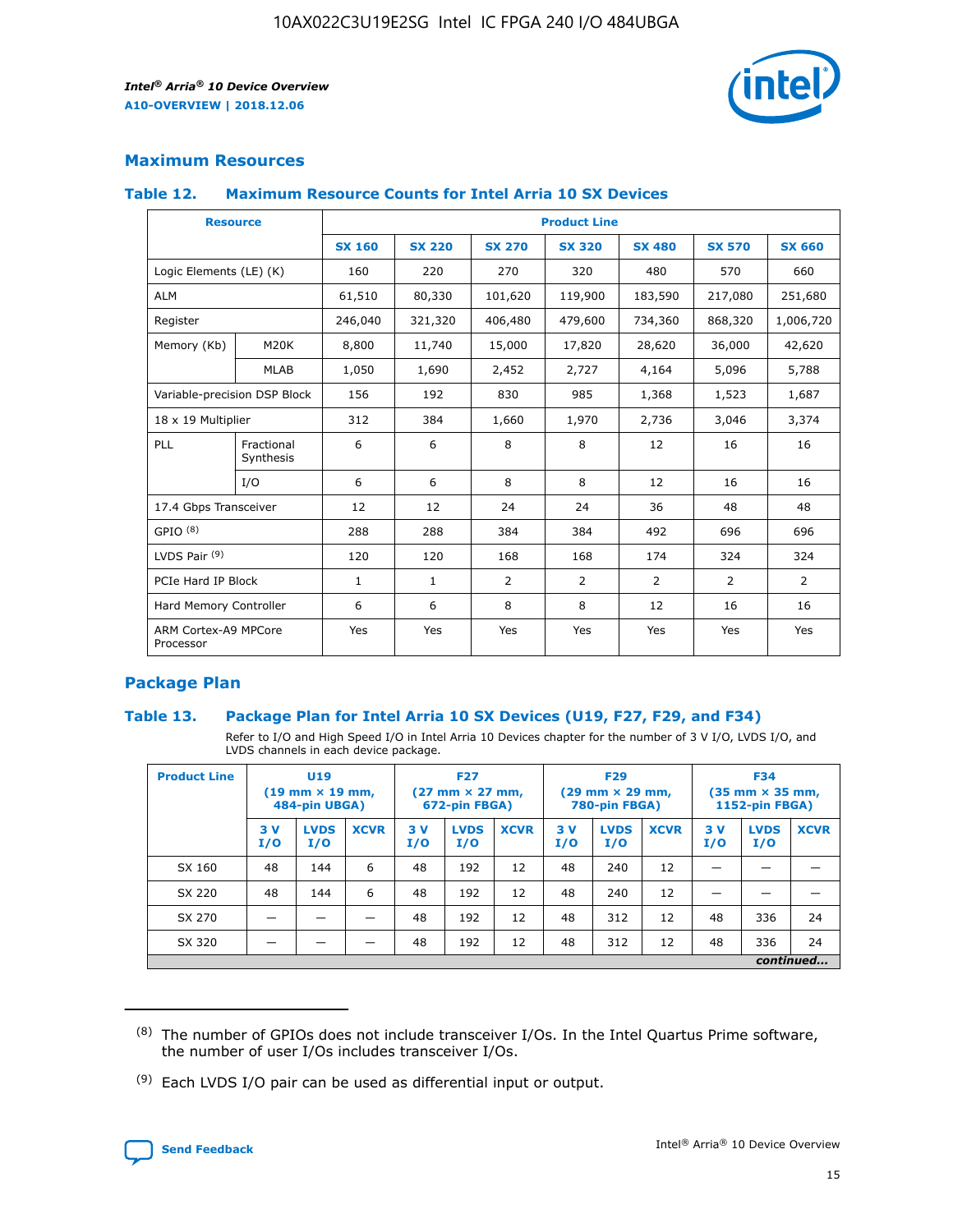

| <b>Product Line</b> | U <sub>19</sub><br>$(19 \text{ mm} \times 19 \text{ mm})$<br>484-pin UBGA) |                    | <b>F27</b><br>$(27 \text{ mm} \times 27 \text{ mm})$<br>672-pin FBGA) |            | <b>F29</b><br>$(29 \text{ mm} \times 29 \text{ mm})$<br>780-pin FBGA) |             |           | <b>F34</b><br>$(35$ mm $\times$ 35 mm,<br><b>1152-pin FBGA)</b> |             |           |                    |             |
|---------------------|----------------------------------------------------------------------------|--------------------|-----------------------------------------------------------------------|------------|-----------------------------------------------------------------------|-------------|-----------|-----------------------------------------------------------------|-------------|-----------|--------------------|-------------|
|                     | 3V<br>I/O                                                                  | <b>LVDS</b><br>I/O | <b>XCVR</b>                                                           | 3 V<br>I/O | <b>LVDS</b><br>I/O                                                    | <b>XCVR</b> | 3V<br>I/O | <b>LVDS</b><br>I/O                                              | <b>XCVR</b> | 3V<br>I/O | <b>LVDS</b><br>I/O | <b>XCVR</b> |
| SX 480              |                                                                            |                    |                                                                       |            |                                                                       |             | 48        | 312                                                             | 12          | 48        | 444                | 24          |
| SX 570              |                                                                            |                    |                                                                       |            |                                                                       |             |           |                                                                 |             | 48        | 444                | 24          |
| SX 660              |                                                                            |                    |                                                                       |            |                                                                       |             |           |                                                                 |             | 48        | 444                | 24          |

## **Table 14. Package Plan for Intel Arria 10 SX Devices (F35, KF40, and NF40)**

Refer to I/O and High Speed I/O in Intel Arria 10 Devices chapter for the number of 3 V I/O, LVDS I/O, and LVDS channels in each device package.

| <b>Product Line</b> | <b>F35</b><br>(35 mm × 35 mm,<br><b>1152-pin FBGA)</b> |          |             |                                           | <b>KF40</b><br>(40 mm × 40 mm,<br>1517-pin FBGA) |    | <b>NF40</b><br>$(40 \text{ mm} \times 40 \text{ mm})$<br><b>1517-pin FBGA)</b> |          |             |  |
|---------------------|--------------------------------------------------------|----------|-------------|-------------------------------------------|--------------------------------------------------|----|--------------------------------------------------------------------------------|----------|-------------|--|
|                     | 3 V I/O                                                | LVDS I/O | <b>XCVR</b> | <b>LVDS I/O</b><br><b>XCVR</b><br>3 V I/O |                                                  |    | 3 V I/O                                                                        | LVDS I/O | <b>XCVR</b> |  |
| SX 270              | 48                                                     | 336      | 24          |                                           |                                                  |    |                                                                                |          |             |  |
| SX 320              | 48                                                     | 336      | 24          |                                           |                                                  |    |                                                                                |          |             |  |
| SX 480              | 48                                                     | 348      | 36          |                                           |                                                  |    |                                                                                |          |             |  |
| SX 570              | 48                                                     | 348      | 36          | 96<br>36<br>600                           |                                                  | 48 | 540                                                                            | 48       |             |  |
| SX 660              | 48                                                     | 348      | 36          | 96                                        | 600                                              | 36 | 48                                                                             | 540      | 48          |  |

# **Related Information**

[I/O and High-Speed Differential I/O Interfaces in Intel Arria 10 Devices chapter, Intel](https://www.intel.com/content/www/us/en/programmable/documentation/sam1403482614086.html#sam1403482030321) [Arria 10 Device Handbook](https://www.intel.com/content/www/us/en/programmable/documentation/sam1403482614086.html#sam1403482030321)

Provides the number of 3 V and LVDS I/Os, and LVDS channels for each Intel Arria 10 device package.

Intel<sup>®</sup> Arria<sup>®</sup> 10 Device Overview **[Send Feedback](mailto:FPGAtechdocfeedback@intel.com?subject=Feedback%20on%20Intel%20Arria%2010%20Device%20Overview%20(A10-OVERVIEW%202018.12.06)&body=We%20appreciate%20your%20feedback.%20In%20your%20comments,%20also%20specify%20the%20page%20number%20or%20paragraph.%20Thank%20you.)** Send Feedback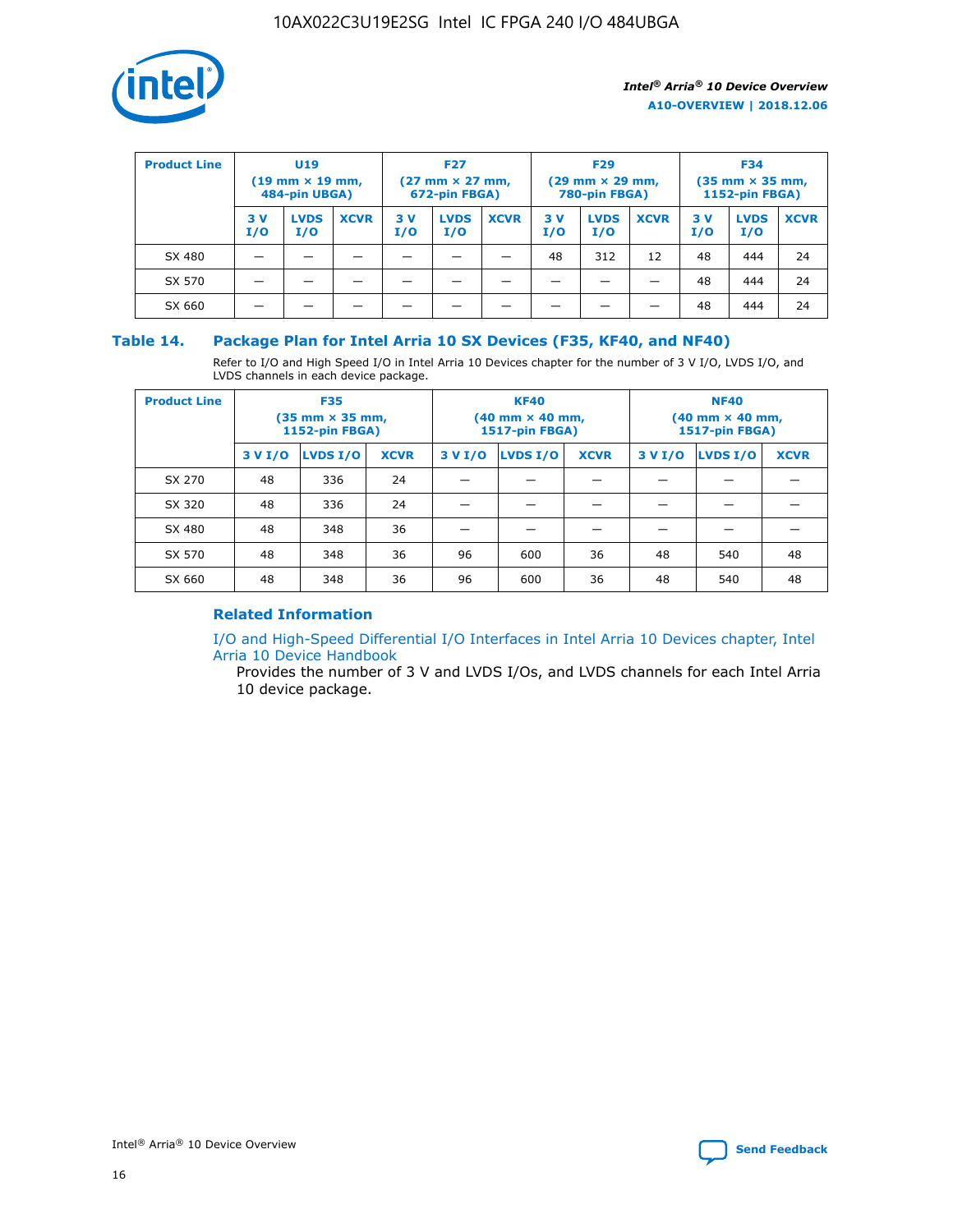

# **I/O Vertical Migration for Intel Arria 10 Devices**

#### **Figure 4. Migration Capability Across Intel Arria 10 Product Lines**

- The arrows indicate the migration paths. The devices included in each vertical migration path are shaded. Devices with fewer resources in the same path have lighter shades.
- To achieve the full I/O migration across product lines in the same migration path, restrict I/Os and transceivers usage to match the product line with the lowest I/O and transceiver counts.
- An LVDS I/O bank in the source device may be mapped to a 3 V I/O bank in the target device. To use memory interface clock frequency higher than 533 MHz, assign external memory interface pins only to banks that are LVDS I/O in both devices.
- There may be nominal 0.15 mm package height difference between some product lines in the same package type.
	- **Variant Product Line Package U19 F27 F29 F34 F35 KF40 NF40 RF40 NF45 SF45 UF45** Intel® Arria® 10 GX GX 160 GX 220 GX 270 GX 320 GX 480 GX 570 GX 660 GX 900 GX 1150 Intel Arria 10 GT GT 900 GT 1150 Intel Arria 10 SX SX 160 SX 220 SX 270 SX 320 SX 480 SX 570 SX 660
- Some migration paths are not shown in the Intel Quartus Prime software **Pin Migration View**.

*Note:* To verify the pin migration compatibility, use the **Pin Migration View** window in the Intel Quartus Prime software Pin Planner.

# **Adaptive Logic Module**

Intel Arria 10 devices use a 20 nm ALM as the basic building block of the logic fabric.

The ALM architecture is the same as the previous generation FPGAs, allowing for efficient implementation of logic functions and easy conversion of IP between the device generations.

The ALM, as shown in following figure, uses an 8-input fracturable look-up table (LUT) with four dedicated registers to help improve timing closure in register-rich designs and achieve an even higher design packing capability than the traditional two-register per LUT architecture.

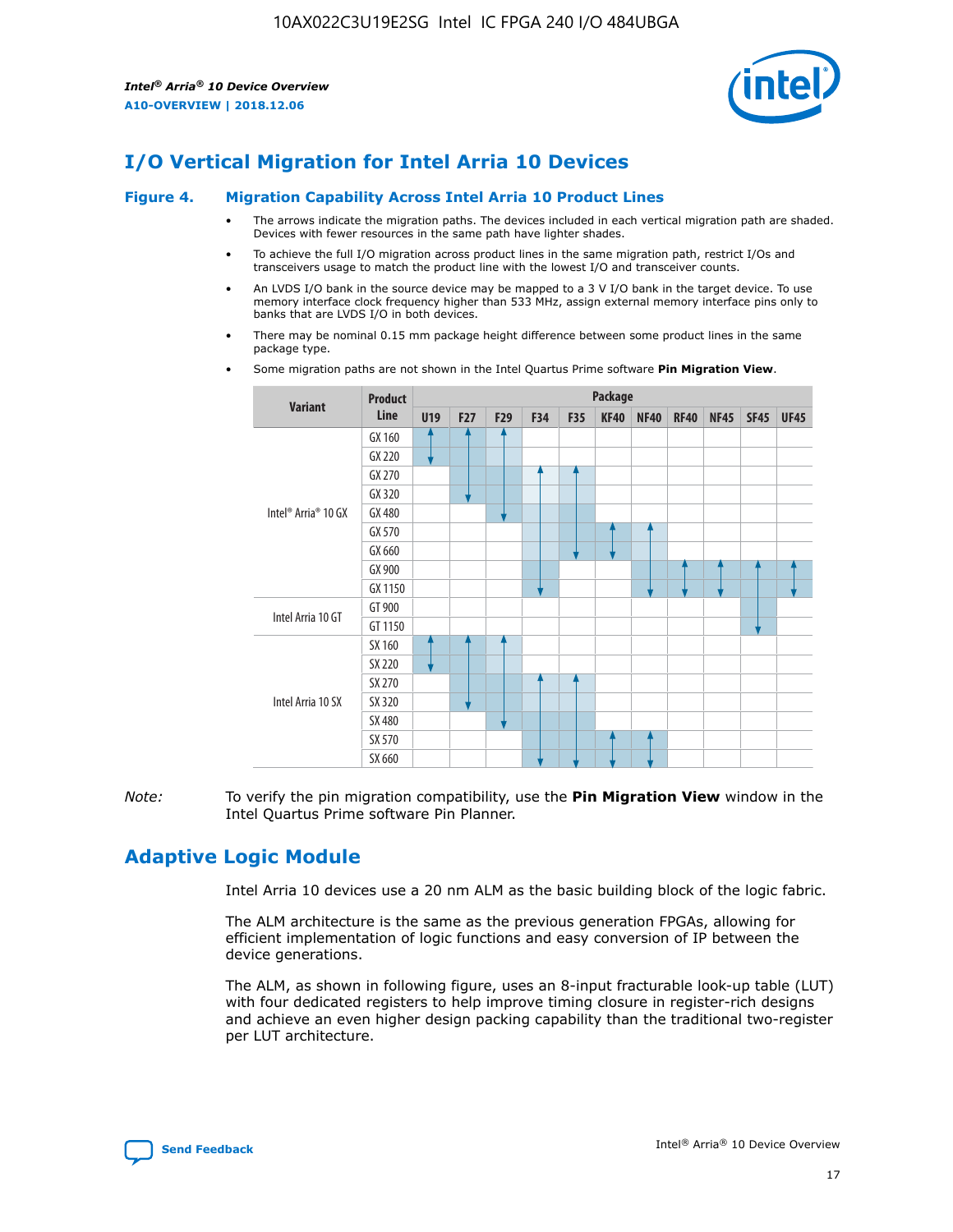

**Figure 5. ALM for Intel Arria 10 Devices**



The Intel Quartus Prime software optimizes your design according to the ALM logic structure and automatically maps legacy designs into the Intel Arria 10 ALM architecture.

# **Variable-Precision DSP Block**

The Intel Arria 10 variable precision DSP blocks support fixed-point arithmetic and floating-point arithmetic.

Features for fixed-point arithmetic:

- High-performance, power-optimized, and fully registered multiplication operations
- 18-bit and 27-bit word lengths
- Two 18 x 19 multipliers or one 27 x 27 multiplier per DSP block
- Built-in addition, subtraction, and 64-bit double accumulation register to combine multiplication results
- Cascading 19-bit or 27-bit when pre-adder is disabled and cascading 18-bit when pre-adder is used to form the tap-delay line for filtering applications
- Cascading 64-bit output bus to propagate output results from one block to the next block without external logic support
- Hard pre-adder supported in 19-bit and 27-bit modes for symmetric filters
- Internal coefficient register bank in both 18-bit and 27-bit modes for filter implementation
- 18-bit and 27-bit systolic finite impulse response (FIR) filters with distributed output adder
- Biased rounding support

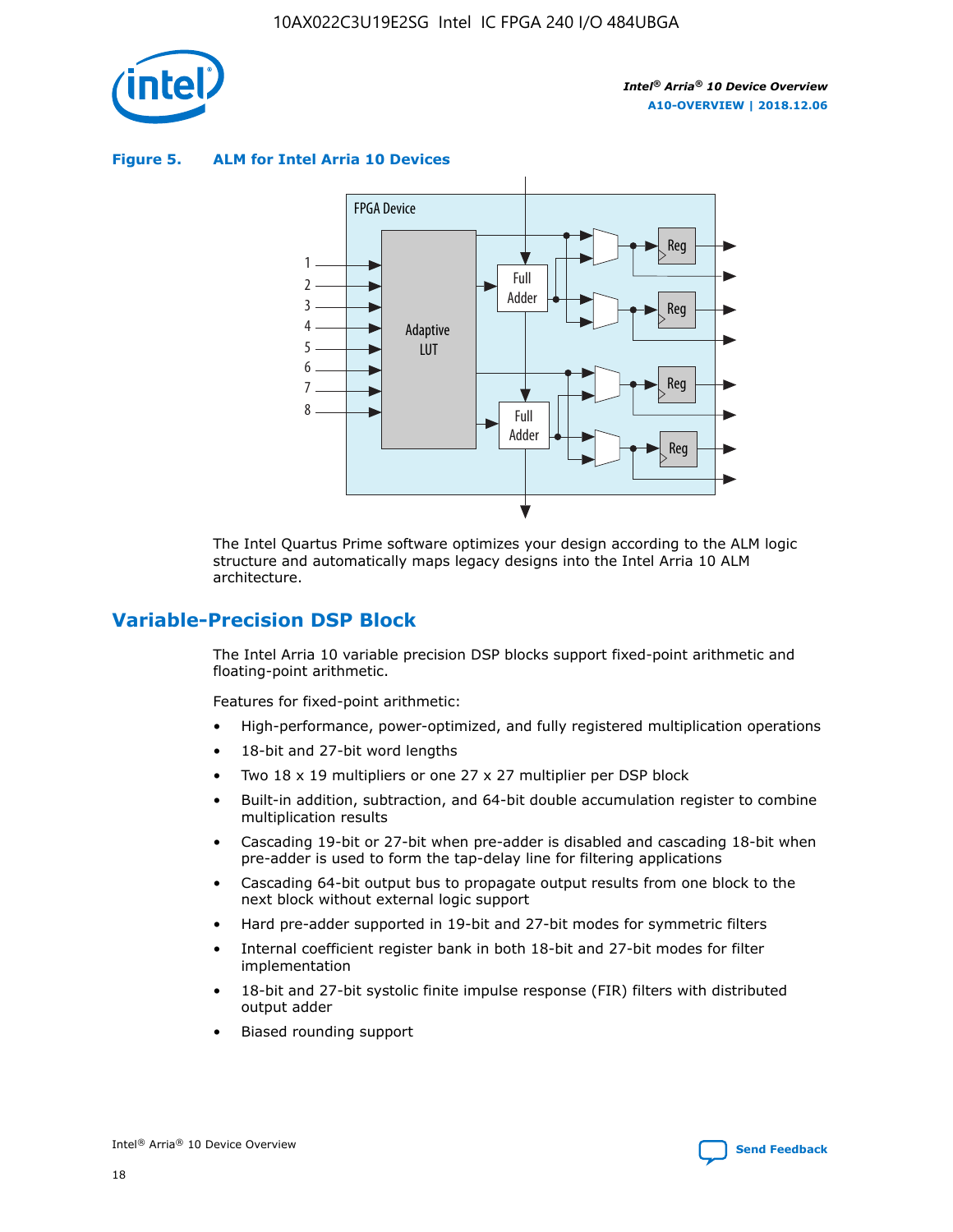

Features for floating-point arithmetic:

- A completely hardened architecture that supports multiplication, addition, subtraction, multiply-add, and multiply-subtract
- Multiplication with accumulation capability and a dynamic accumulator reset control
- Multiplication with cascade summation capability
- Multiplication with cascade subtraction capability
- Complex multiplication
- Direct vector dot product
- Systolic FIR filter

#### **Table 15. Variable-Precision DSP Block Configurations for Intel Arria 10 Devices**

| <b>Usage Example</b>                                       | <b>Multiplier Size (Bit)</b>    | <b>DSP Block Resources</b> |
|------------------------------------------------------------|---------------------------------|----------------------------|
| Medium precision fixed point                               | Two 18 x 19                     |                            |
| High precision fixed or Single precision<br>floating point | One 27 x 27                     |                            |
| Fixed point FFTs                                           | One 19 x 36 with external adder |                            |
| Very high precision fixed point                            | One 36 x 36 with external adder |                            |
| Double precision floating point                            | One 54 x 54 with external adder | 4                          |

#### **Table 16. Resources for Fixed-Point Arithmetic in Intel Arria 10 Devices**

The table lists the variable-precision DSP resources by bit precision for each Intel Arria 10 device.

| <b>Variant</b>  | <b>Product Line</b> | <b>Variable-</b><br>precision<br><b>DSP Block</b> | <b>Independent Input and Output</b><br><b>Multiplications Operator</b> |                                     | 18 x 19<br><b>Multiplier</b><br><b>Adder Sum</b> | $18 \times 18$<br><b>Multiplier</b><br><b>Adder</b> |
|-----------------|---------------------|---------------------------------------------------|------------------------------------------------------------------------|-------------------------------------|--------------------------------------------------|-----------------------------------------------------|
|                 |                     |                                                   | 18 x 19<br><b>Multiplier</b>                                           | $27 \times 27$<br><b>Multiplier</b> | <b>Mode</b>                                      | <b>Summed with</b><br>36 bit Input                  |
| AIntel Arria 10 | GX 160              | 156                                               | 312                                                                    | 156                                 | 156                                              | 156                                                 |
| GX              | GX 220              | 192                                               | 384                                                                    | 192                                 | 192                                              | 192                                                 |
|                 | GX 270              | 830                                               | 1,660                                                                  | 830                                 | 830                                              | 830                                                 |
|                 | GX 320              | 984                                               | 1,968                                                                  | 984                                 | 984                                              | 984                                                 |
|                 | GX 480              | 1,368                                             | 2,736                                                                  | 1,368                               | 1,368                                            | 1,368                                               |
|                 | GX 570              | 1,523                                             | 3,046                                                                  | 1,523                               | 1,523                                            | 1,523                                               |
|                 | GX 660              | 1,687                                             | 3,374                                                                  | 1,687                               | 1,687                                            | 1,687                                               |
|                 | GX 900              | 1,518                                             | 3,036                                                                  | 1,518                               | 1,518                                            | 1,518                                               |
|                 | GX 1150             | 1,518                                             | 3,036                                                                  | 1,518                               | 1,518                                            | 1,518                                               |
| Intel Arria 10  | GT 900              | 1,518                                             | 3,036                                                                  | 1,518                               | 1,518                                            | 1,518                                               |
| GT              | GT 1150             | 1,518                                             | 3,036                                                                  | 1,518                               | 1,518                                            | 1,518                                               |
| Intel Arria 10  | SX 160              | 156                                               | 312                                                                    | 156                                 | 156                                              | 156                                                 |
| <b>SX</b>       | SX 220              | 192                                               | 384                                                                    | 192                                 | 192                                              | 192                                                 |
|                 | SX 270              | 830                                               | 1,660                                                                  | 830                                 | 830                                              | 830                                                 |
|                 |                     |                                                   |                                                                        |                                     |                                                  | continued                                           |

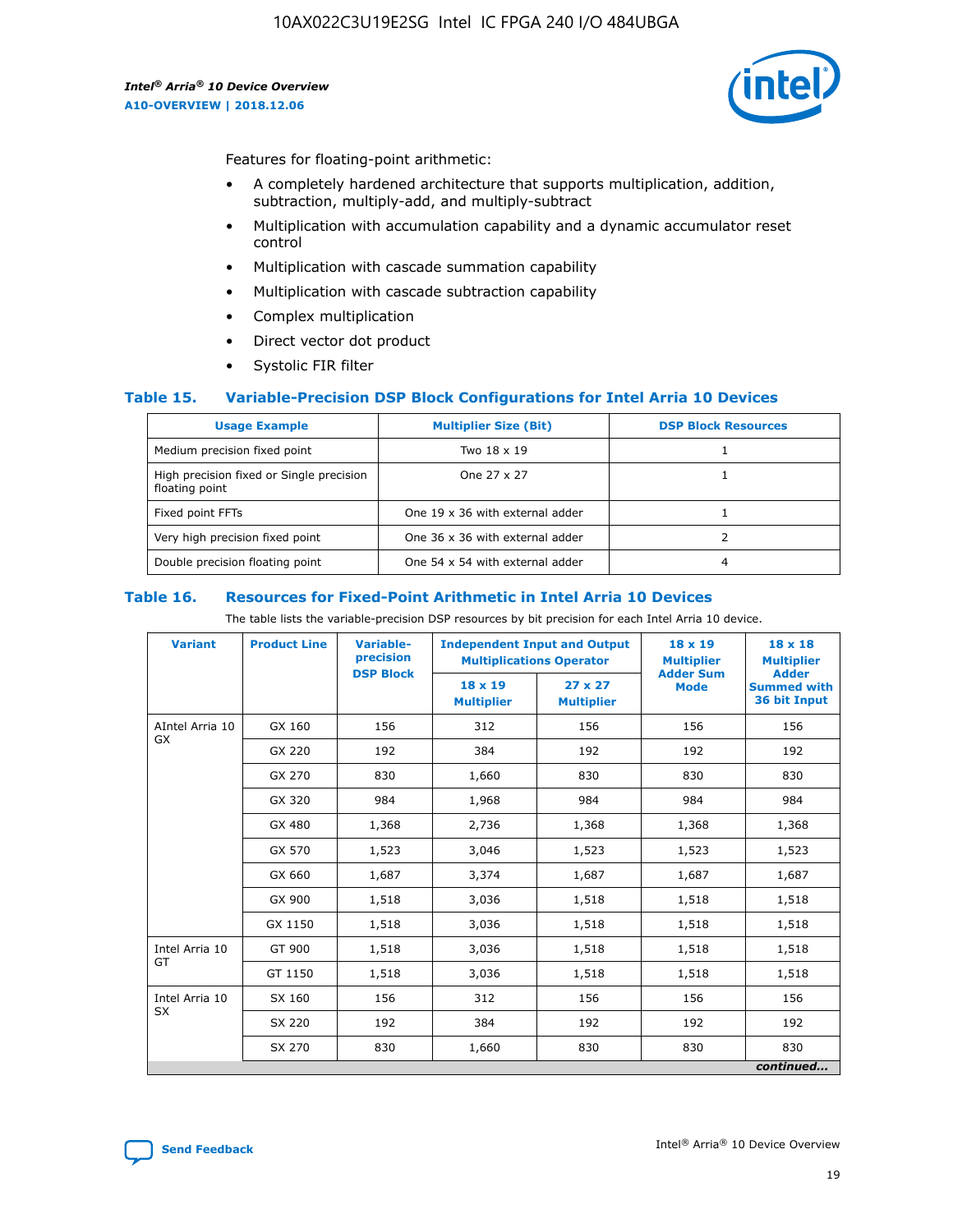

| <b>Variant</b> | <b>Product Line</b> | Variable-<br>precision | <b>Independent Input and Output</b><br><b>Multiplications Operator</b> |                                     | $18 \times 19$<br><b>Multiplier</b> | $18 \times 18$<br><b>Multiplier</b><br><b>Adder</b> |  |
|----------------|---------------------|------------------------|------------------------------------------------------------------------|-------------------------------------|-------------------------------------|-----------------------------------------------------|--|
|                |                     | <b>DSP Block</b>       | $18 \times 19$<br><b>Multiplier</b>                                    | $27 \times 27$<br><b>Multiplier</b> | <b>Adder Sum</b><br><b>Mode</b>     | <b>Summed with</b><br>36 bit Input                  |  |
|                | SX 320              | 984                    | 1,968                                                                  | 984                                 | 984                                 | 984                                                 |  |
|                | SX 480              | 1,368                  | 2,736                                                                  | 1,368                               | 1,368                               | 1,368                                               |  |
|                | SX 570              | 1,523                  | 3,046                                                                  | 1,523                               | 1,523                               | 1,523                                               |  |
|                | SX 660              | 1,687                  | 3,374                                                                  | 1,687                               | 1,687                               | 1,687                                               |  |

# **Table 17. Resources for Floating-Point Arithmetic in Intel Arria 10 Devices**

The table lists the variable-precision DSP resources by bit precision for each Intel Arria 10 device.

| <b>Variant</b> | <b>Product Line</b> | <b>Variable-</b><br>precision<br><b>DSP Block</b> | <b>Single</b><br><b>Precision</b><br><b>Floating-Point</b><br><b>Multiplication</b><br><b>Mode</b> | <b>Single-Precision</b><br><b>Floating-Point</b><br><b>Adder Mode</b> | Single-<br><b>Precision</b><br><b>Floating-Point</b><br><b>Multiply</b><br><b>Accumulate</b><br><b>Mode</b> | <b>Peak</b><br><b>Giga Floating-</b><br><b>Point</b><br><b>Operations</b><br>per Second<br>(GFLOPs) |
|----------------|---------------------|---------------------------------------------------|----------------------------------------------------------------------------------------------------|-----------------------------------------------------------------------|-------------------------------------------------------------------------------------------------------------|-----------------------------------------------------------------------------------------------------|
| Intel Arria 10 | GX 160              | 156                                               | 156                                                                                                | 156                                                                   | 156                                                                                                         | 140                                                                                                 |
| GX             | GX 220              | 192                                               | 192                                                                                                | 192                                                                   | 192                                                                                                         | 173                                                                                                 |
|                | GX 270              | 830                                               | 830                                                                                                | 830                                                                   | 830                                                                                                         | 747                                                                                                 |
|                | GX 320              | 984                                               | 984                                                                                                | 984                                                                   | 984                                                                                                         | 886                                                                                                 |
|                | GX 480              | 1,369                                             | 1,368                                                                                              | 1,368                                                                 | 1,368                                                                                                       | 1,231                                                                                               |
|                | GX 570              | 1,523                                             | 1,523                                                                                              | 1,523                                                                 | 1,523                                                                                                       | 1,371                                                                                               |
|                | GX 660              | 1,687                                             | 1,687                                                                                              | 1,687                                                                 | 1,687                                                                                                       | 1,518                                                                                               |
|                | GX 900              | 1,518                                             | 1,518                                                                                              | 1,518                                                                 | 1,518                                                                                                       | 1,366                                                                                               |
|                | GX 1150             | 1,518                                             | 1,518                                                                                              | 1,518                                                                 | 1,518                                                                                                       | 1,366                                                                                               |
| Intel Arria 10 | GT 900              | 1,518                                             | 1,518                                                                                              | 1,518                                                                 | 1,518                                                                                                       | 1,366                                                                                               |
| GT             | GT 1150             | 1,518                                             | 1,518                                                                                              | 1,518                                                                 | 1,518                                                                                                       | 1,366                                                                                               |
| Intel Arria 10 | SX 160              | 156                                               | 156                                                                                                | 156                                                                   | 156                                                                                                         | 140                                                                                                 |
| <b>SX</b>      | SX 220              | 192                                               | 192                                                                                                | 192                                                                   | 192                                                                                                         | 173                                                                                                 |
|                | SX 270              | 830                                               | 830                                                                                                | 830                                                                   | 830                                                                                                         | 747                                                                                                 |
|                | SX 320              | 984                                               | 984                                                                                                | 984                                                                   | 984                                                                                                         | 886                                                                                                 |
|                | SX 480              | 1,369                                             | 1,368                                                                                              | 1,368                                                                 | 1,368                                                                                                       | 1,231                                                                                               |
|                | SX 570              | 1,523                                             | 1,523                                                                                              | 1,523                                                                 | 1,523                                                                                                       | 1,371                                                                                               |
|                | SX 660              | 1,687                                             | 1,687                                                                                              | 1,687                                                                 | 1,687                                                                                                       | 1,518                                                                                               |

# **Embedded Memory Blocks**

The embedded memory blocks in the devices are flexible and designed to provide an optimal amount of small- and large-sized memory arrays to fit your design requirements.

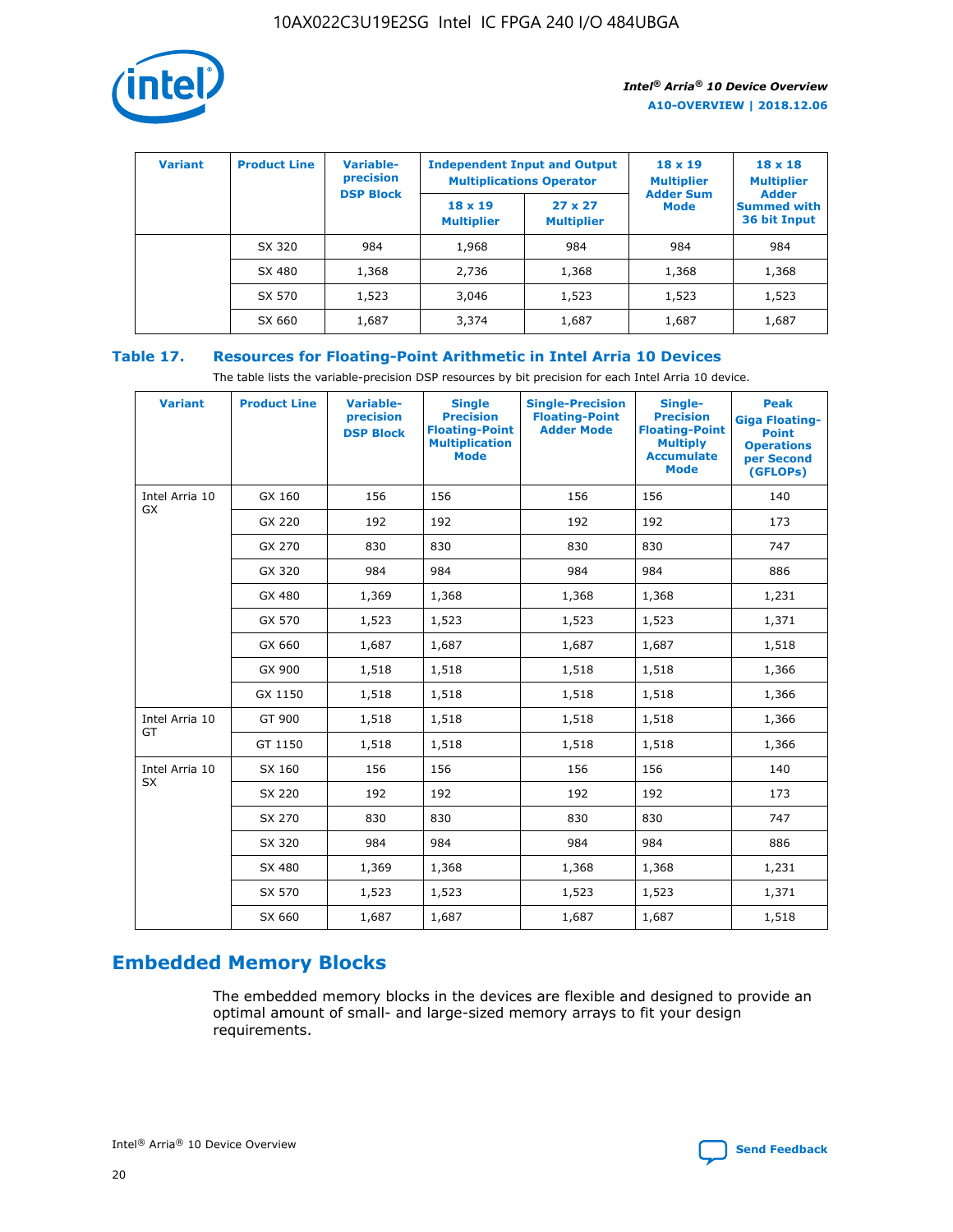

# **Types of Embedded Memory**

The Intel Arria 10 devices contain two types of memory blocks:

- 20 Kb M20K blocks—blocks of dedicated memory resources. The M20K blocks are ideal for larger memory arrays while still providing a large number of independent ports.
- 640 bit memory logic array blocks (MLABs)—enhanced memory blocks that are configured from dual-purpose logic array blocks (LABs). The MLABs are ideal for wide and shallow memory arrays. The MLABs are optimized for implementation of shift registers for digital signal processing (DSP) applications, wide and shallow FIFO buffers, and filter delay lines. Each MLAB is made up of ten adaptive logic modules (ALMs). In the Intel Arria 10 devices, you can configure these ALMs as ten 32 x 2 blocks, giving you one 32 x 20 simple dual-port SRAM block per MLAB.

# **Embedded Memory Capacity in Intel Arria 10 Devices**

|                   | <b>Product</b> |              | <b>M20K</b>         | <b>MLAB</b>  |                     | <b>Total RAM Bit</b> |
|-------------------|----------------|--------------|---------------------|--------------|---------------------|----------------------|
| <b>Variant</b>    | <b>Line</b>    | <b>Block</b> | <b>RAM Bit (Kb)</b> | <b>Block</b> | <b>RAM Bit (Kb)</b> | (Kb)                 |
| Intel Arria 10 GX | GX 160         | 440          | 8,800               | 1,680        | 1,050               | 9,850                |
|                   | GX 220         | 587          | 11,740              | 2,703        | 1,690               | 13,430               |
|                   | GX 270         | 750          | 15,000              | 3,922        | 2,452               | 17,452               |
|                   | GX 320         | 891          | 17,820              | 4,363        | 2,727               | 20,547               |
|                   | GX 480         | 1,431        | 28,620              | 6,662        | 4,164               | 32,784               |
|                   | GX 570         | 1,800        | 36,000              | 8,153        | 5,096               | 41,096               |
|                   | GX 660         | 2,131        | 42,620              | 9,260        | 5,788               | 48,408               |
|                   | GX 900         | 2,423        | 48,460              | 15,017       | 9,386               | 57,846               |
|                   | GX 1150        | 2,713        | 54,260              | 20,774       | 12,984              | 67,244               |
| Intel Arria 10 GT | GT 900         | 2,423        | 48,460              | 15,017       | 9,386               | 57,846               |
|                   | GT 1150        | 2,713        | 54,260              | 20,774       | 12,984              | 67,244               |
| Intel Arria 10 SX | SX 160         | 440          | 8,800               | 1,680        | 1,050               | 9,850                |
|                   | SX 220         | 587          | 11,740              | 2,703        | 1,690               | 13,430               |
|                   | SX 270         | 750          | 15,000              | 3,922        | 2,452               | 17,452               |
|                   | SX 320         | 891          | 17,820              | 4,363        | 2,727               | 20,547               |
|                   | SX 480         | 1,431        | 28,620              | 6,662        | 4,164               | 32,784               |
|                   | SX 570         | 1,800        | 36,000              | 8,153        | 5,096               | 41,096               |
|                   | SX 660         | 2,131        | 42,620              | 9,260        | 5,788               | 48,408               |

#### **Table 18. Embedded Memory Capacity and Distribution in Intel Arria 10 Devices**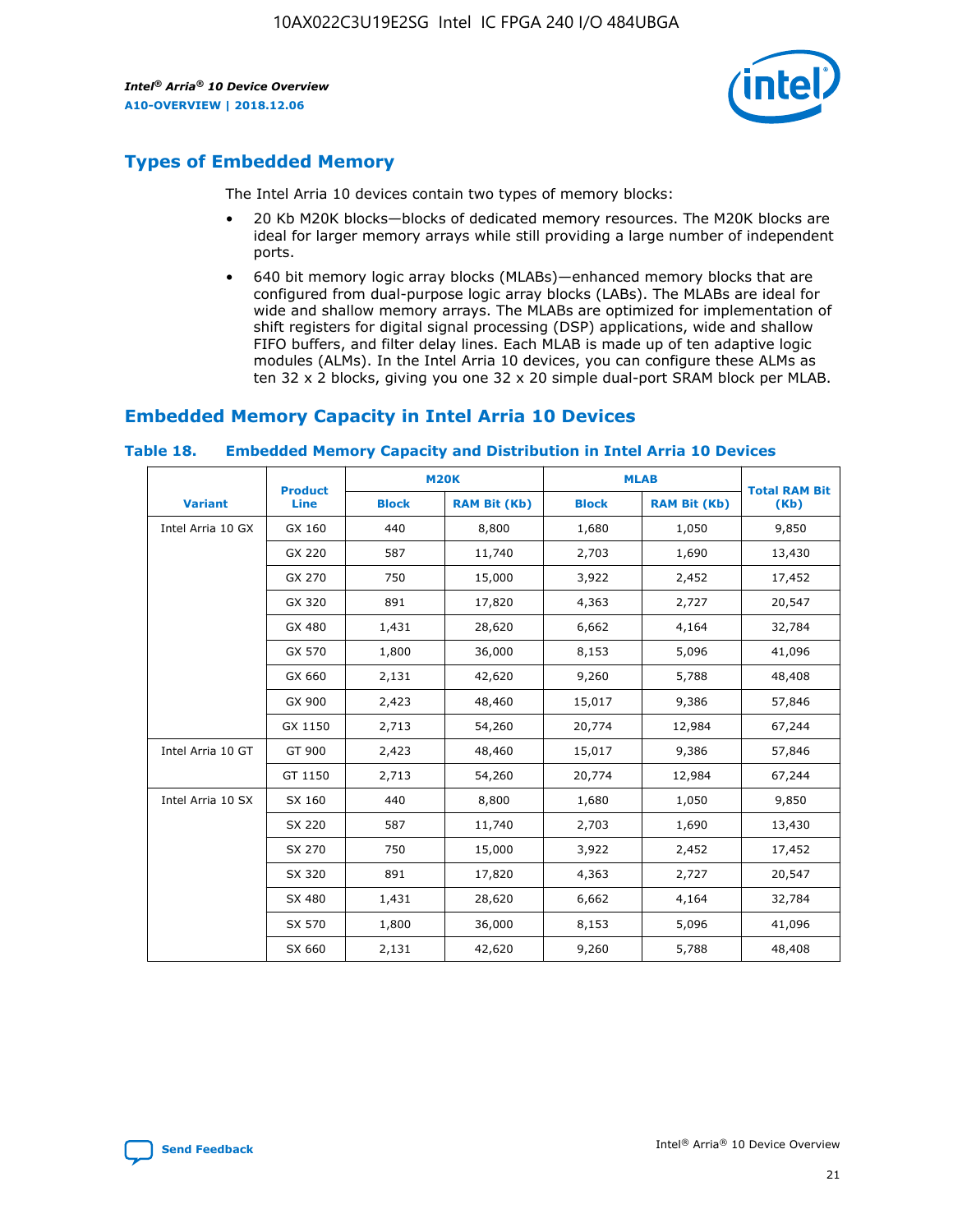

# **Embedded Memory Configurations for Single-port Mode**

#### **Table 19. Single-port Embedded Memory Configurations for Intel Arria 10 Devices**

This table lists the maximum configurations supported for single-port RAM and ROM modes.

| <b>Memory Block</b> | Depth (bits) | <b>Programmable Width</b> |
|---------------------|--------------|---------------------------|
| MLAB                | 32           | x16, x18, or x20          |
|                     | 64(10)       | x8, x9, x10               |
| M20K                | 512          | x40, x32                  |
|                     | 1K           | x20, x16                  |
|                     | 2K           | x10, x8                   |
|                     | 4K           | x5, x4                    |
|                     | 8K           | x2                        |
|                     | 16K          | x1                        |

# **Clock Networks and PLL Clock Sources**

The clock network architecture is based on Intel's global, regional, and peripheral clock structure. This clock structure is supported by dedicated clock input pins, fractional clock synthesis PLLs, and integer I/O PLLs.

# **Clock Networks**

The Intel Arria 10 core clock networks are capable of up to 800 MHz fabric operation across the full industrial temperature range. For the external memory interface, the clock network supports the hard memory controller with speeds up to 2,400 Mbps in a quarter-rate transfer.

To reduce power consumption, the Intel Quartus Prime software identifies all unused sections of the clock network and powers them down.

# **Fractional Synthesis and I/O PLLs**

Intel Arria 10 devices contain up to 32 fractional synthesis PLLs and up to 16 I/O PLLs that are available for both specific and general purpose uses in the core:

- Fractional synthesis PLLs—located in the column adjacent to the transceiver blocks
- I/O PLLs—located in each bank of the 48 I/Os

### **Fractional Synthesis PLLs**

You can use the fractional synthesis PLLs to:

- Reduce the number of oscillators that are required on your board
- Reduce the number of clock pins that are used in the device by synthesizing multiple clock frequencies from a single reference clock source

<sup>(10)</sup> Supported through software emulation and consumes additional MLAB blocks.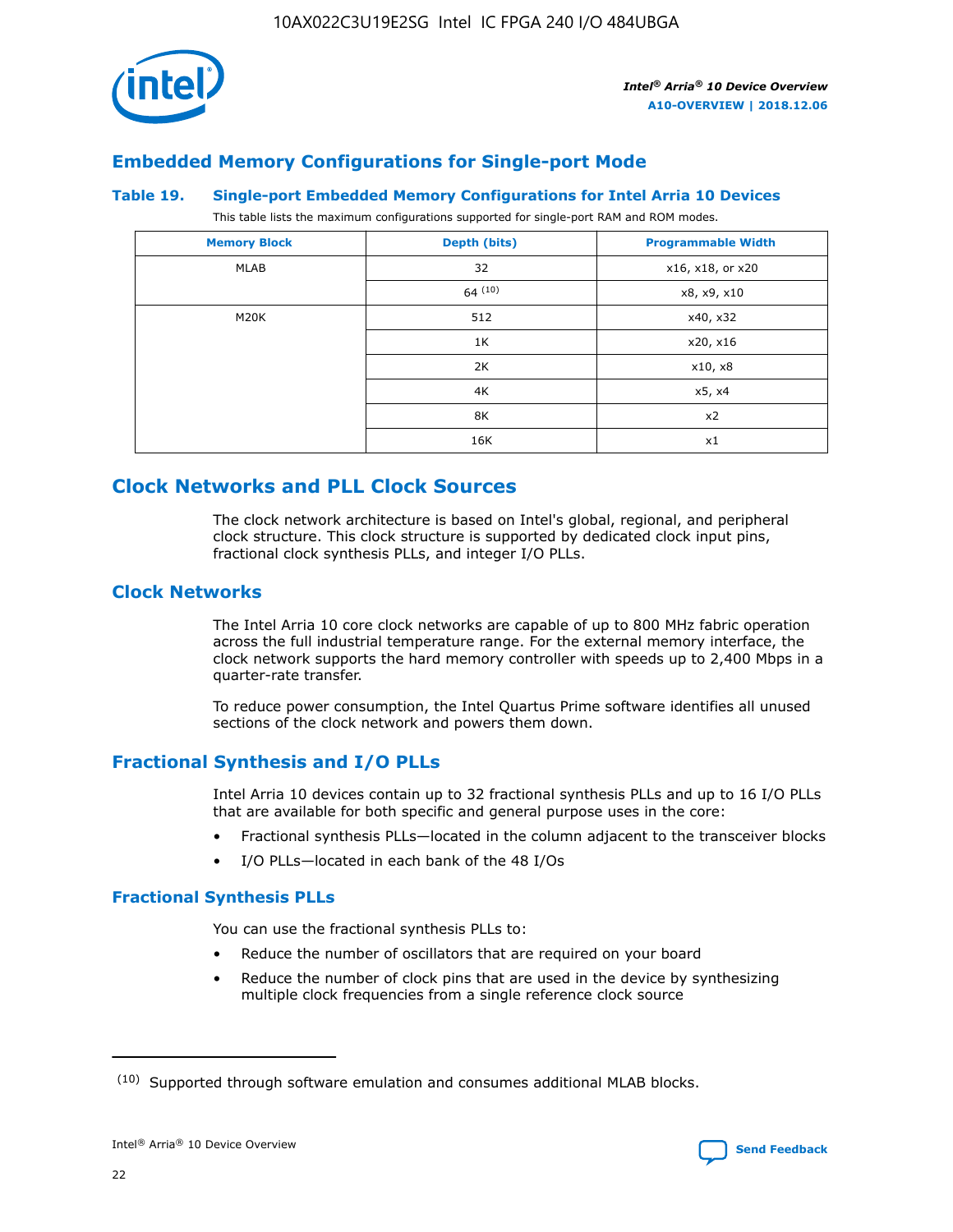

The fractional synthesis PLLs support the following features:

- Reference clock frequency synthesis for transceiver CMU and Advanced Transmit (ATX) PLLs
- Clock network delay compensation
- Zero-delay buffering
- Direct transmit clocking for transceivers
- Independently configurable into two modes:
	- Conventional integer mode equivalent to the general purpose PLL
	- Enhanced fractional mode with third order delta-sigma modulation
- PLL cascading

# **I/O PLLs**

The integer mode I/O PLLs are located in each bank of 48 I/Os. You can use the I/O PLLs to simplify the design of external memory and high-speed LVDS interfaces.

In each I/O bank, the I/O PLLs are adjacent to the hard memory controllers and LVDS SERDES. Because these PLLs are tightly coupled with the I/Os that need to use them, it makes it easier to close timing.

You can use the I/O PLLs for general purpose applications in the core such as clock network delay compensation and zero-delay buffering.

Intel Arria 10 devices support PLL-to-PLL cascading.

# **FPGA General Purpose I/O**

Intel Arria 10 devices offer highly configurable GPIOs. Each I/O bank contains 48 general purpose I/Os and a high-efficiency hard memory controller.

The following list describes the features of the GPIOs:

- Consist of 3 V I/Os for high-voltage application and LVDS I/Os for differential signaling
	- Up to two 3 V I/O banks, available in some devices, that support up to 3 V I/O standards
	- LVDS I/O banks that support up to 1.8 V I/O standards
- Support a wide range of single-ended and differential I/O interfaces
- LVDS speeds up to 1.6 Gbps
- Each LVDS pair of pins has differential input and output buffers, allowing you to configure the LVDS direction for each pair.
- Programmable bus hold and weak pull-up
- Programmable differential output voltage  $(V_{OD})$  and programmable pre-emphasis

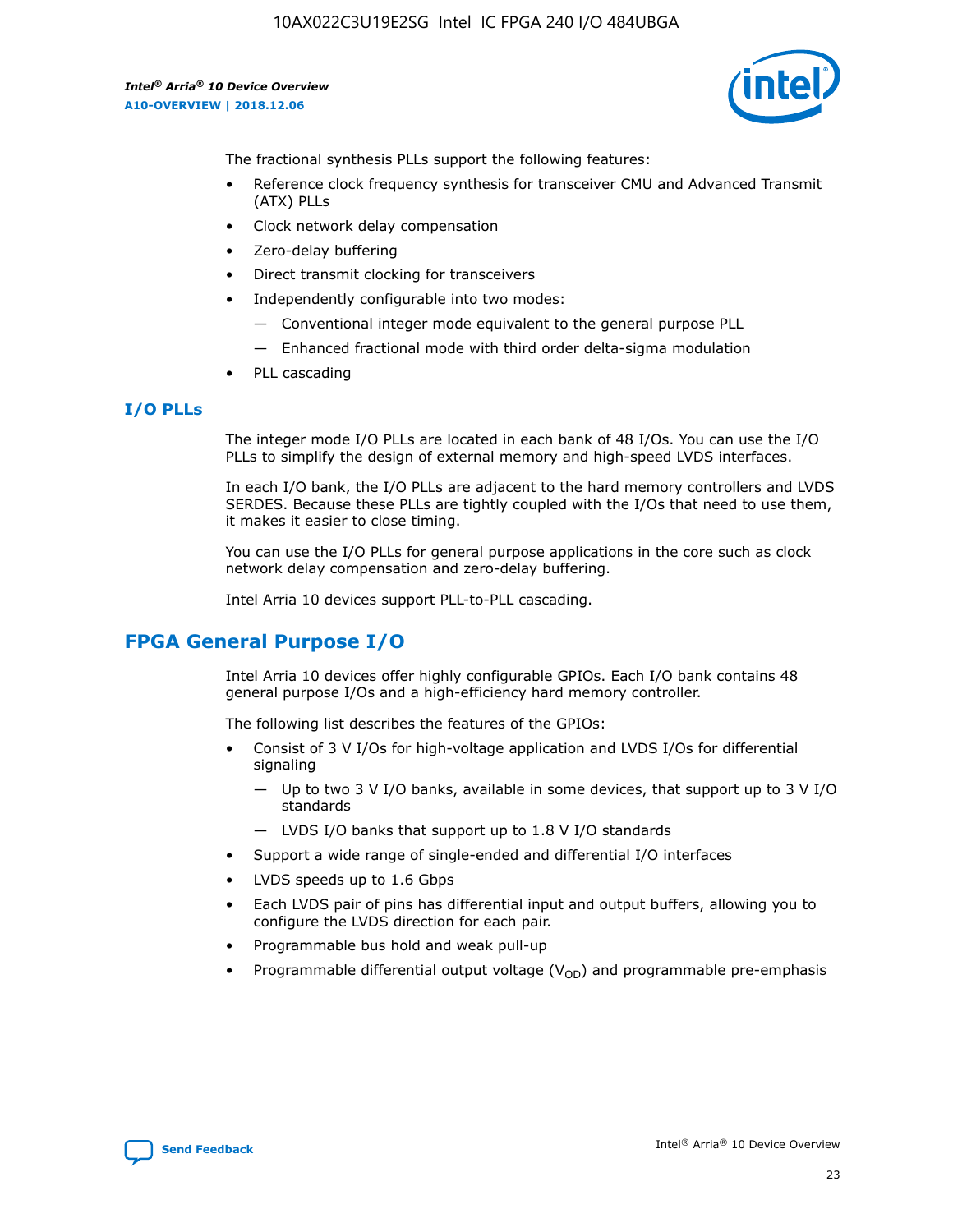

- Series (R<sub>S</sub>) and parallel (R<sub>T</sub>) on-chip termination (OCT) for all I/O banks with OCT calibration to limit the termination impedance variation
- On-chip dynamic termination that has the ability to swap between series and parallel termination, depending on whether there is read or write on a common bus for signal integrity
- Easy timing closure support using the hard read FIFO in the input register path, and delay-locked loop (DLL) delay chain with fine and coarse architecture

# **External Memory Interface**

Intel Arria 10 devices offer massive external memory bandwidth, with up to seven 32 bit DDR4 memory interfaces running at up to 2,400 Mbps. This bandwidth provides additional ease of design, lower power, and resource efficiencies of hardened highperformance memory controllers.

The memory interface within Intel Arria 10 FPGAs and SoCs delivers the highest performance and ease of use. You can configure up to a maximum width of 144 bits when using the hard or soft memory controllers. If required, you can bypass the hard memory controller and use a soft controller implemented in the user logic.

Each I/O contains a hardened DDR read/write path (PHY) capable of performing key memory interface functionality such as read/write leveling, FIFO buffering to lower latency and improve margin, timing calibration, and on-chip termination.

The timing calibration is aided by the inclusion of hard microcontrollers based on Intel's Nios® II technology, specifically tailored to control the calibration of multiple memory interfaces. This calibration allows the Intel Arria 10 device to compensate for any changes in process, voltage, or temperature either within the Intel Arria 10 device itself, or within the external memory device. The advanced calibration algorithms ensure maximum bandwidth and robust timing margin across all operating conditions.

In addition to parallel memory interfaces, Intel Arria 10 devices support serial memory technologies such as the Hybrid Memory Cube (HMC). The HMC is supported by the Intel Arria 10 high-speed serial transceivers which connect up to four HMC links, with each link running at data rates up to 15 Gbps.

#### **Related Information**

#### [External Memory Interface Spec Estimator](http://www.altera.com/technology/memory/estimator/mem-emif-index.html)

Provides a parametric tool that allows you to find and compare the performance of the supported external memory interfaces in IntelFPGAs.

# **Memory Standards Supported by Intel Arria 10 Devices**

The I/Os are designed to provide high performance support for existing and emerging external memory standards.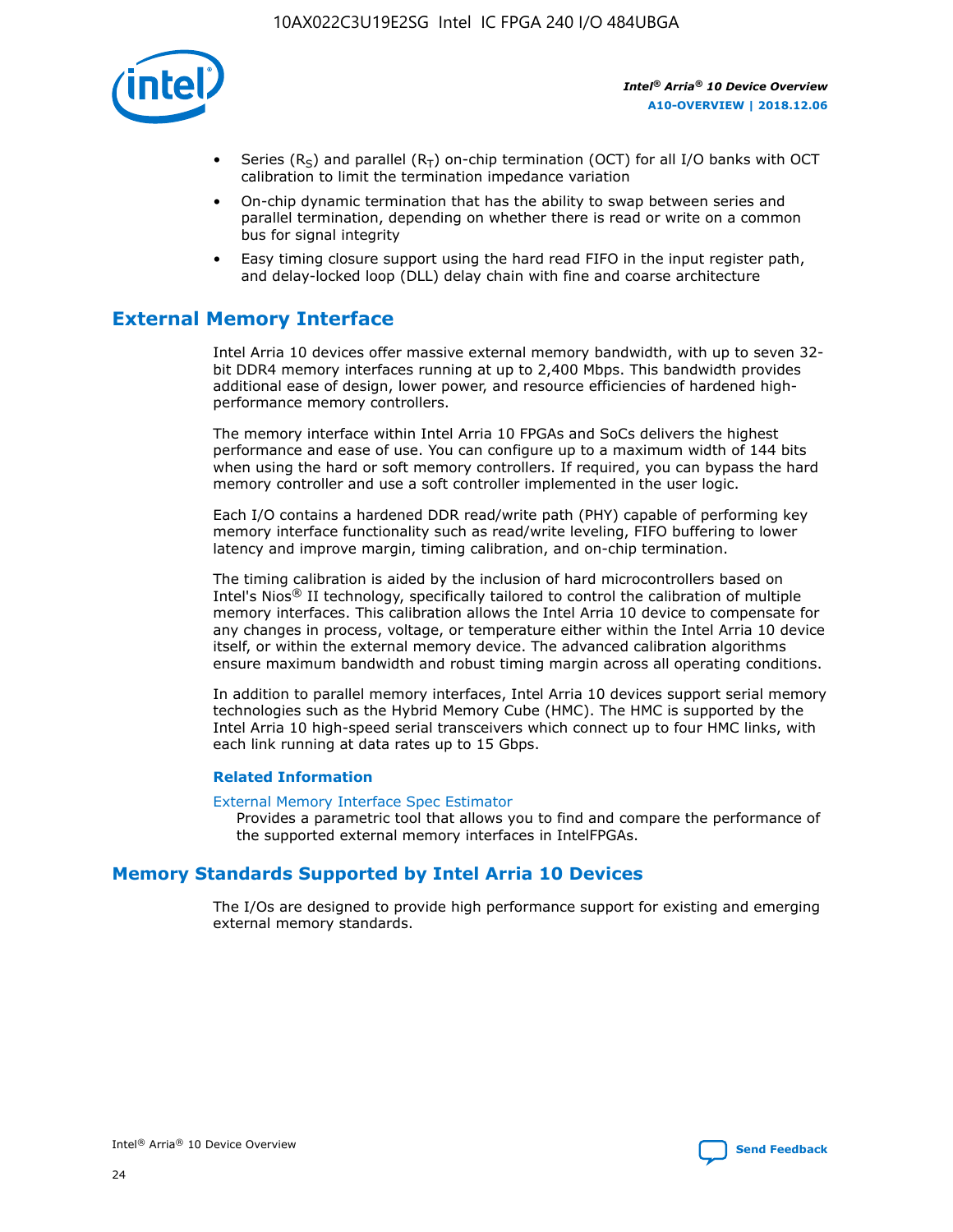

#### **Table 20. Memory Standards Supported by the Hard Memory Controller**

This table lists the overall capability of the hard memory controller. For specific details, refer to the External Memory Interface Spec Estimator and Intel Arria 10 Device Datasheet.

| <b>Memory Standard</b> | <b>Rate Support</b> | <b>Ping Pong PHY Support</b> | <b>Maximum Frequency</b><br>(MHz) |
|------------------------|---------------------|------------------------------|-----------------------------------|
| <b>DDR4 SDRAM</b>      | Quarter rate        | Yes                          | 1,067                             |
|                        |                     |                              | 1,200                             |
| <b>DDR3 SDRAM</b>      | Half rate           | Yes                          | 533                               |
|                        |                     |                              | 667                               |
|                        | Quarter rate        | Yes                          | 1,067                             |
|                        |                     |                              | 1,067                             |
| <b>DDR3L SDRAM</b>     | Half rate           | Yes                          | 533                               |
|                        |                     |                              | 667                               |
|                        | Quarter rate        | Yes                          | 933                               |
|                        |                     |                              | 933                               |
| LPDDR3 SDRAM           | Half rate           |                              | 533                               |
|                        | Quarter rate        |                              | 800                               |

#### **Table 21. Memory Standards Supported by the Soft Memory Controller**

| <b>Memory Standard</b>      | <b>Rate Support</b> | <b>Maximum Frequency</b><br>(MHz) |
|-----------------------------|---------------------|-----------------------------------|
| <b>RLDRAM 3 (11)</b>        | Quarter rate        | 1,200                             |
| ODR IV SRAM <sup>(11)</sup> | Quarter rate        | 1,067                             |
| <b>ODR II SRAM</b>          | Full rate           | 333                               |
|                             | Half rate           | 633                               |
| <b>ODR II+ SRAM</b>         | Full rate           | 333                               |
|                             | Half rate           | 633                               |
| <b>ODR II+ Xtreme SRAM</b>  | Full rate           | 333                               |
|                             | Half rate           | 633                               |

#### **Table 22. Memory Standards Supported by the HPS Hard Memory Controller**

The hard processor system (HPS) is available in Intel Arria 10 SoC devices only.

| <b>Memory Standard</b> | <b>Rate Support</b> | <b>Maximum Frequency</b><br>(MHz) |
|------------------------|---------------------|-----------------------------------|
| <b>DDR4 SDRAM</b>      | Half rate           | 1,200                             |
| <b>DDR3 SDRAM</b>      | Half rate           | 1,067                             |
| <b>DDR3L SDRAM</b>     | Half rate           | 933                               |

<sup>(11)</sup> Intel Arria 10 devices support this external memory interface using hard PHY with soft memory controller.

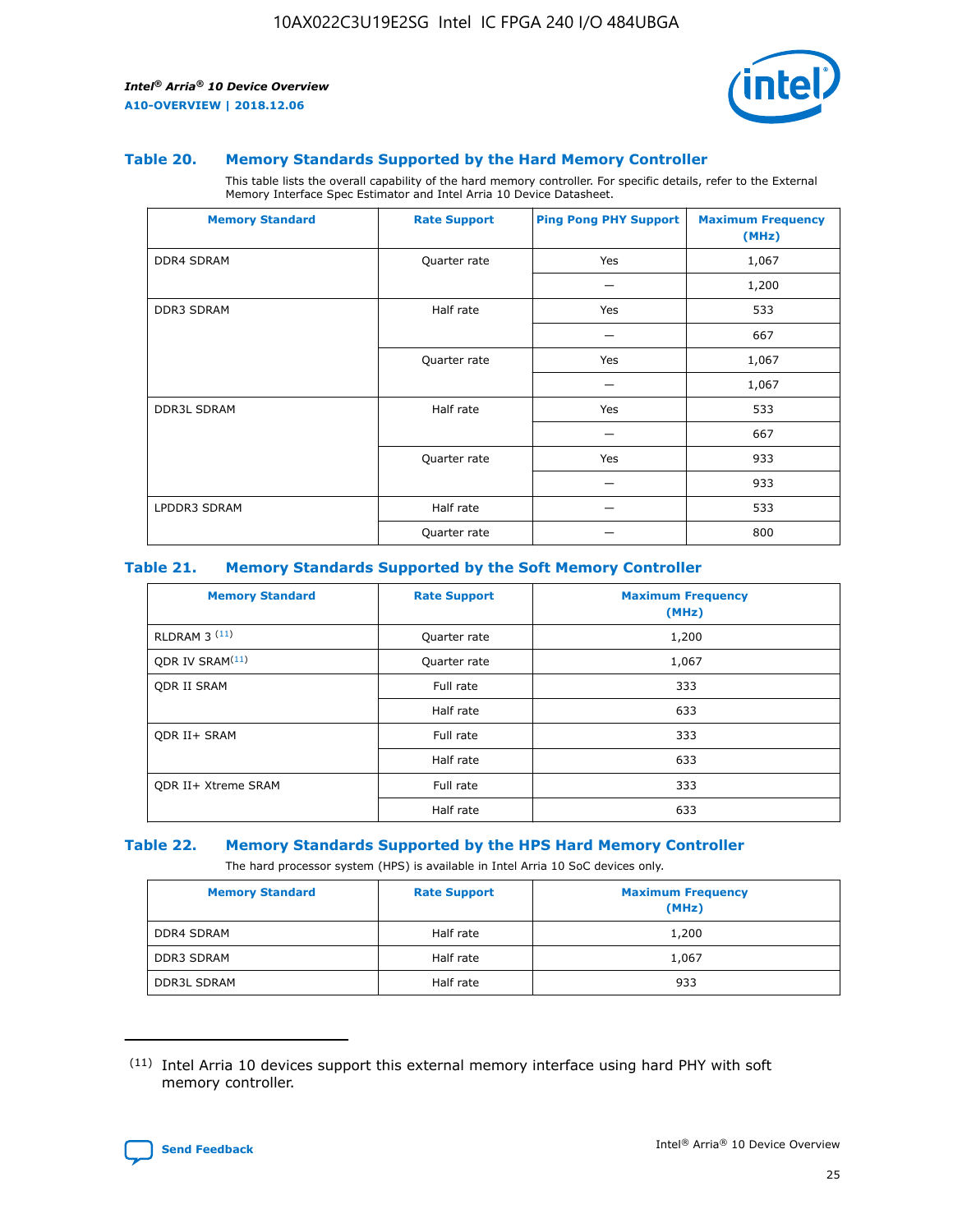

## **Related Information**

#### [Intel Arria 10 Device Datasheet](https://www.intel.com/content/www/us/en/programmable/documentation/mcn1413182292568.html#mcn1413182153340)

Lists the memory interface performance according to memory interface standards, rank or chip select configurations, and Intel Arria 10 device speed grades.

# **PCIe Gen1, Gen2, and Gen3 Hard IP**

Intel Arria 10 devices contain PCIe hard IP that is designed for performance and ease-of-use:

- Includes all layers of the PCIe stack—transaction, data link and physical layers.
- Supports PCIe Gen3, Gen2, and Gen1 Endpoint and Root Port in x1, x2, x4, or x8 lane configuration.
- Operates independently from the core logic—optional configuration via protocol (CvP) allows the PCIe link to power up and complete link training in less than 100 ms while the Intel Arria 10 device completes loading the programming file for the rest of the FPGA.
- Provides added functionality that makes it easier to support emerging features such as Single Root I/O Virtualization (SR-IOV) and optional protocol extensions.
- Provides improved end-to-end datapath protection using ECC.
- Supports FPGA configuration via protocol (CvP) using PCIe at Gen3, Gen2, or Gen1 speed.

#### **Related Information**

PCS Features on page 30

# **Enhanced PCS Hard IP for Interlaken and 10 Gbps Ethernet**

# **Interlaken Support**

The Intel Arria 10 enhanced PCS hard IP provides integrated Interlaken PCS supporting rates up to 25.8 Gbps per lane.

The Interlaken PCS is based on the proven functionality of the PCS developed for Intel's previous generation FPGAs, which demonstrated interoperability with Interlaken ASSP vendors and third-party IP suppliers. The Interlaken PCS is present in every transceiver channel in Intel Arria 10 devices.

#### **Related Information**

PCS Features on page 30

# **10 Gbps Ethernet Support**

The Intel Arria 10 enhanced PCS hard IP supports 10GBASE-R PCS compliant with IEEE 802.3 10 Gbps Ethernet (10GbE). The integrated hard IP support for 10GbE and the 10 Gbps transceivers save external PHY cost, board space, and system power.

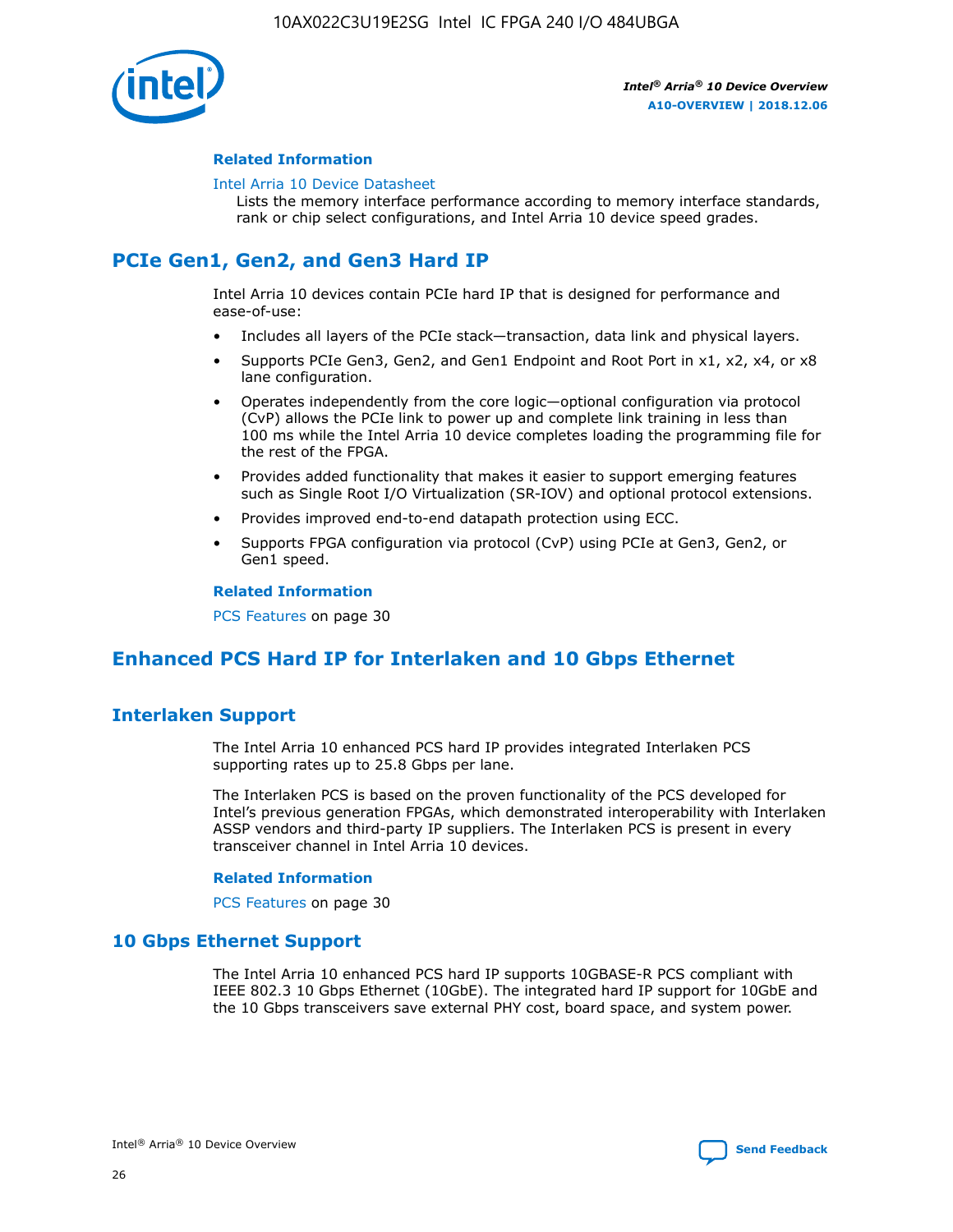

The scalable hard IP supports multiple independent 10GbE ports while using a single PLL for all the 10GBASE-R PCS instantiations, which saves on core logic resources and clock networks:

- Simplifies multiport 10GbE systems compared to XAUI interfaces that require an external XAUI-to-10G PHY.
- Incorporates Electronic Dispersion Compensation (EDC), which enables direct connection to standard 10 Gbps XFP and SFP+ pluggable optical modules.
- Supports backplane Ethernet applications and includes a hard 10GBASE-KR Forward Error Correction (FEC) circuit that you can use for 10 Gbps and 40 Gbps applications.

The 10 Gbps Ethernet PCS hard IP and 10GBASE-KR FEC are present in every transceiver channel.

#### **Related Information**

PCS Features on page 30

# **Low Power Serial Transceivers**

Intel Arria 10 FPGAs and SoCs include lowest power transceivers that deliver high bandwidth, throughput and low latency.

Intel Arria 10 devices deliver the industry's lowest power consumption per transceiver channel:

- 12.5 Gbps transceivers at as low as 242 mW
- 10 Gbps transceivers at as low as 168 mW
- 6 Gbps transceivers at as low as 117 mW

Intel Arria 10 transceivers support various data rates according to application:

- Chip-to-chip and chip-to-module applications—from 1 Gbps up to 25.8 Gbps
- Long reach and backplane applications—from 1 Gbps up to 12.5 with advanced adaptive equalization
- Critical power sensitive applications—from 1 Gbps up to 11.3 Gbps using lower power modes

The combination of 20 nm process technology and architectural advances provide the following benefits:

- Significant reduction in die area and power consumption
- Increase of up to two times in transceiver I/O density compared to previous generation devices while maintaining optimal signal integrity
- Up to 72 total transceiver channels—you can configure up to 6 of these channels to run as fast as 25.8 Gbps
- All channels feature continuous data rate support up to the maximum rated speed

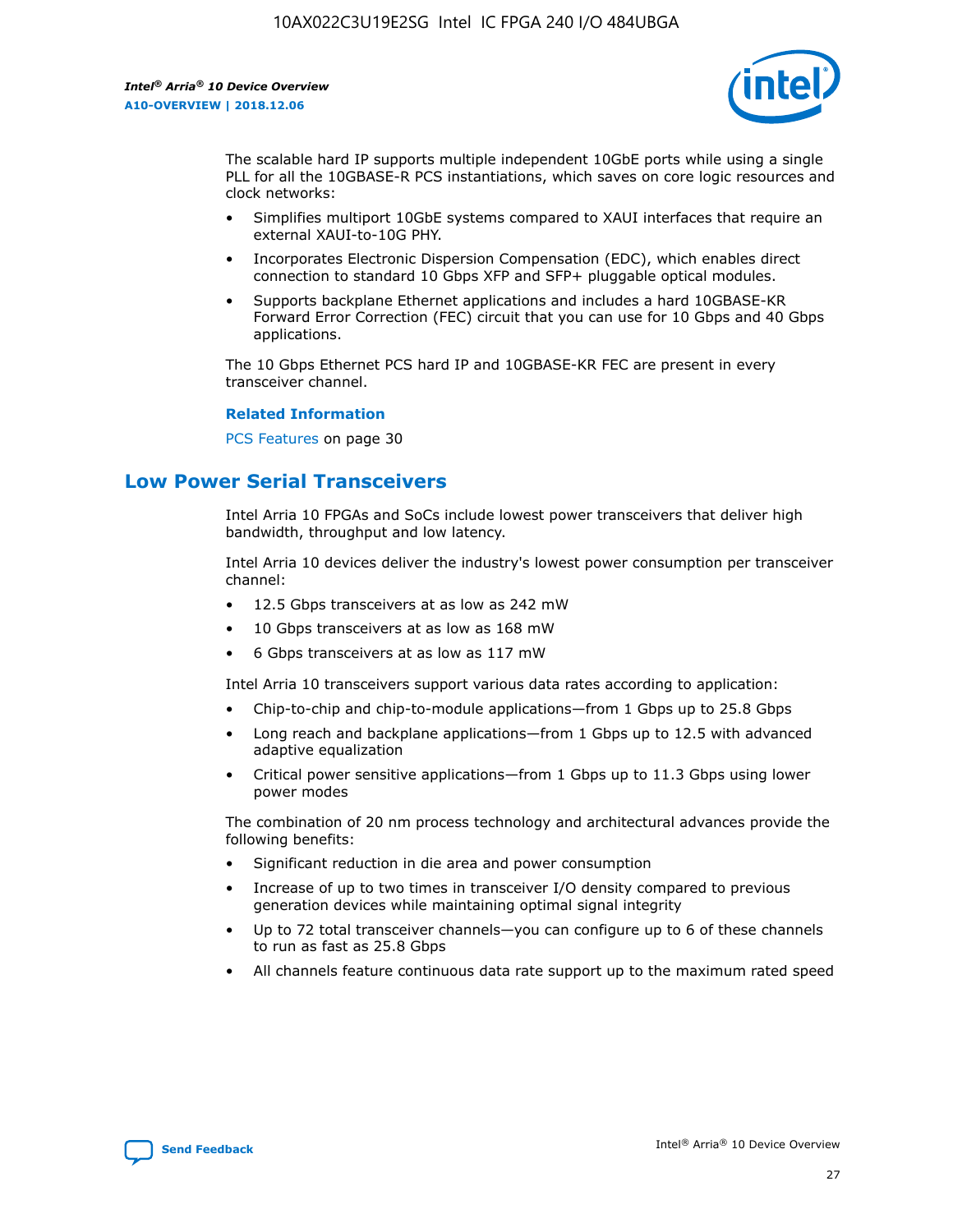

# Transceiver PMA TX/RX PCS ATX PLL Transceiver PMA TX/RX PCS fPLL Network Flexible Clock Distribution Network PCS Transceiver PMA TX/RX FPGA **Clock Distribution** Fabric PCS Transceiver PMA TX/RX ATX Flexible PLL PCS Transceiver PMA TX/RX ▲ fPLL Transceiver PMA TX/RX PCS 4

## **Figure 6. Intel Arria 10 Transceiver Block Architecture**

# **Transceiver Channels**

All transceiver channels feature a dedicated Physical Medium Attachment (PMA) and a hardened Physical Coding Sublayer (PCS).

- The PMA provides primary interfacing capabilities to physical channels.
- The PCS typically handles encoding/decoding, word alignment, and other preprocessing functions before transferring data to the FPGA core fabric.

A transceiver channel consists of a PMA and a PCS block. Most transceiver banks have 6 channels. There are some transceiver banks that contain only 3 channels.

A wide variety of bonded and non-bonded data rate configurations is possible using a highly configurable clock distribution network. Up to 80 independent transceiver data rates can be configured.

The following figures are graphical representations of top views of the silicon die, which correspond to reverse views for flip chip packages. Different Intel Arria 10 devices may have different floorplans than the ones shown in the figures.

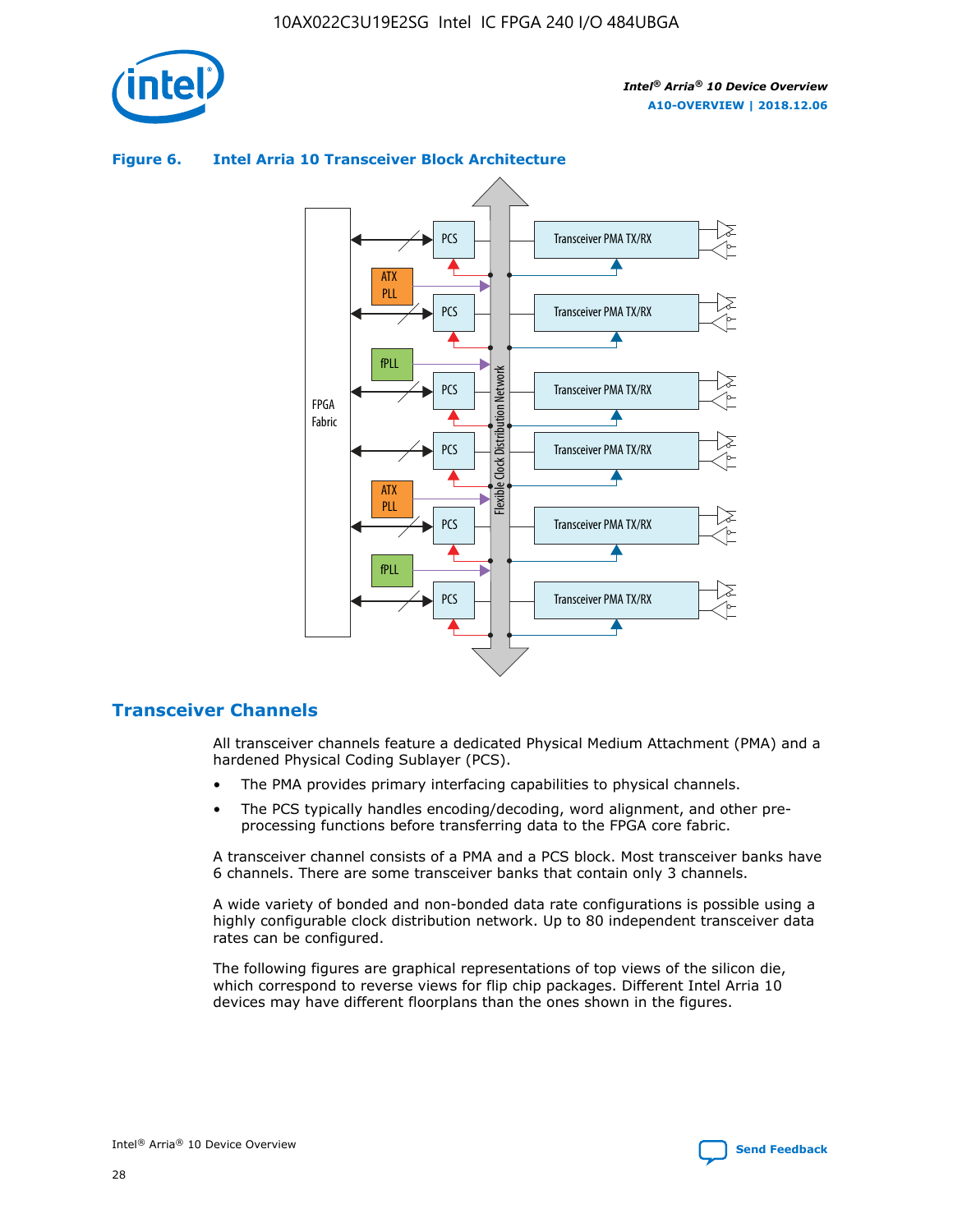

## **Figure 7. Device Chip Overview for Intel Arria 10 GX and GT Devices**





# **PMA Features**

Intel Arria 10 transceivers provide exceptional signal integrity at data rates up to 25.8 Gbps. Clocking options include ultra-low jitter ATX PLLs (LC tank based), clock multiplier unit (CMU) PLLs, and fractional PLLs.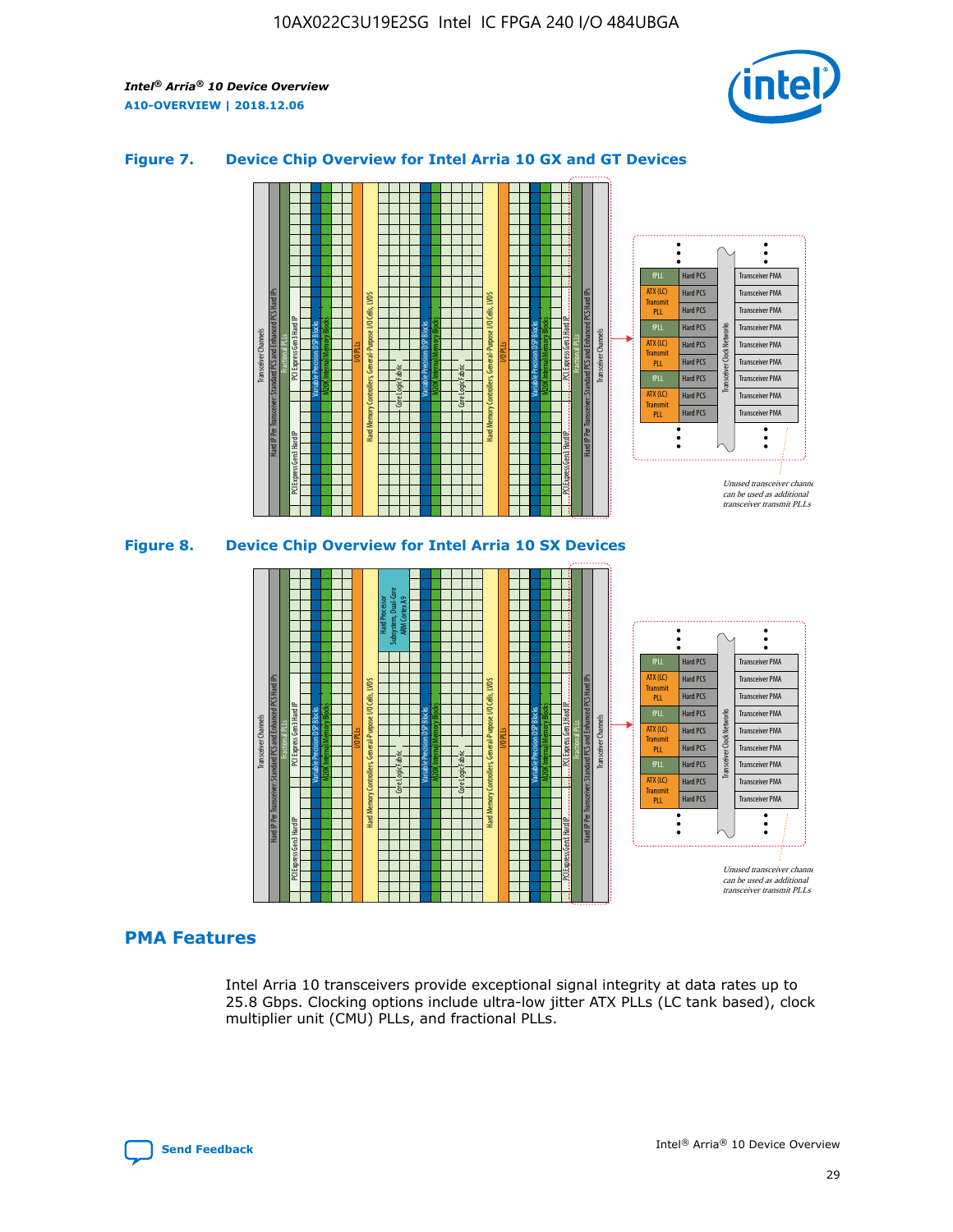

Each transceiver channel contains a channel PLL that can be used as the CMU PLL or clock data recovery (CDR) PLL. In CDR mode, the channel PLL recovers the receiver clock and data in the transceiver channel. Up to 80 independent data rates can be configured on a single Intel Arria 10 device.

## **Table 23. PMA Features of the Transceivers in Intel Arria 10 Devices**

| <b>Feature</b>                                             | <b>Capability</b>                                                                                                                                                                                                             |
|------------------------------------------------------------|-------------------------------------------------------------------------------------------------------------------------------------------------------------------------------------------------------------------------------|
| Chip-to-Chip Data Rates                                    | 1 Gbps to 17.4 Gbps (Intel Arria 10 GX devices)<br>1 Gbps to 25.8 Gbps (Intel Arria 10 GT devices)                                                                                                                            |
| Backplane Support                                          | Drive backplanes at data rates up to 12.5 Gbps                                                                                                                                                                                |
| <b>Optical Module Support</b>                              | SFP+/SFP, XFP, CXP, QSFP/QSFP28, CFP/CFP2/CFP4                                                                                                                                                                                |
| Cable Driving Support                                      | SFP+ Direct Attach, PCI Express over cable, eSATA                                                                                                                                                                             |
| Transmit Pre-Emphasis                                      | 4-tap transmit pre-emphasis and de-emphasis to compensate for system channel loss                                                                                                                                             |
| Continuous Time Linear<br>Equalizer (CTLE)                 | Dual mode, high-gain, and high-data rate, linear receive equalization to compensate for<br>system channel loss                                                                                                                |
| Decision Feedback Equalizer<br>(DFE)                       | 7-fixed and 4-floating tap DFE to equalize backplane channel loss in the presence of<br>crosstalk and noisy environments                                                                                                      |
| Variable Gain Amplifier                                    | Optimizes the signal amplitude prior to the CDR sampling and operates in fixed and<br>adaptive modes                                                                                                                          |
| Altera Digital Adaptive<br>Parametric Tuning (ADAPT)       | Fully digital adaptation engine to automatically adjust all link equalization parameters-<br>including CTLE, DFE, and variable gain amplifier blocks—that provide optimal link margin<br>without intervention from user logic |
| Precision Signal Integrity<br>Calibration Engine (PreSICE) | Hardened calibration controller to quickly calibrate all transceiver control parameters on<br>power-up, which provides the optimal signal integrity and jitter performance                                                    |
| Advanced Transmit (ATX)<br>PLL                             | Low jitter ATX (LC tank based) PLLs with continuous tuning range to cover a wide range of<br>standard and proprietary protocols                                                                                               |
| <b>Fractional PLLs</b>                                     | On-chip fractional frequency synthesizers to replace on-board crystal oscillators and reduce<br>system cost                                                                                                                   |
| Digitally Assisted Analog<br><b>CDR</b>                    | Superior jitter tolerance with fast lock time                                                                                                                                                                                 |
| Dynamic Partial<br>Reconfiguration                         | Allows independent control of the Avalon memory-mapped interface of each transceiver<br>channel for the highest transceiver flexibility                                                                                       |
| Multiple PCS-PMA and PCS-<br>PLD interface widths          | 8-, 10-, 16-, 20-, 32-, 40-, or 64-bit interface widths for flexibility of deserialization width,<br>encoding, and reduced latency                                                                                            |

# **PCS Features**

This table summarizes the Intel Arria 10 transceiver PCS features. You can use the transceiver PCS to support a wide range of protocols ranging from 1 Gbps to 25.8 Gbps.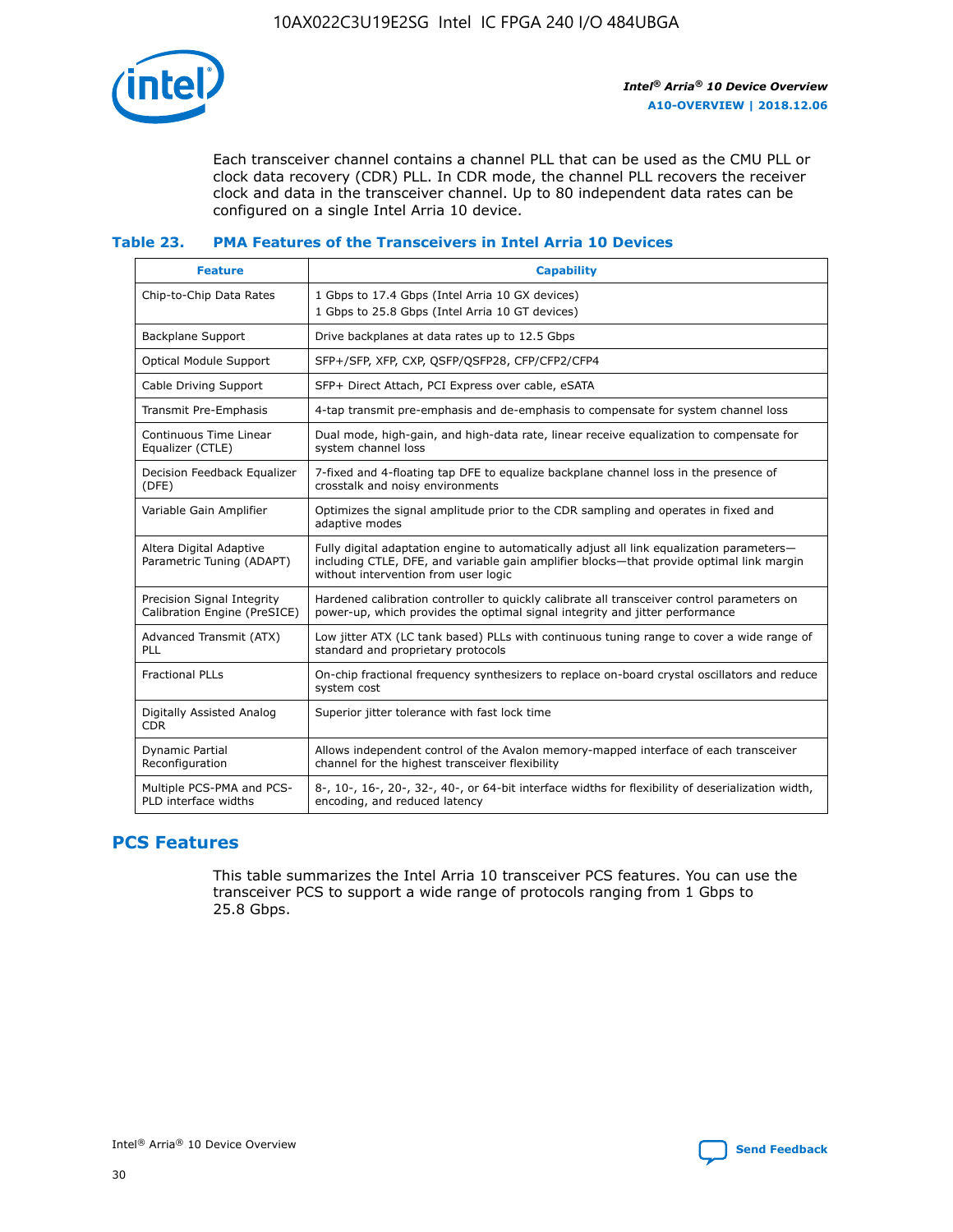

| <b>PCS</b>    | <b>Description</b>                                                                                                                                                                                                                                                                                                                                                                                             |
|---------------|----------------------------------------------------------------------------------------------------------------------------------------------------------------------------------------------------------------------------------------------------------------------------------------------------------------------------------------------------------------------------------------------------------------|
| Standard PCS  | Operates at a data rate up to 12 Gbps<br>Supports protocols such as PCI-Express, CPRI 4.2+, GigE, IEEE 1588 in Hard PCS<br>Implements other protocols using Basic/Custom (Standard PCS) transceiver<br>configuration rules.                                                                                                                                                                                    |
| Enhanced PCS  | Performs functions common to most serial data industry standards, such as word<br>alignment, encoding/decoding, and framing, before data is sent or received off-chip<br>through the PMA<br>• Handles data transfer to and from the FPGA fabric<br>Handles data transfer internally to and from the PMA<br>Provides frequency compensation<br>Performs channel bonding for multi-channel low skew applications |
| PCIe Gen3 PCS | Supports the seamless switching of Data and Clock between the Gen1, Gen2, and Gen3<br>data rates<br>Provides support for PIPE 3.0 features<br>Supports the PIPE interface with the Hard IP enabled, as well as with the Hard IP<br>bypassed                                                                                                                                                                    |

#### **Related Information**

- PCIe Gen1, Gen2, and Gen3 Hard IP on page 26
- Interlaken Support on page 26
- 10 Gbps Ethernet Support on page 26

# **PCS Protocol Support**

This table lists some of the protocols supported by the Intel Arria 10 transceiver PCS. For more information about the blocks in the transmitter and receiver data paths, refer to the related information.

| <b>Protocol</b>                                 | <b>Data Rate</b><br>(Gbps) | <b>Transceiver IP</b>       | <b>PCS Support</b>                      |
|-------------------------------------------------|----------------------------|-----------------------------|-----------------------------------------|
| PCIe Gen3 x1, x2, x4, x8                        | 8.0                        | Native PHY (PIPE)           | Standard PCS and PCIe<br>Gen3 PCS       |
| PCIe Gen2 x1, x2, x4, x8                        | 5.0                        | Native PHY (PIPE)           | <b>Standard PCS</b>                     |
| PCIe Gen1 x1, x2, x4, x8                        | 2.5                        | Native PHY (PIPE)           | Standard PCS                            |
| 1000BASE-X Gigabit Ethernet                     | 1.25                       | Native PHY                  | <b>Standard PCS</b>                     |
| 1000BASE-X Gigabit Ethernet with<br>IEEE 1588v2 | 1.25                       | Native PHY                  | Standard PCS                            |
| 10GBASE-R                                       | 10.3125                    | Native PHY                  | <b>Enhanced PCS</b>                     |
| 10GBASE-R with IEEE 1588v2                      | 10.3125                    | Native PHY                  | <b>Enhanced PCS</b>                     |
| 10GBASE-R with KR FEC                           | 10.3125                    | Native PHY                  | <b>Enhanced PCS</b>                     |
| 10GBASE-KR and 1000BASE-X                       | 10.3125                    | 1G/10GbE and 10GBASE-KR PHY | Standard PCS and<br><b>Enhanced PCS</b> |
| Interlaken (CEI-6G/11G)                         | 3.125 to 17.4              | Native PHY                  | <b>Enhanced PCS</b>                     |
| SFI-S/SFI-5.2                                   | 11.2                       | Native PHY                  | <b>Enhanced PCS</b>                     |
| $10G$ SDI                                       | 10.692                     | Native PHY                  | <b>Enhanced PCS</b>                     |
|                                                 |                            |                             | continued                               |

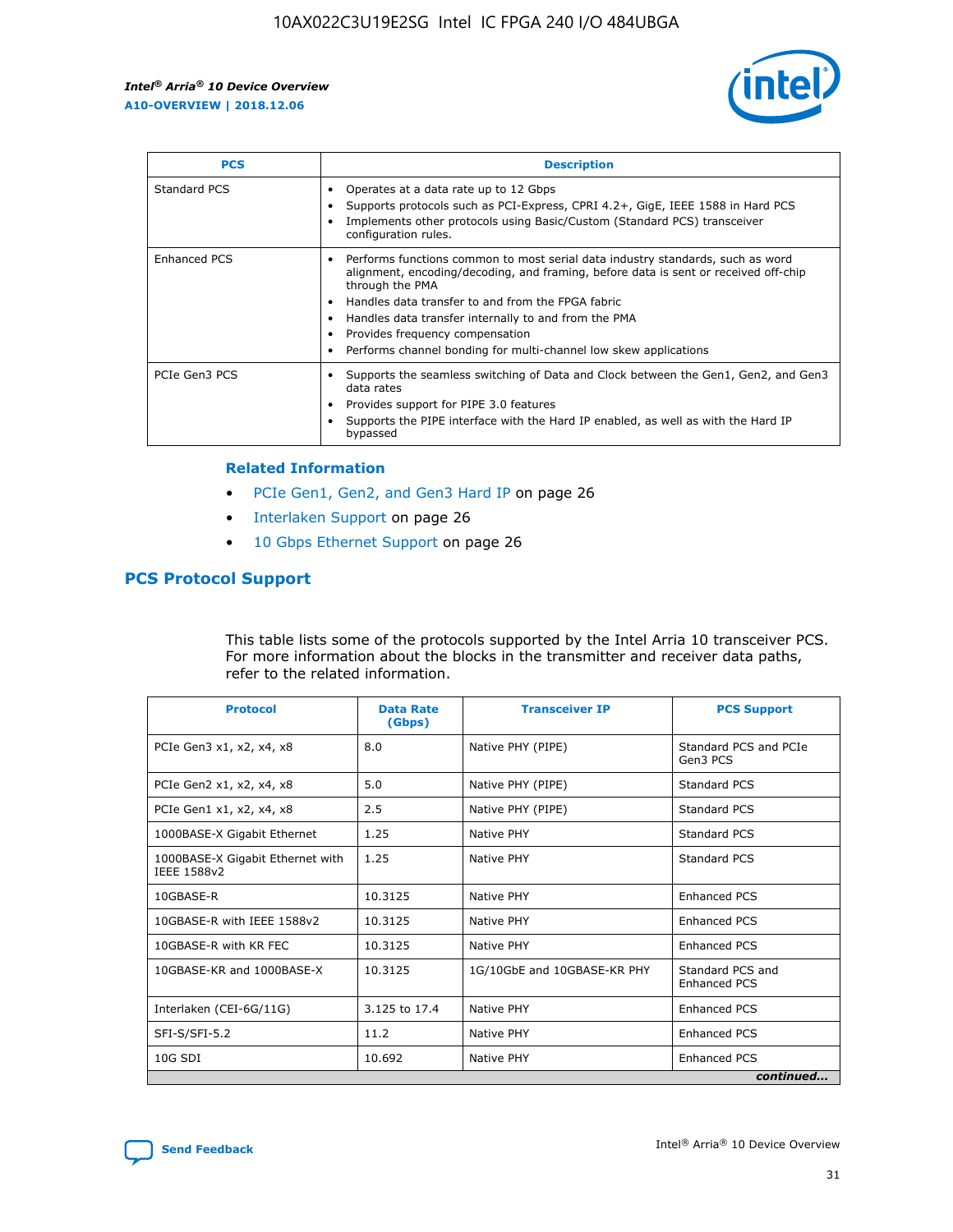

| <b>Protocol</b>      | <b>Data Rate</b><br>(Gbps) | <b>Transceiver IP</b> | <b>PCS Support</b> |
|----------------------|----------------------------|-----------------------|--------------------|
| CPRI 6.0 (64B/66B)   | 0.6144 to<br>10.1376       | Native PHY            | Enhanced PCS       |
| CPRI 4.2 (8B/10B)    | 0.6144 to<br>9.8304        | Native PHY            | Standard PCS       |
| OBSAI RP3 v4.2       | 0.6144 to 6.144            | Native PHY            | Standard PCS       |
| SD-SDI/HD-SDI/3G-SDI | $0.143(12)$ to<br>2.97     | Native PHY            | Standard PCS       |

# **Related Information**

#### [Intel Arria 10 Transceiver PHY User Guide](https://www.intel.com/content/www/us/en/programmable/documentation/nik1398707230472.html#nik1398707091164)

Provides more information about the supported transceiver protocols and PHY IP, the PMA architecture, and the standard, enhanced, and PCIe Gen3 PCS architecture.

# **SoC with Hard Processor System**

Each SoC device combines an FPGA fabric and a hard processor system (HPS) in a single device. This combination delivers the flexibility of programmable logic with the power and cost savings of hard IP in these ways:

- Reduces board space, system power, and bill of materials cost by eliminating a discrete embedded processor
- Allows you to differentiate the end product in both hardware and software, and to support virtually any interface standard
- Extends the product life and revenue through in-field hardware and software updates

 $(12)$  The 0.143 Gbps data rate is supported using oversampling of user logic that you must implement in the FPGA fabric.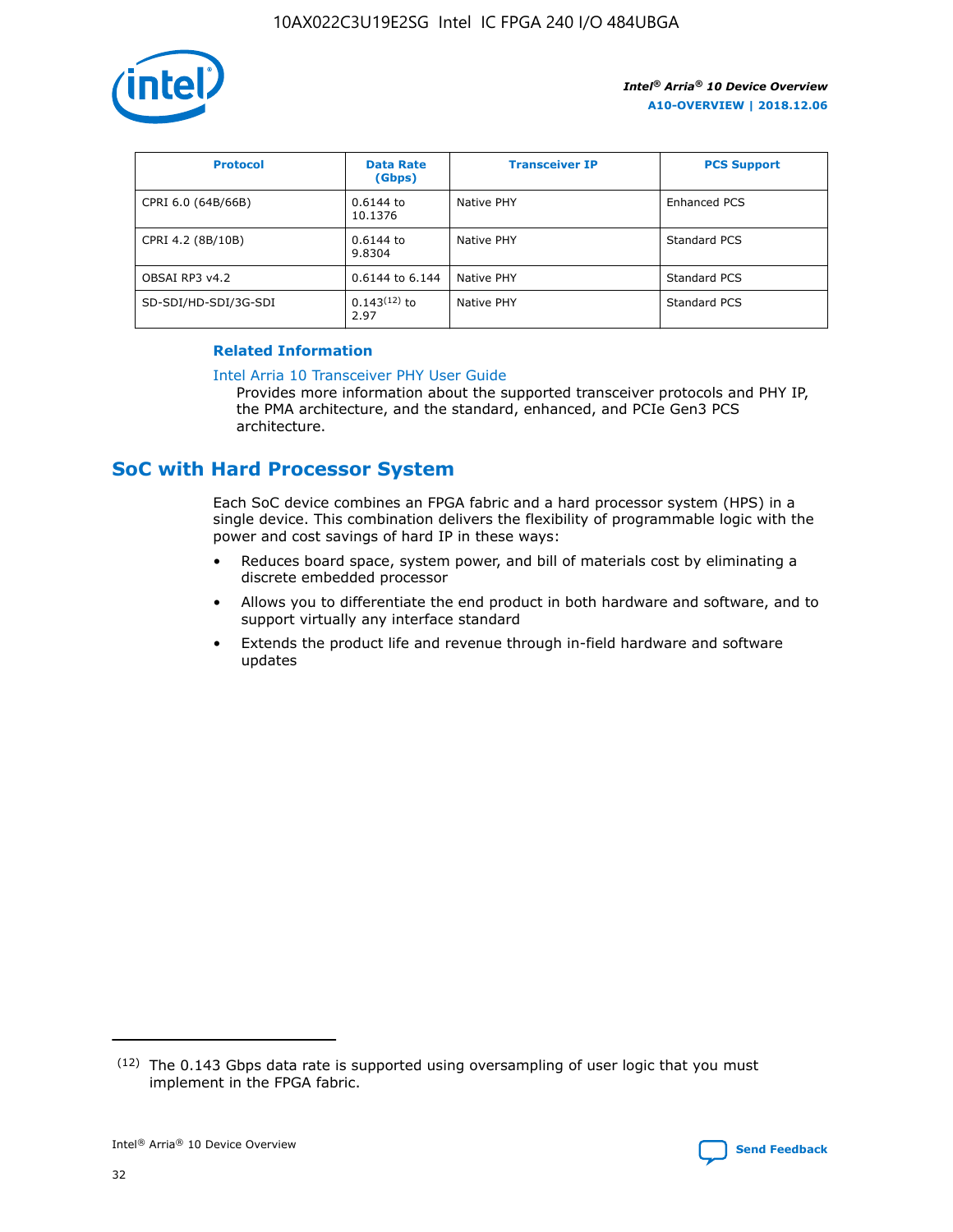

#### **Figure 9. HPS Block Diagram**

This figure shows a block diagram of the HPS with the dual ARM Cortex-A9 MPCore processor.



# **Key Advantages of 20-nm HPS**

The 20-nm HPS strikes a balance between enabling maximum software compatibility with 28-nm SoCs while still improving upon the 28-nm HPS architecture. These improvements address the requirements of the next generation target markets such as wireless and wireline communications, compute and storage equipment, broadcast and military in terms of performance, memory bandwidth, connectivity via backplane and security.

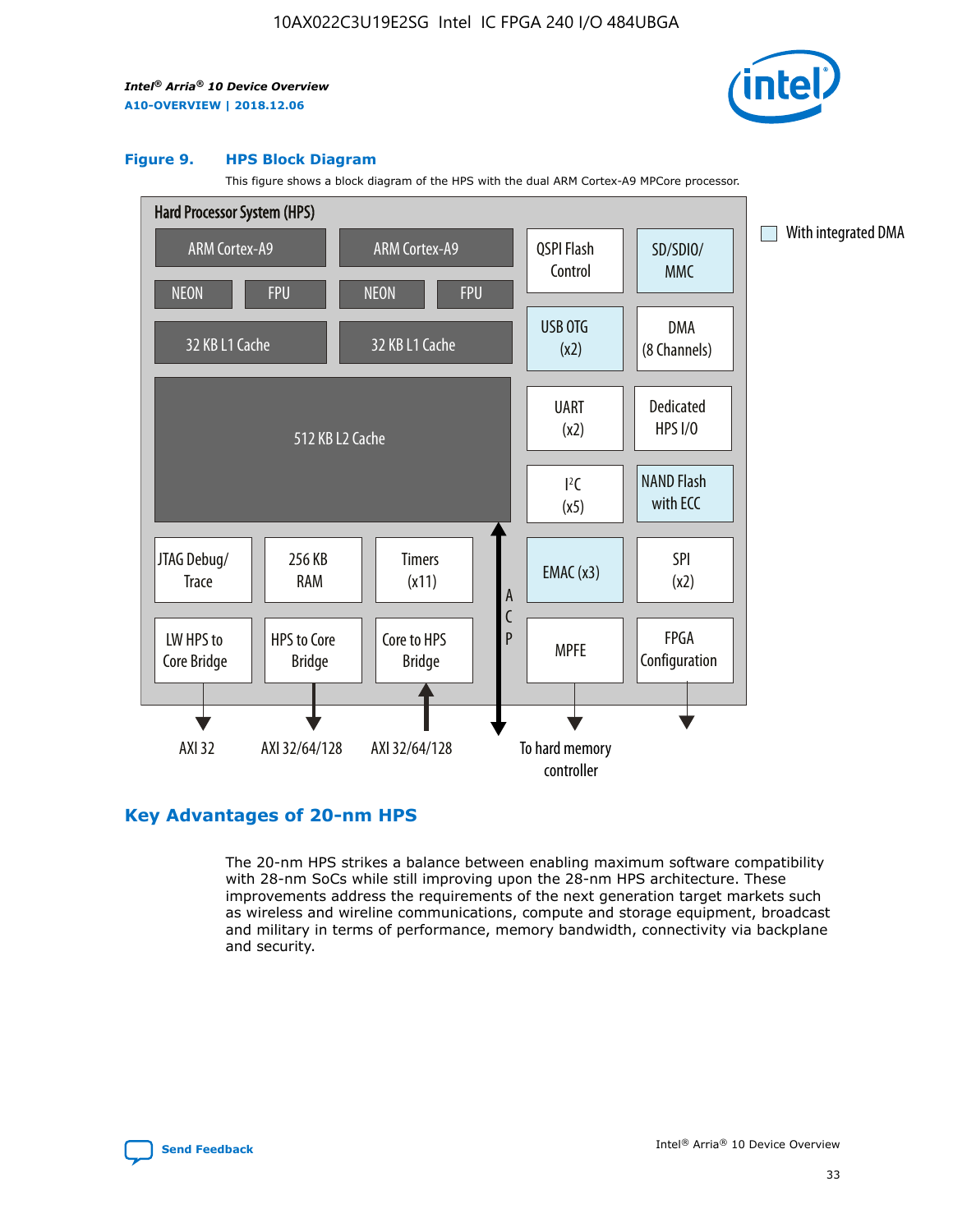

## **Table 24. Improvements in 20 nm HPS**

This table lists the key improvements of the 20 nm HPS compared to the 28 nm HPS.

| Advantages/<br><b>Improvements</b>                          | <b>Description</b>                                                                                                                                                                                                                                                                                                                                                                                                                                                                                                                                                                                                                                                                                                                                                                                                                                                                                                                                |
|-------------------------------------------------------------|---------------------------------------------------------------------------------------------------------------------------------------------------------------------------------------------------------------------------------------------------------------------------------------------------------------------------------------------------------------------------------------------------------------------------------------------------------------------------------------------------------------------------------------------------------------------------------------------------------------------------------------------------------------------------------------------------------------------------------------------------------------------------------------------------------------------------------------------------------------------------------------------------------------------------------------------------|
| Increased performance and<br>overdrive capability           | While the nominal processor frequency is 1.2 GHz, the 20 nm HPS offers an "overdrive"<br>feature which enables a higher processor operating frequency. This requires a higher supply<br>voltage value that is unique to the HPS and may require a separate regulator.                                                                                                                                                                                                                                                                                                                                                                                                                                                                                                                                                                                                                                                                             |
| Increased processor memory<br>bandwidth and DDR4<br>support | Up to 64-bit DDR4 memory at 2,400 Mbps support is available for the processor. The hard<br>memory controller for the HPS comprises a multi-port front end that manages connections<br>to a single port memory controller. The multi-port front end allows logic core and the HPS<br>to share ports and thereby the available bandwidth of the memory controller.                                                                                                                                                                                                                                                                                                                                                                                                                                                                                                                                                                                  |
| Flexible I/O sharing                                        | An advanced I/O pin muxing scheme allows improved sharing of I/O between the HPS and<br>the core logic. The following types of I/O are available for SoC:<br>17 dedicated I/Os-physically located inside the HPS block and are not accessible to<br>$\bullet$<br>logic within the core. The 17 dedicated I/Os are used for HPS clock, resets, and<br>interfacing with boot devices, QSPI, and SD/MMC.<br>48 direct shared I/O-located closest to the HPS block and are ideal for high speed HPS<br>$\bullet$<br>peripherals such as EMAC, USB, and others. There is one bank of 48 I/Os that supports<br>direct sharing where the 48 I/Os can be shared 12 I/Os at a time.<br>Standard (shared) I/O-all standard I/Os can be shared by the HPS peripherals and any<br>logic within the core. For designs where more than 48 I/Os are reguired to fully use all<br>the peripherals in the HPS, these I/Os can be connected through the core logic. |
| <b>EMAC</b> core                                            | Three EMAC cores are available in the HPS. The EMAC cores enable an application to<br>support two redundant Ethernet connections; for example, backplane, or two EMAC cores<br>for managing IEEE 1588 time stamp information while allowing a third EMAC core for debug<br>and configuration. All three EMACs can potentially share the same time stamps, simplifying<br>the 1588 time stamping implementation. A new serial time stamp interface allows core<br>logic to access and read the time stamp values. The integrated EMAC controllers can be<br>connected to external Ethernet PHY through the provided MDIO or I <sup>2</sup> C interface.                                                                                                                                                                                                                                                                                            |
| On-chip memory                                              | The on-chip memory is updated to 256 KB support and can support larger data sets and<br>real time algorithms.                                                                                                                                                                                                                                                                                                                                                                                                                                                                                                                                                                                                                                                                                                                                                                                                                                     |
| <b>ECC</b> enhancements                                     | Improvements in L2 Cache ECC management allow identification of errors down to the<br>address level. ECC enhancements also enable improved error injection and status reporting<br>via the introduction of new memory mapped access to syndrome and data signals.                                                                                                                                                                                                                                                                                                                                                                                                                                                                                                                                                                                                                                                                                 |
| HPS to FPGA Interconnect<br>Backbone                        | Although the HPS and the Logic Core can operate independently, they are tightly coupled<br>via a high-bandwidth system interconnect built from high-performance ARM AMBA AXI bus<br>bridges. IP bus masters in the FPGA fabric have access to HPS bus slaves via the FPGA-to-<br>HPS interconnect. Similarly, HPS bus masters have access to bus slaves in the core fabric<br>via the HPS-to-FPGA bridge. Both bridges are AMBA AXI-3 compliant and support<br>simultaneous read and write transactions. Up to three masters within the core fabric can<br>share the HPS SDRAM controller with the processor. Additionally, the processor can be used<br>to configure the core fabric under program control via a dedicated 32-bit configuration port.                                                                                                                                                                                            |
| FPGA configuration and HPS<br>booting                       | The FPGA fabric and HPS in the SoCs are powered independently. You can reduce the clock<br>frequencies or gate the clocks to reduce dynamic power.<br>You can configure the FPGA fabric and boot the HPS independently, in any order, providing<br>you with more design flexibility.                                                                                                                                                                                                                                                                                                                                                                                                                                                                                                                                                                                                                                                              |
| Security                                                    | New security features have been introduced for anti-tamper management, secure boot,<br>encryption (AES), and authentication (SHA).                                                                                                                                                                                                                                                                                                                                                                                                                                                                                                                                                                                                                                                                                                                                                                                                                |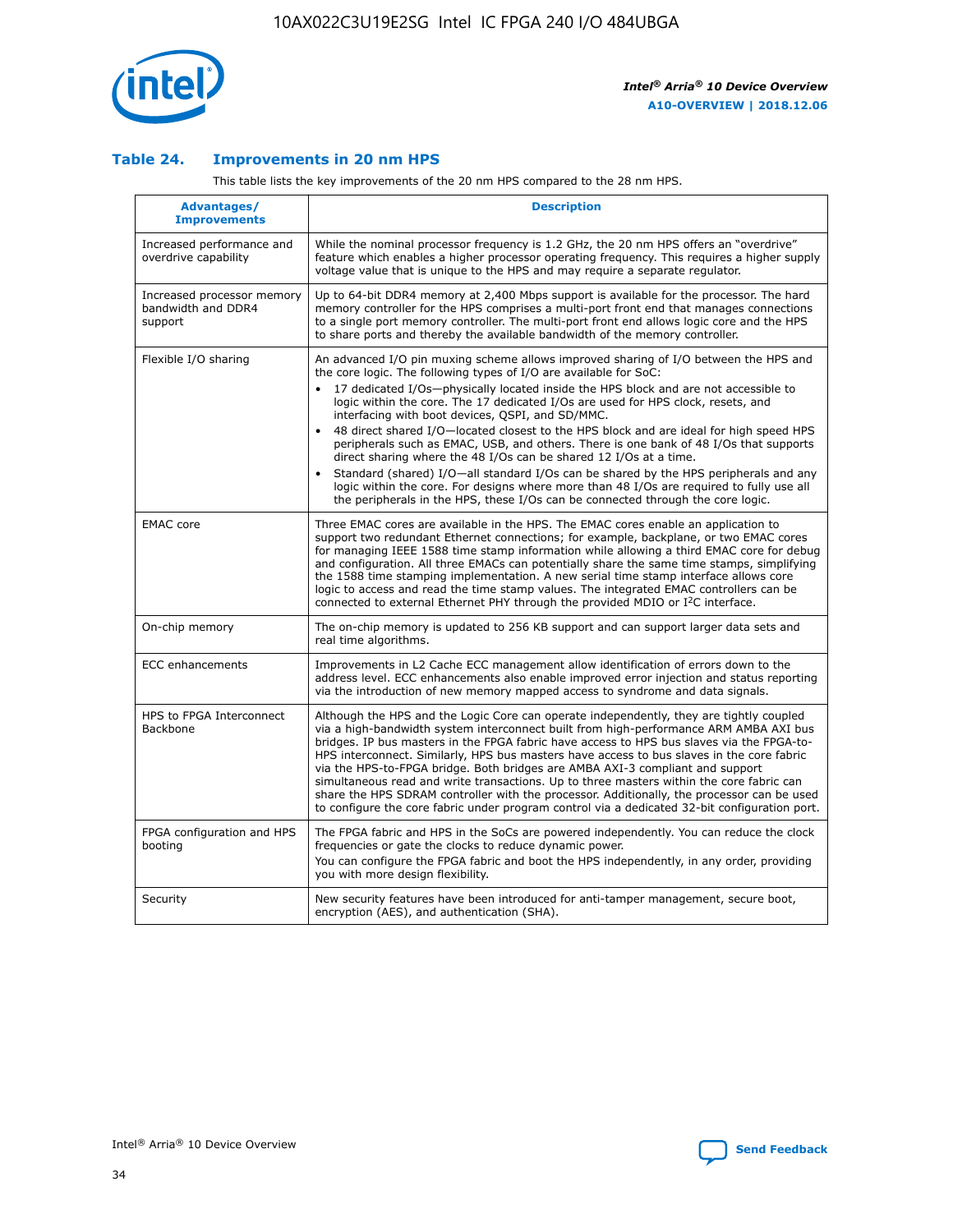

# **Features of the HPS**

The HPS has the following features:

- 1.2-GHz, dual-core ARM Cortex-A9 MPCore processor with up to 1.5-GHz via overdrive
	- ARMv7-A architecture that runs 32-bit ARM instructions, 16-bit and 32-bit Thumb instructions, and 8-bit Java byte codes in Jazelle style
	- Superscalar, variable length, out-of-order pipeline with dynamic branch prediction
	- Instruction Efficiency 2.5 MIPS/MHz, which provides total performance of 7500 MIPS at 1.5 GHz
- Each processor core includes:
	- 32 KB of L1 instruction cache, 32 KB of L1 data cache
	- Single- and double-precision floating-point unit and NEON media engine
	- CoreSight debug and trace technology
	- Snoop Control Unit (SCU) and Acceleration Coherency Port (ACP)
- 512 KB of shared L2 cache
- 256 KB of scratch RAM
- Hard memory controller with support for DDR3, DDR4 and optional error correction code (ECC) support
- Multiport Front End (MPFE) Scheduler interface to the hard memory controller
- 8-channel direct memory access (DMA) controller
- QSPI flash controller with SIO, DIO, QIO SPI Flash support
- NAND flash controller (ONFI 1.0 or later) with DMA and ECC support, updated to support 8 and 16-bit Flash devices and new command DMA to offload CPU for fast power down recovery
- Updated SD/SDIO/MMC controller to eMMC 4.5 with DMA with CE-ATA digital command support
- 3 10/100/1000 Ethernet media access control (MAC) with DMA
- 2 USB On-the-Go (OTG) controllers with DMA
- $\bullet$  5 I<sup>2</sup>C controllers (3 can be used by EMAC for MIO to external PHY)
- 2 UART 16550 Compatible controllers
- 4 serial peripheral interfaces (SPI) (2 Master, 2 Slaves)
- 62 programmable general-purpose I/Os, which includes 48 direct share I/Os that allows the HPS peripherals to connect directly to the FPGA I/Os
- 7 general-purpose timers
- 4 watchdog timers
- Anti-tamper, Secure Boot, Encryption (AES) and Authentication (SHA)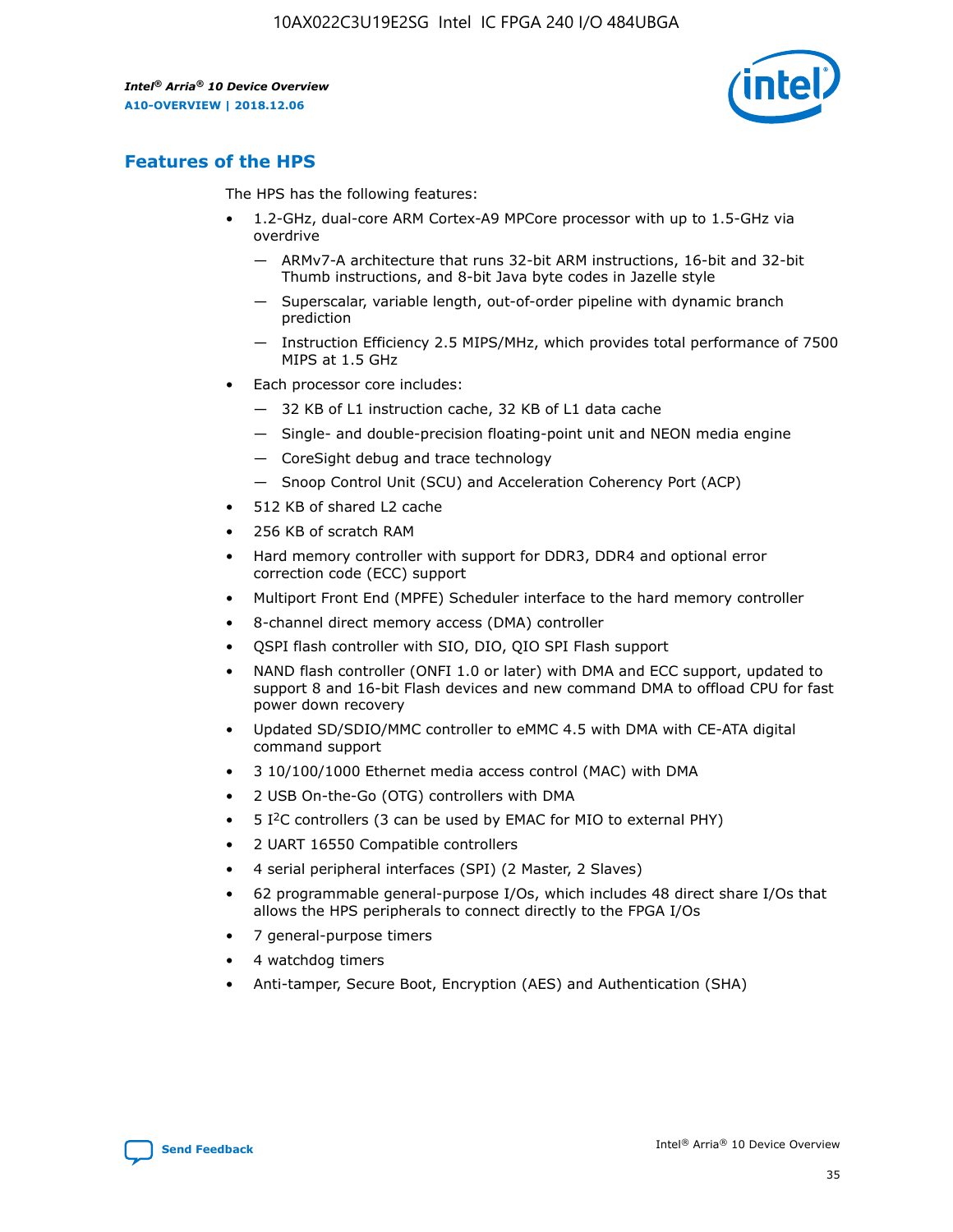

# **System Peripherals and Debug Access Port**

Each Ethernet MAC, USB OTG, NAND flash controller, and SD/MMC controller module has an integrated DMA controller. For modules without an integrated DMA controller, an additional DMA controller module provides up to eight channels of high-bandwidth data transfers. Peripherals that communicate off-chip are multiplexed with other peripherals at the HPS pin level. This allows you to choose which peripherals interface with other devices on your PCB.

The debug access port provides interfaces to industry standard JTAG debug probes and supports ARM CoreSight debug and core traces to facilitate software development.

#### **HPS–FPGA AXI Bridges**

The HPS–FPGA bridges, which support the Advanced Microcontroller Bus Architecture (AMBA) Advanced eXtensible Interface (AXI™) specifications, consist of the following bridges:

- FPGA-to-HPS AMBA AXI bridge—a high-performance bus supporting 32, 64, and 128 bit data widths that allows the FPGA fabric to issue transactions to slaves in the HPS.
- HPS-to-FPGA Avalon/AMBA AXI bridge—a high-performance bus supporting 32, 64, and 128 bit data widths that allows the HPS to issue transactions to slaves in the FPGA fabric.
- Lightweight HPS-to-FPGA AXI bridge—a lower latency 32 bit width bus that allows the HPS to issue transactions to soft peripherals in the FPGA fabric. This bridge is primarily used for control and status register (CSR) accesses to peripherals in the FPGA fabric.

The HPS–FPGA AXI bridges allow masters in the FPGA fabric to communicate with slaves in the HPS logic, and vice versa. For example, the HPS-to-FPGA AXI bridge allows you to share memories instantiated in the FPGA fabric with one or both microprocessors in the HPS, while the FPGA-to-HPS AXI bridge allows logic in the FPGA fabric to access the memory and peripherals in the HPS.

Each HPS–FPGA bridge also provides asynchronous clock crossing for data transferred between the FPGA fabric and the HPS.

#### **HPS SDRAM Controller Subsystem**

The HPS SDRAM controller subsystem contains a multiport SDRAM controller and DDR PHY that are shared between the FPGA fabric (through the FPGA-to-HPS SDRAM interface), the level 2 (L2) cache, and the level 3 (L3) system interconnect. The FPGA-to-HPS SDRAM interface supports AMBA AXI and Avalon® Memory-Mapped (Avalon-MM) interface standards, and provides up to six individual ports for access by masters implemented in the FPGA fabric.

The HPS SDRAM controller supports up to 3 masters (command ports), 3x 64-bit read data ports and 3x 64-bit write data ports.

To maximize memory performance, the SDRAM controller subsystem supports command and data reordering, deficit round-robin arbitration with aging, and high-priority bypass features.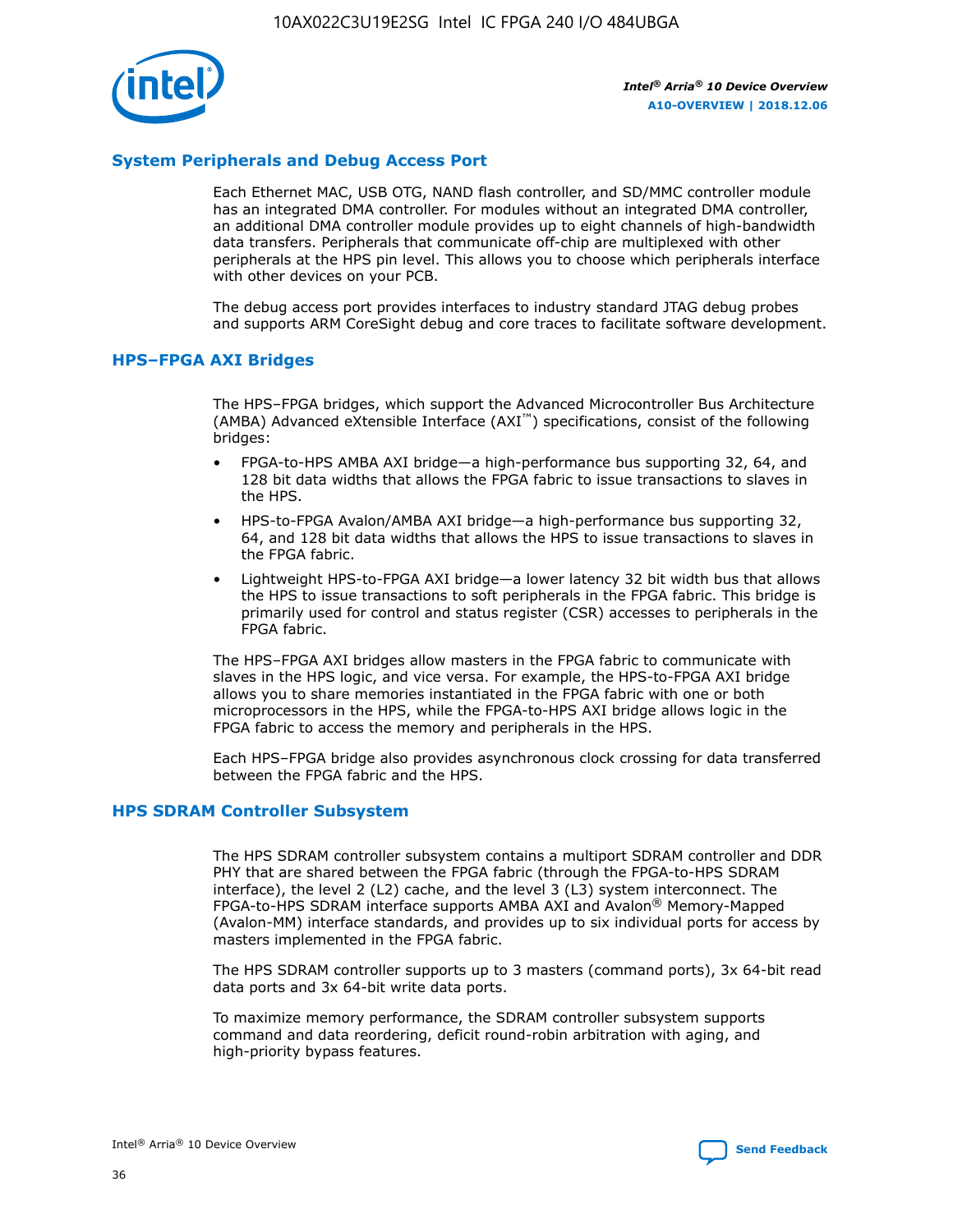

# **FPGA Configuration and HPS Booting**

The FPGA fabric and HPS in the SoC FPGA must be powered at the same time. You can reduce the clock frequencies or gate the clocks to reduce dynamic power.

Once powered, the FPGA fabric and HPS can be configured independently thus providing you with more design flexibility:

- You can boot the HPS independently. After the HPS is running, the HPS can fully or partially reconfigure the FPGA fabric at any time under software control. The HPS can also configure other FPGAs on the board through the FPGA configuration controller.
- Configure the FPGA fabric first, and then boot the HPS from memory accessible to the FPGA fabric.

## **Hardware and Software Development**

For hardware development, you can configure the HPS and connect your soft logic in the FPGA fabric to the HPS interfaces using the Platform Designer system integration tool in the Intel Quartus Prime software.

For software development, the ARM-based SoC FPGA devices inherit the rich software development ecosystem available for the ARM Cortex-A9 MPCore processor. The software development process for Intel SoC FPGAs follows the same steps as those for other SoC devices from other manufacturers. Support for Linux\*, VxWorks\*, and other operating systems are available for the SoC FPGAs. For more information on the operating systems support availability, contact the Intel FPGA sales team.

You can begin device-specific firmware and software development on the Intel SoC FPGA Virtual Target. The Virtual Target is a fast PC-based functional simulation of a target development system—a model of a complete development board. The Virtual Target enables the development of device-specific production software that can run unmodified on actual hardware.

# **Dynamic and Partial Reconfiguration**

The Intel Arria 10 devices support dynamic and partial reconfiguration. You can use dynamic and partial reconfiguration simultaneously to enable seamless reconfiguration of both the device core and transceivers.

# **Dynamic Reconfiguration**

You can reconfigure the PMA and PCS blocks while the device continues to operate. This feature allows you to change the data rates, protocol, and analog settings of a channel in a transceiver bank without affecting on-going data transfer in other transceiver banks. This feature is ideal for applications that require dynamic multiprotocol or multirate support.

# **Partial Reconfiguration**

Using partial reconfiguration, you can reconfigure some parts of the device while keeping the device in operation.

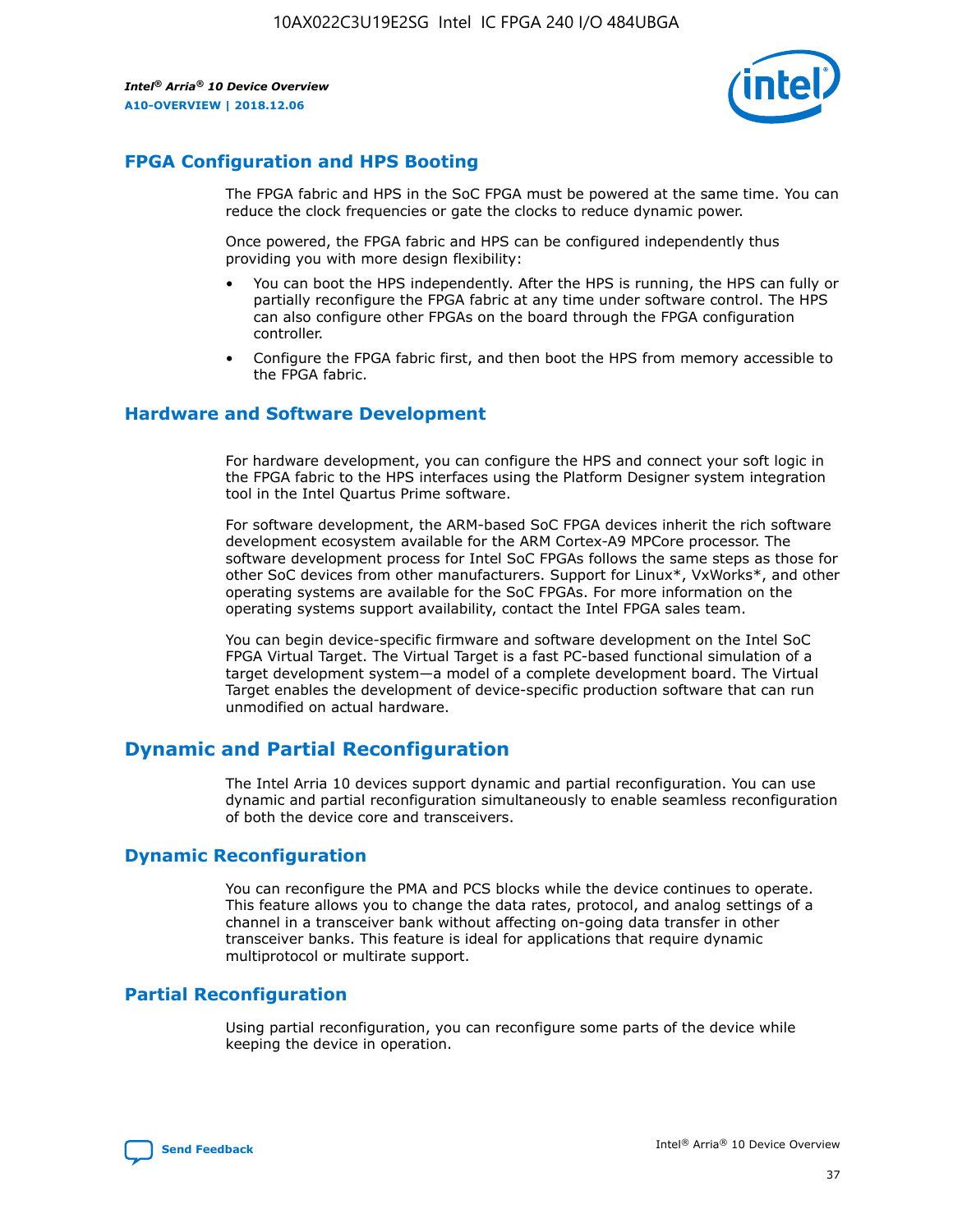

Instead of placing all device functions in the FPGA fabric, you can store some functions that do not run simultaneously in external memory and load them only when required. This capability increases the effective logic density of the device, and lowers cost and power consumption.

In the Intel solution, you do not have to worry about intricate device architecture to perform a partial reconfiguration. The partial reconfiguration capability is built into the Intel Quartus Prime design software, making such time-intensive task simple.

Intel Arria 10 devices support partial reconfiguration in the following configuration options:

- Using an internal host:
	- All supported configuration modes where the FPGA has access to external memory devices such as serial and parallel flash memory.
	- Configuration via Protocol [CvP (PCIe)]
- Using an external host—passive serial (PS), fast passive parallel (FPP) x8, FPP x16, and FPP x32 I/O interface.

# **Enhanced Configuration and Configuration via Protocol**

## **Table 25. Configuration Schemes and Features of Intel Arria 10 Devices**

Intel Arria 10 devices support 1.8 V programming voltage and several configuration schemes.

| <b>Scheme</b>                                                          | <b>Data</b><br><b>Width</b> | <b>Max Clock</b><br>Rate<br>(MHz) | <b>Max Data</b><br>Rate<br>(Mbps)<br>(13) | <b>Decompression</b> | <b>Design</b><br>Security <sup>(1</sup><br>4) | <b>Partial</b><br>Reconfiguration<br>(15) | <b>Remote</b><br><b>System</b><br><b>Update</b> |
|------------------------------------------------------------------------|-----------------------------|-----------------------------------|-------------------------------------------|----------------------|-----------------------------------------------|-------------------------------------------|-------------------------------------------------|
| <b>JTAG</b>                                                            | 1 bit                       | 33                                | 33                                        |                      |                                               | Yes <sup>(16)</sup>                       |                                                 |
| Active Serial (AS)<br>through the<br>EPCO-L<br>configuration<br>device | 1 bit,<br>4 bits            | 100                               | 400                                       | Yes                  | Yes                                           | $Y_{PS}(16)$                              | Yes                                             |
| Passive serial (PS)<br>through CPLD or<br>external<br>microcontroller  | 1 bit                       | 100                               | 100                                       | Yes                  | Yes                                           | Yes(16)                                   | Parallel<br>Flash<br>Loader<br>(PFL) IP<br>core |
|                                                                        |                             |                                   |                                           |                      |                                               |                                           | continued                                       |

<sup>(13)</sup> Enabling either compression or design security features affects the maximum data rate. Refer to the Intel Arria 10 Device Datasheet for more information.

<sup>(14)</sup> Encryption and compression cannot be used simultaneously.

 $<sup>(15)</sup>$  Partial reconfiguration is an advanced feature of the device family. If you are interested in</sup> using partial reconfiguration, contact Intel for support.

 $(16)$  Partial configuration can be performed only when it is configured as internal host.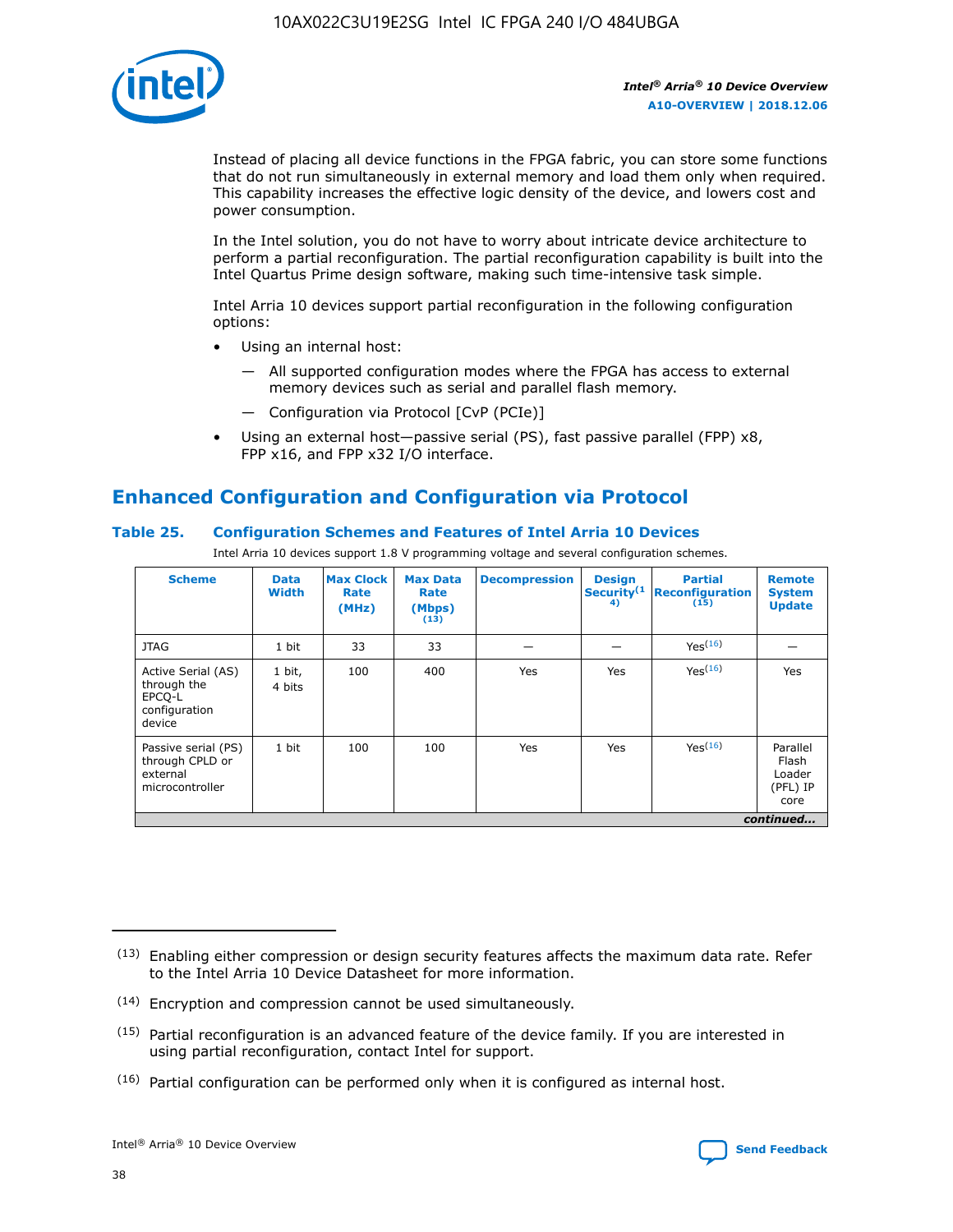

| <b>Scheme</b>                                    | <b>Data</b><br><b>Width</b> | <b>Max Clock</b><br>Rate<br>(MHz) | <b>Max Data</b><br>Rate<br>(Mbps)<br>(13) | <b>Decompression</b> | <b>Design</b><br>Security <sup>(1</sup><br>4) | <b>Partial</b><br><b>Reconfiguration</b><br>(15) | <b>Remote</b><br><b>System</b><br><b>Update</b> |
|--------------------------------------------------|-----------------------------|-----------------------------------|-------------------------------------------|----------------------|-----------------------------------------------|--------------------------------------------------|-------------------------------------------------|
| Fast passive                                     | 8 bits                      | 100                               | 3200                                      | <b>Yes</b>           | Yes                                           | Yes(17)                                          | PFL IP                                          |
| parallel (FPP)<br>through CPLD or                | 16 bits                     |                                   |                                           | Yes                  | Yes                                           |                                                  | core                                            |
| external<br>microcontroller                      | 32 bits                     |                                   |                                           | Yes                  | Yes                                           |                                                  |                                                 |
| Configuration via                                | 16 bits                     | 100                               | 3200                                      | Yes                  | Yes                                           | Yes <sup>(17)</sup>                              |                                                 |
| <b>HPS</b>                                       | 32 bits                     |                                   |                                           | Yes                  | Yes                                           |                                                  |                                                 |
| Configuration via<br>Protocol [CvP<br>$(PCIe^*)$ | x1, x2,<br>x4, x8<br>lanes  |                                   | 8000                                      | Yes                  | Yes                                           | Yes <sup>(16)</sup>                              |                                                 |

You can configure Intel Arria 10 devices through PCIe using Configuration via Protocol (CvP). The Intel Arria 10 CvP implementation conforms to the PCIe 100 ms power-up-to-active time requirement.

#### **Related Information**

[Configuration via Protocol \(CvP\) Implementation in Intel FPGAs User Guide](https://www.intel.com/content/www/us/en/programmable/documentation/dsu1441819344145.html#dsu1442269728522) Provides more information about the CvP configuration scheme.

# **SEU Error Detection and Correction**

Intel Arria 10 devices offer robust and easy-to-use single-event upset (SEU) error detection and correction circuitry.

The detection and correction circuitry includes protection for Configuration RAM (CRAM) programming bits and user memories. The CRAM is protected by a continuously running CRC error detection circuit with integrated ECC that automatically corrects one or two errors and detects higher order multi-bit errors. When more than two errors occur, correction is available through reloading of the core programming file, providing a complete design refresh while the FPGA continues to operate.

The physical layout of the Intel Arria 10 CRAM array is optimized to make the majority of multi-bit upsets appear as independent single-bit or double-bit errors which are automatically corrected by the integrated CRAM ECC circuitry. In addition to the CRAM protection, the M20K memory blocks also include integrated ECC circuitry and are layout-optimized for error detection and correction. The MLAB does not have ECC.

(14) Encryption and compression cannot be used simultaneously.

<sup>(17)</sup> Supported at a maximum clock rate of 100 MHz.



 $(13)$  Enabling either compression or design security features affects the maximum data rate. Refer to the Intel Arria 10 Device Datasheet for more information.

 $(15)$  Partial reconfiguration is an advanced feature of the device family. If you are interested in using partial reconfiguration, contact Intel for support.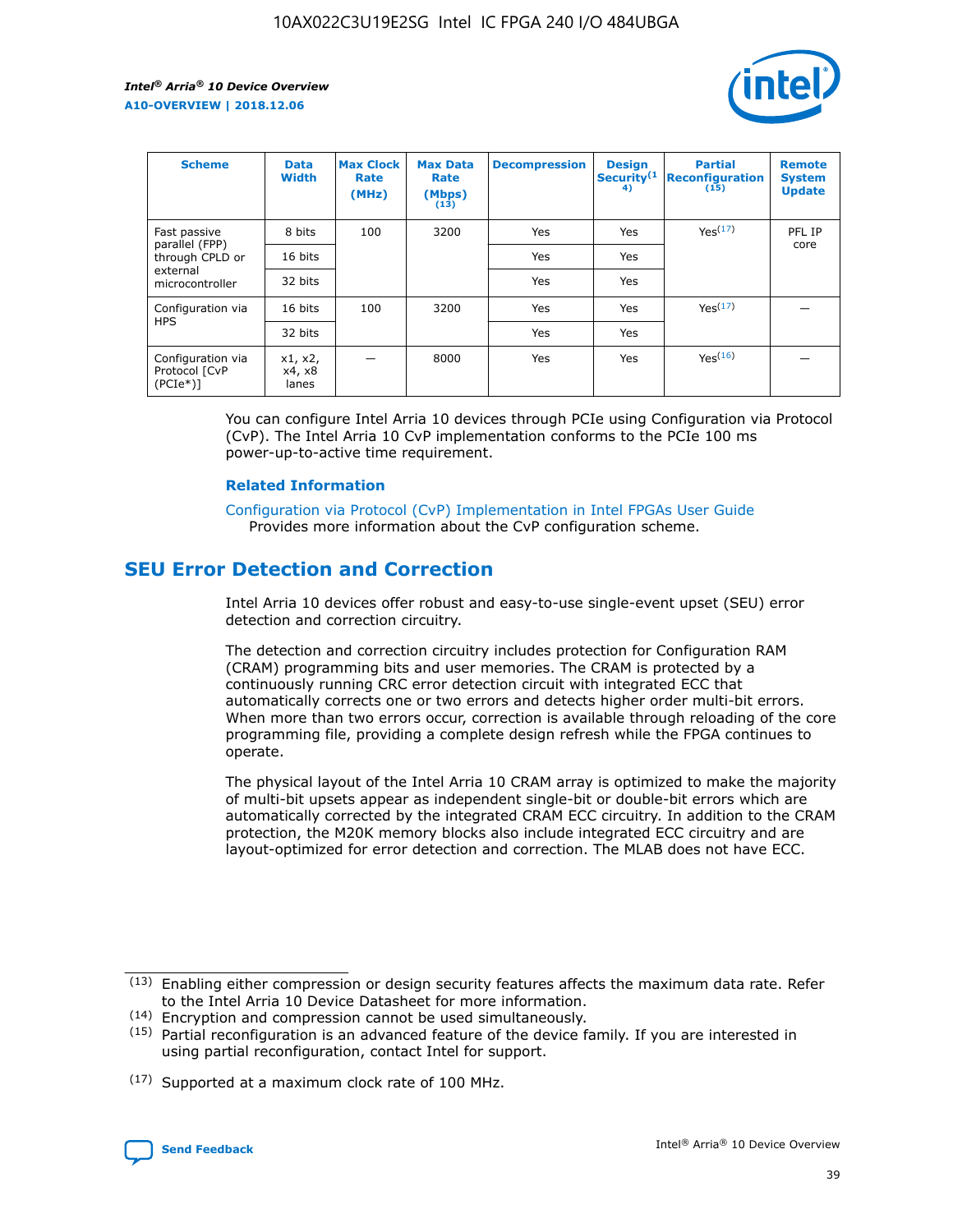

# **Power Management**

Intel Arria 10 devices leverage the advanced 20 nm process technology, a low 0.9 V core power supply, an enhanced core architecture, and several optional power reduction techniques to reduce total power consumption by as much as 40% compared to Arria V devices and as much as 60% compared to Stratix V devices.

The optional power reduction techniques in Intel Arria 10 devices include:

- **SmartVID**—a code is programmed into each device during manufacturing that allows a smart regulator to operate the device at lower core  $V_{CC}$  while maintaining performance
- **Programmable Power Technology**—non-critical timing paths are identified by the Intel Quartus Prime software and the logic in these paths is biased for low power instead of high performance
- **Low Static Power Options**—devices are available with either standard static power or low static power while maintaining performance

Furthermore, Intel Arria 10 devices feature Intel's industry-leading low power transceivers and include a number of hard IP blocks that not only reduce logic resources but also deliver substantial power savings compared to soft implementations. In general, hard IP blocks consume up to 90% less power than the equivalent soft logic implementations.

# **Incremental Compilation**

The Intel Quartus Prime software incremental compilation feature reduces compilation time and helps preserve performance to ease timing closure. The incremental compilation feature enables the partial reconfiguration flow for Intel Arria 10 devices.

Incremental compilation supports top-down, bottom-up, and team-based design flows. This feature facilitates modular, hierarchical, and team-based design flows where different designers compile their respective design sections in parallel. Furthermore, different designers or IP providers can develop and optimize different blocks of the design independently. These blocks can then be imported into the top level project.

# **Document Revision History for Intel Arria 10 Device Overview**

| <b>Document</b><br><b>Version</b> | <b>Changes</b>                                                                                                                                                                                                                                                              |
|-----------------------------------|-----------------------------------------------------------------------------------------------------------------------------------------------------------------------------------------------------------------------------------------------------------------------------|
| 2018.12.06                        | Added links to Intel Arria 10 device errata documents.<br>Removed automotive temperature option from the Intel Arria 10 GX devices.<br>Removed -3 fabric speed grade from the Intel Arria 10 GT devices.<br>Updated power options for the Intel Arria 10 GX and GT devices. |
| 2018.04.09                        | Updated the lowest $V_{CC}$ from 0.83 V to 0.82 V in the topic listing a summary of the device features.                                                                                                                                                                    |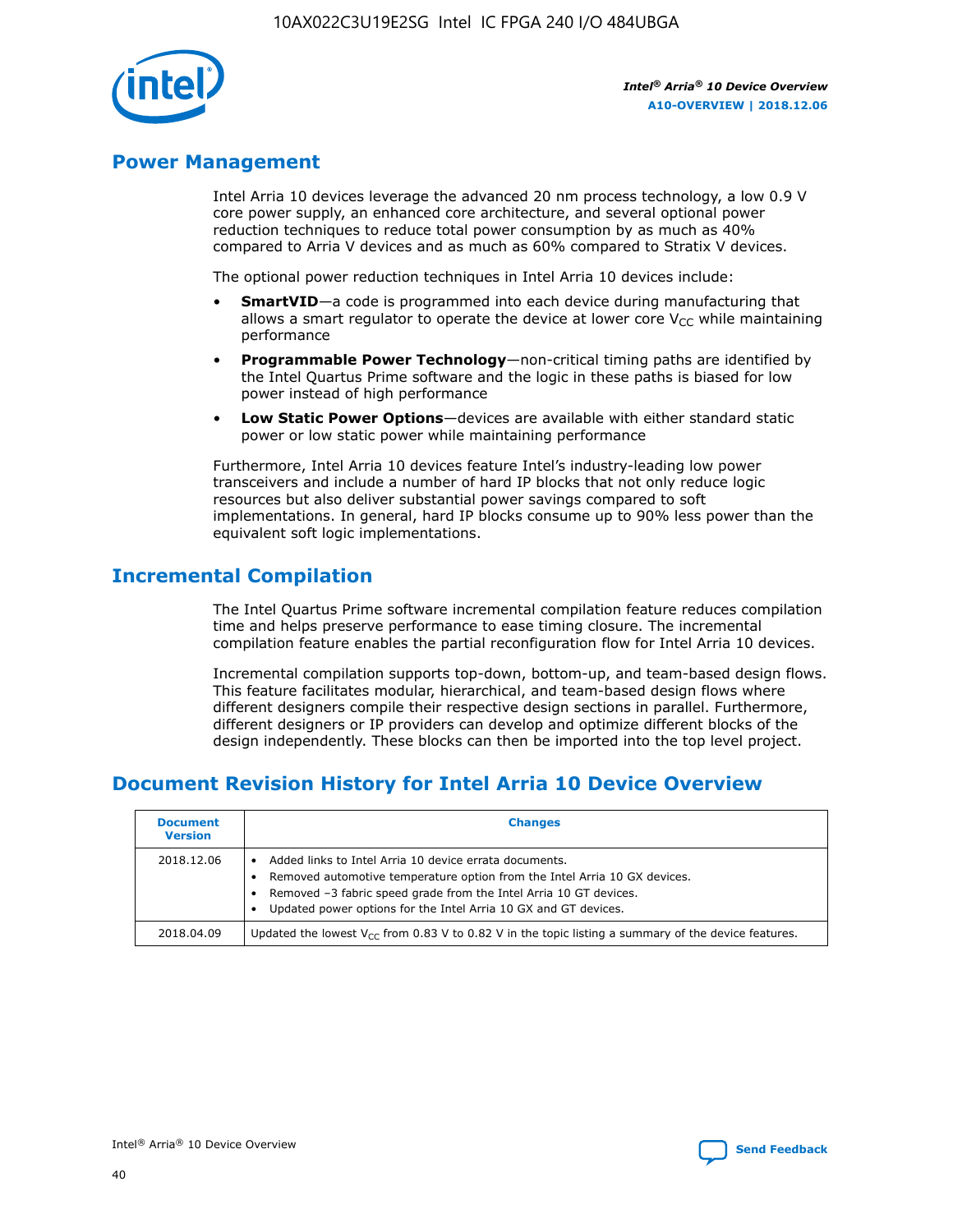$\overline{\phantom{a}}$ 

 $\mathsf{r}$ 



| January 2018<br>2018.01.17<br>Updated the maximum data rate for HPS (Intel Arria 10 SX devices<br>Mbps.<br>$\bullet$<br>+ SRAM to 633 MHz in Memory Standards Supported by the Soft<br>Memory Controller table.<br>Updated transceiver backplane capability to 12.5 Gbps.<br>$\bullet$<br>Removed transceiver speed grade 5 in Sample Ordering Core and<br>Available Options for Intel Arria 10 GX Devices figure.<br>$\bullet$<br>Available Options for Intel Arria 10 GT Devices figure.<br>Updated short reach transceiver rate for Intel Arria 10 GT devices to<br>$\bullet$<br>25.8 Gbps.<br>Removed On-Die Instrumentation - EyeQ and Jitter Margin Tool<br>table.<br>2017.09.20<br>September 2017<br>1,333 MHz/2,666 Mbps to 1,200 MHz/2,400 Mbps.<br>July 2017<br>2017.07.13<br>Corrected the automotive temperature range in the figure showing the<br>to "-40°C to 125°C".<br>July 2017<br>2017.07.06<br>May 2017<br>2017.05.08<br>Corrected protocol names with "1588" to "IEEE 1588v2".<br>$\bullet$<br>Updated the vertical migration table to remove vertical migration<br>$\bullet$<br>between Intel Arria 10 GX and Intel Arria 10 SX device variants.<br>Removed all "Preliminary" marks.<br>2017.03.15<br>March 2017<br>$\bullet$<br>10 devices.<br>Rebranded as Intel.<br>$\bullet$<br>October 2016<br>2016.10.31<br>Removed package F36 from Intel Arria 10 GX devices.<br>Updated Intel Arria 10 GT sample ordering code and maximum GX<br>$\bullet$<br>transceiver count. Intel Arria 10 GT devices are available only in the<br>SF45 package option with a maximum of 72 transceivers.<br>May 2016<br>2016.05.02<br>Updated the FPGA Configuration and HPS Booting topic.<br>$\bullet$<br>Remove $V_{CC}$ PowerManager from the Summary of Features, Power<br>Management and Arria 10 Device Variants and packages topics. This<br>feature is no longer supported in Arria 10 devices.<br>$\bullet$<br>Intel Arria 10 Devices topic. This standard is only supported by the<br>FPGA.<br>Removed transceiver speed grade 5 from the Device Variants and<br>Packages topic for Arria 10 GX and SX devices.<br>Changed the maximum Arria 10 GT datarate to 25.8 Gbps and the<br>February 2016<br>2016.02.11<br>$\bullet$<br>minimum datarate to 1 Gbps globally.<br>$\bullet$<br>topic.<br>Arria 10 Devices" table.<br>for Arria 10 GT Devices" table.<br>• Changed the package availability for GT devices in the "Package Plan<br>for Arria 10 GT Devices" table.<br>• Changed the package configurations for GT devices in the "Migration"<br>Capability Across Arria 10 Product Lines" figure. | <b>Date</b> | <b>Version</b> | <b>Changes</b>                                                                                                                                                                                                                                                                                                                                                     |
|------------------------------------------------------------------------------------------------------------------------------------------------------------------------------------------------------------------------------------------------------------------------------------------------------------------------------------------------------------------------------------------------------------------------------------------------------------------------------------------------------------------------------------------------------------------------------------------------------------------------------------------------------------------------------------------------------------------------------------------------------------------------------------------------------------------------------------------------------------------------------------------------------------------------------------------------------------------------------------------------------------------------------------------------------------------------------------------------------------------------------------------------------------------------------------------------------------------------------------------------------------------------------------------------------------------------------------------------------------------------------------------------------------------------------------------------------------------------------------------------------------------------------------------------------------------------------------------------------------------------------------------------------------------------------------------------------------------------------------------------------------------------------------------------------------------------------------------------------------------------------------------------------------------------------------------------------------------------------------------------------------------------------------------------------------------------------------------------------------------------------------------------------------------------------------------------------------------------------------------------------------------------------------------------------------------------------------------------------------------------------------------------------------------------------------------------------------------------------------------------------------------------------------------------------------------------------------------------------------------------|-------------|----------------|--------------------------------------------------------------------------------------------------------------------------------------------------------------------------------------------------------------------------------------------------------------------------------------------------------------------------------------------------------------------|
|                                                                                                                                                                                                                                                                                                                                                                                                                                                                                                                                                                                                                                                                                                                                                                                                                                                                                                                                                                                                                                                                                                                                                                                                                                                                                                                                                                                                                                                                                                                                                                                                                                                                                                                                                                                                                                                                                                                                                                                                                                                                                                                                                                                                                                                                                                                                                                                                                                                                                                                                                                                                                        |             |                | external memory interface DDR3 controller from 2,166 Mbps to 2,133<br>Updated maximum frequency supported for half rate QDRII and QDRII<br>Removed package code 40, low static power, SmartVID, industrial, and<br>military operating temperature support from Sample Ordering Core and<br>support from PMA Features of the Transceivers in Intel Arria 10 Devices |
|                                                                                                                                                                                                                                                                                                                                                                                                                                                                                                                                                                                                                                                                                                                                                                                                                                                                                                                                                                                                                                                                                                                                                                                                                                                                                                                                                                                                                                                                                                                                                                                                                                                                                                                                                                                                                                                                                                                                                                                                                                                                                                                                                                                                                                                                                                                                                                                                                                                                                                                                                                                                                        |             |                | Updated the maximum speed of the DDR4 external memory interface from                                                                                                                                                                                                                                                                                               |
|                                                                                                                                                                                                                                                                                                                                                                                                                                                                                                                                                                                                                                                                                                                                                                                                                                                                                                                                                                                                                                                                                                                                                                                                                                                                                                                                                                                                                                                                                                                                                                                                                                                                                                                                                                                                                                                                                                                                                                                                                                                                                                                                                                                                                                                                                                                                                                                                                                                                                                                                                                                                                        |             |                | available options for the Intel Arria 10 GX devices from "-40°C to 100°C"                                                                                                                                                                                                                                                                                          |
|                                                                                                                                                                                                                                                                                                                                                                                                                                                                                                                                                                                                                                                                                                                                                                                                                                                                                                                                                                                                                                                                                                                                                                                                                                                                                                                                                                                                                                                                                                                                                                                                                                                                                                                                                                                                                                                                                                                                                                                                                                                                                                                                                                                                                                                                                                                                                                                                                                                                                                                                                                                                                        |             |                | Added automotive temperature option to Intel Arria 10 GX device family.                                                                                                                                                                                                                                                                                            |
|                                                                                                                                                                                                                                                                                                                                                                                                                                                                                                                                                                                                                                                                                                                                                                                                                                                                                                                                                                                                                                                                                                                                                                                                                                                                                                                                                                                                                                                                                                                                                                                                                                                                                                                                                                                                                                                                                                                                                                                                                                                                                                                                                                                                                                                                                                                                                                                                                                                                                                                                                                                                                        |             |                |                                                                                                                                                                                                                                                                                                                                                                    |
|                                                                                                                                                                                                                                                                                                                                                                                                                                                                                                                                                                                                                                                                                                                                                                                                                                                                                                                                                                                                                                                                                                                                                                                                                                                                                                                                                                                                                                                                                                                                                                                                                                                                                                                                                                                                                                                                                                                                                                                                                                                                                                                                                                                                                                                                                                                                                                                                                                                                                                                                                                                                                        |             |                | Removed the topic about migration from Intel Arria 10 to Intel Stratix                                                                                                                                                                                                                                                                                             |
|                                                                                                                                                                                                                                                                                                                                                                                                                                                                                                                                                                                                                                                                                                                                                                                                                                                                                                                                                                                                                                                                                                                                                                                                                                                                                                                                                                                                                                                                                                                                                                                                                                                                                                                                                                                                                                                                                                                                                                                                                                                                                                                                                                                                                                                                                                                                                                                                                                                                                                                                                                                                                        |             |                |                                                                                                                                                                                                                                                                                                                                                                    |
|                                                                                                                                                                                                                                                                                                                                                                                                                                                                                                                                                                                                                                                                                                                                                                                                                                                                                                                                                                                                                                                                                                                                                                                                                                                                                                                                                                                                                                                                                                                                                                                                                                                                                                                                                                                                                                                                                                                                                                                                                                                                                                                                                                                                                                                                                                                                                                                                                                                                                                                                                                                                                        |             |                | Removed LPDDR3 from the Memory Standards Supported by the HPS<br>Hard Memory Controller table in the Memory Standards Supported by                                                                                                                                                                                                                                 |
|                                                                                                                                                                                                                                                                                                                                                                                                                                                                                                                                                                                                                                                                                                                                                                                                                                                                                                                                                                                                                                                                                                                                                                                                                                                                                                                                                                                                                                                                                                                                                                                                                                                                                                                                                                                                                                                                                                                                                                                                                                                                                                                                                                                                                                                                                                                                                                                                                                                                                                                                                                                                                        |             |                | Revised the state for Core clock networks in the Summary of Features<br>• Changed the transceiver parameters in the "Summary of Features for<br>• Changed the transceiver parameters in the "Maximum Resource Counts"<br>continued                                                                                                                                 |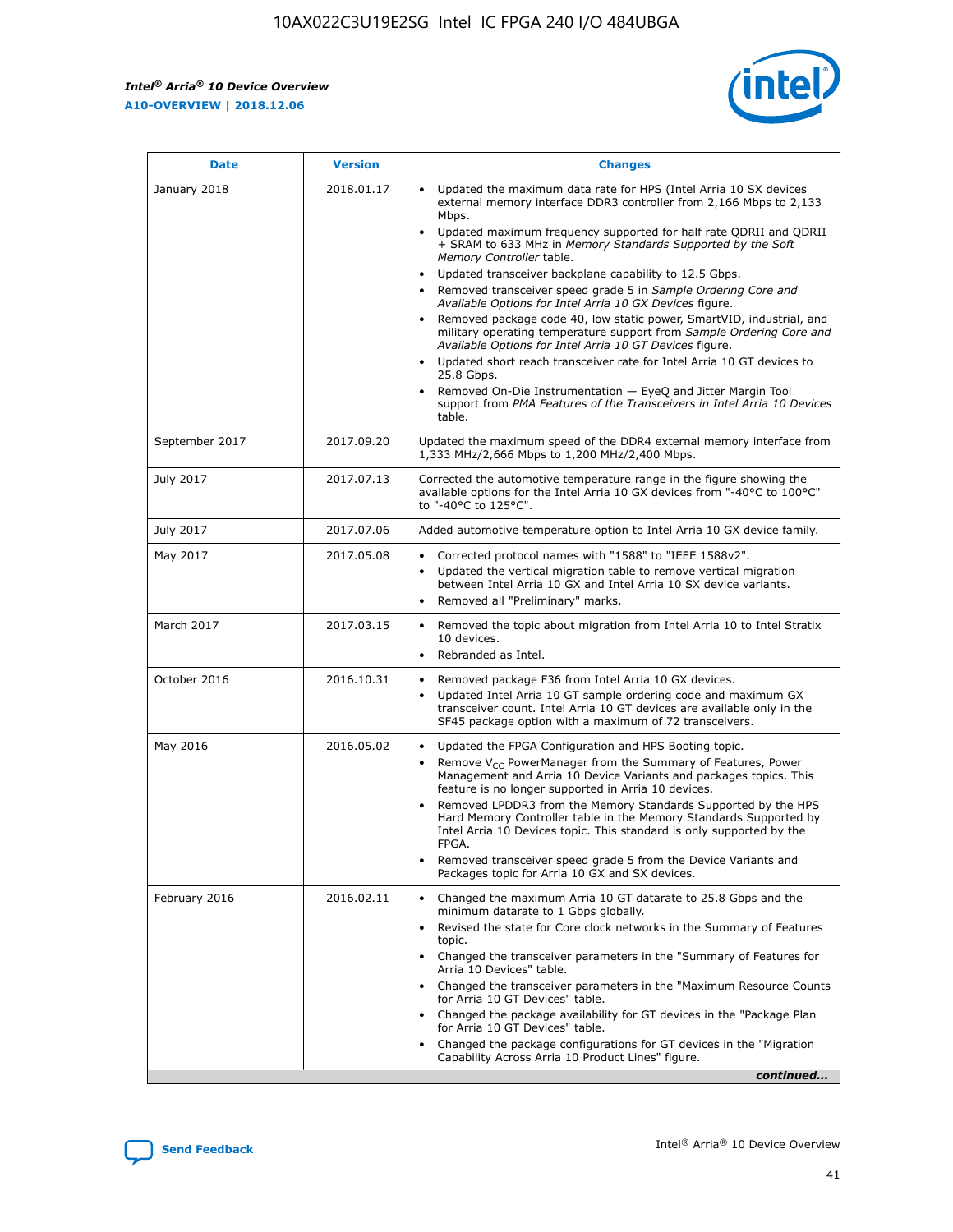

| <b>Date</b>   | <b>Version</b> | <b>Changes</b>                                                                                                                                                               |
|---------------|----------------|------------------------------------------------------------------------------------------------------------------------------------------------------------------------------|
|               |                | • Changed transceiver parameters in the "Low Power Serial Transceivers"<br>section.                                                                                          |
|               |                | • Changed the transceiver descriptions in the "Device Variants for the<br>Arria 10 Device Family" table.                                                                     |
|               |                | Changed the "Sample Ordering Code and Available Options for Arria 10<br>$\bullet$<br>GT Devices" figure.                                                                     |
|               |                | Changed the datarates for GT devices in the "PMA Features" section.                                                                                                          |
|               |                | Changed the datarates for GT devices in the "PCS Features" section.<br>$\bullet$                                                                                             |
| December 2015 | 2015.12.14     | Updated the number of M20K memory blocks for Arria 10 GX 660 from<br>2133 to 2131 and corrected the total RAM bit from 48,448 Kb to<br>48,408 Kb.                            |
|               |                | Corrected the number of DSP blocks for Arria 10 GX 660 from 1688 to<br>1687 in the table listing floating-point arithmetic resources.                                        |
| November 2015 | 2015.11.02     | Updated the maximum resources for Arria 10 GX 220, GX 320, GX 480,<br>$\bullet$<br>GX 660, SX 220, SX 320, SX 480, and SX 660.                                               |
|               |                | • Updated resource count for Arria 10 GX 320, GX 480, GX 660, SX 320,<br>SX 480, a SX 660 devices in Number of Multipliers in Intel Arria 10<br><b>Devices</b> table.        |
|               |                | Updated the available options for Arria 10 GX, GT, and SX.                                                                                                                   |
|               |                | Changed instances of Quartus II to Quartus Prime.<br>$\bullet$                                                                                                               |
| June 2015     | 2015.06.15     | Corrected label for Intel Arria 10 GT product lines in the vertical migration<br>figure.                                                                                     |
| May 2015      | 2015.05.15     | Corrected the DDR3 half rate and quarter rate maximum frequencies in the<br>table that lists the memory standards supported by the Intel Arria 10 hard<br>memory controller. |
| May 2015      | 2015.05.04     | • Added support for 13.5G JESD204b in the Summary of Features table.                                                                                                         |
|               |                | • Added a link to Arria 10 GT Channel Usage in the Arria 10 GT Package<br>Plan topic.                                                                                        |
|               |                | • Added a note to the table, Maximum Resource Counts for Arria 10 GT<br>devices.                                                                                             |
|               |                | • Updated the power requirements of the transceivers in the Low Power<br>Serial Transceivers topic.                                                                          |
| January 2015  | 2015.01.23     | • Added floating point arithmetic features in the Summary of Features<br>table.                                                                                              |
|               |                | • Updated the total embedded memory from 38.38 megabits (Mb) to<br>65.6 Mb.                                                                                                  |
|               |                | • Updated the table that lists the memory standards supported by Intel<br>Arria 10 devices.                                                                                  |
|               |                | Removed support for DDR3U, LPDDR3 SDRAM, RLDRAM 2, and DDR2.                                                                                                                 |
|               |                | Moved RLDRAM 3 support from hard memory controller to soft memory<br>controller. RLDRAM 3 support uses hard PHY with soft memory<br>controller.                              |
|               |                | Added soft memory controller support for QDR IV.<br>٠                                                                                                                        |
|               |                | Updated the maximum resource count table to include the number of<br>hard memory controllers available in each device variant.                                               |
|               |                | Updated the transceiver PCS data rate from 12.5 Gbps to 12 Gbps.<br>$\bullet$                                                                                                |
|               |                | Updated the max clock rate of PS, FPP x8, FPP x16, and Configuration<br>via HPS from 125 MHz to 100 MHz.                                                                     |
|               |                | Added a feature for fractional synthesis PLLs: PLL cascading.                                                                                                                |
|               |                | Updated the HPS programmable general-purpose I/Os from 54 to 62.<br>$\bullet$                                                                                                |
|               |                | continued                                                                                                                                                                    |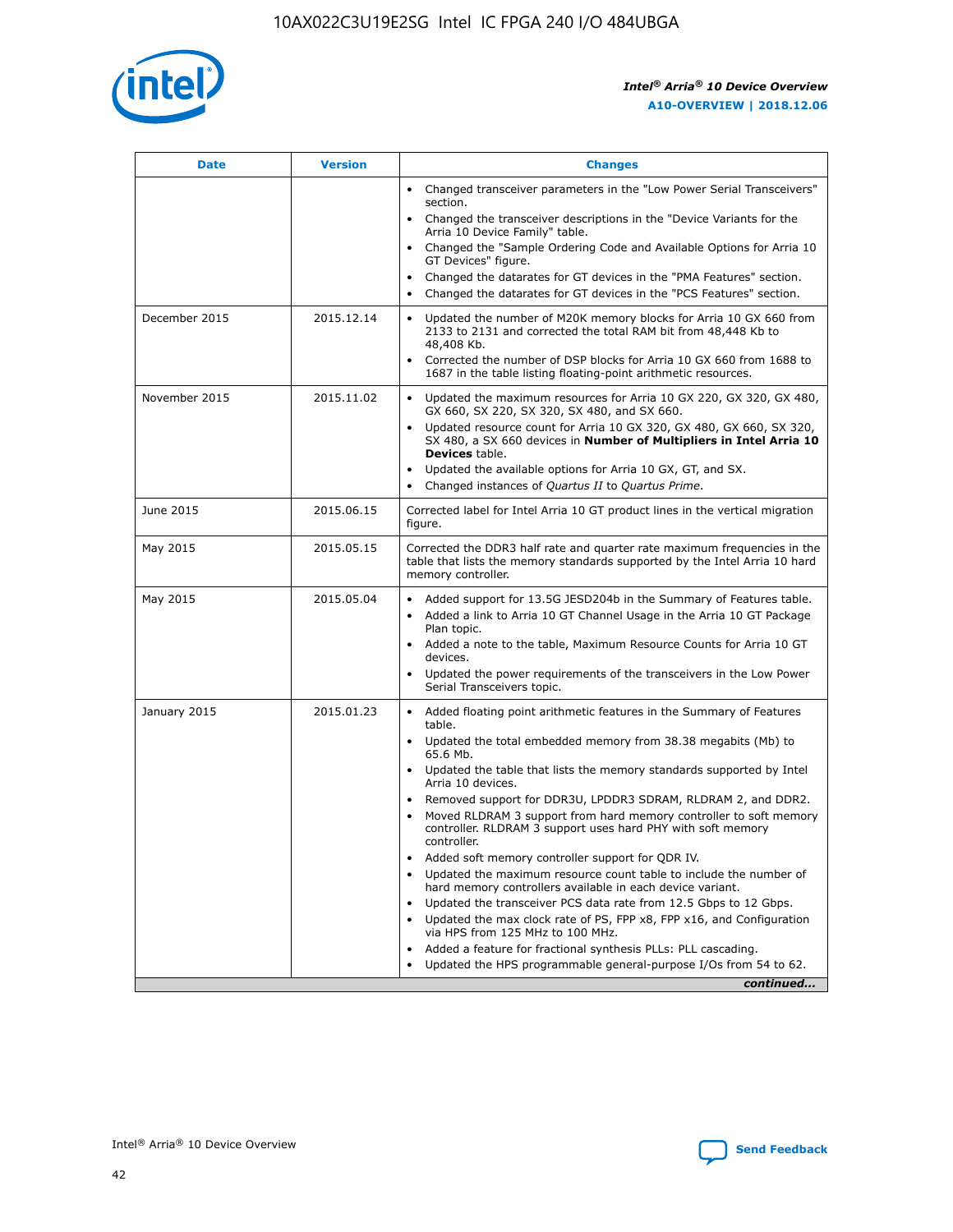r



| <b>Date</b>    | <b>Version</b> | <b>Changes</b>                                                                                                                                                                                                                                                                                                                                                                                                                                                                                                                         |
|----------------|----------------|----------------------------------------------------------------------------------------------------------------------------------------------------------------------------------------------------------------------------------------------------------------------------------------------------------------------------------------------------------------------------------------------------------------------------------------------------------------------------------------------------------------------------------------|
| September 2014 | 2014.09.30     | Corrected the 3 V I/O and LVDS I/O counts for F35 and F36 packages<br>of Arria 10 GX.<br>Corrected the 3 V I/O, LVDS I/O, and transceiver counts for the NF40<br>$\bullet$<br>package of the Arria GX 570 and 660.<br>Removed 3 V I/O, LVDS I/O, and transceiver counts for the NF40<br>package of the Arria GX 900 and 1150. The NF40 package is not<br>available for Arria 10 GX 900 and 1150.                                                                                                                                       |
| August 2014    | 2014.08.18     | Updated Memory (Kb) M20K maximum resources for Arria 10 GX 660<br>devices from 42,660 to 42,620.<br>Added GPIO columns consisting of LVDS I/O Bank and 3V I/O Bank in<br>$\bullet$<br>the Package Plan table.<br>Added how to use memory interface clock frequency higher than 533<br>$\bullet$<br>MHz in the I/O vertical migration.<br>Added information to clarify that RLDRAM3 support uses hard PHY with<br>$\bullet$<br>soft memory controller.<br>Added variable precision DSP blocks support for floating-point<br>arithmetic. |
| June 2014      | 2014.06.19     | Updated number of dedicated I/Os in the HPS block to 17.                                                                                                                                                                                                                                                                                                                                                                                                                                                                               |
| February 2014  | 2014.02.21     | Updated transceiver speed grade options for GT devices in Figure 2.                                                                                                                                                                                                                                                                                                                                                                                                                                                                    |
| February 2014  | 2014.02.06     | Updated data rate for Arria 10 GT devices from 28.1 Gbps to 28.3 Gbps.                                                                                                                                                                                                                                                                                                                                                                                                                                                                 |
| December 2013  | 2013.12.10     | Updated the HPS memory standards support from LPDDR2 to LPDDR3.<br>Updated HPS block diagram to include dedicated HPS I/O and FPGA<br>$\bullet$<br>Configuration blocks as well as repositioned SD/SDIO/MMC, DMA, SPI<br>and NAND Flash with ECC blocks.                                                                                                                                                                                                                                                                               |
| December 2013  | 2013.12.02     | Initial release.                                                                                                                                                                                                                                                                                                                                                                                                                                                                                                                       |